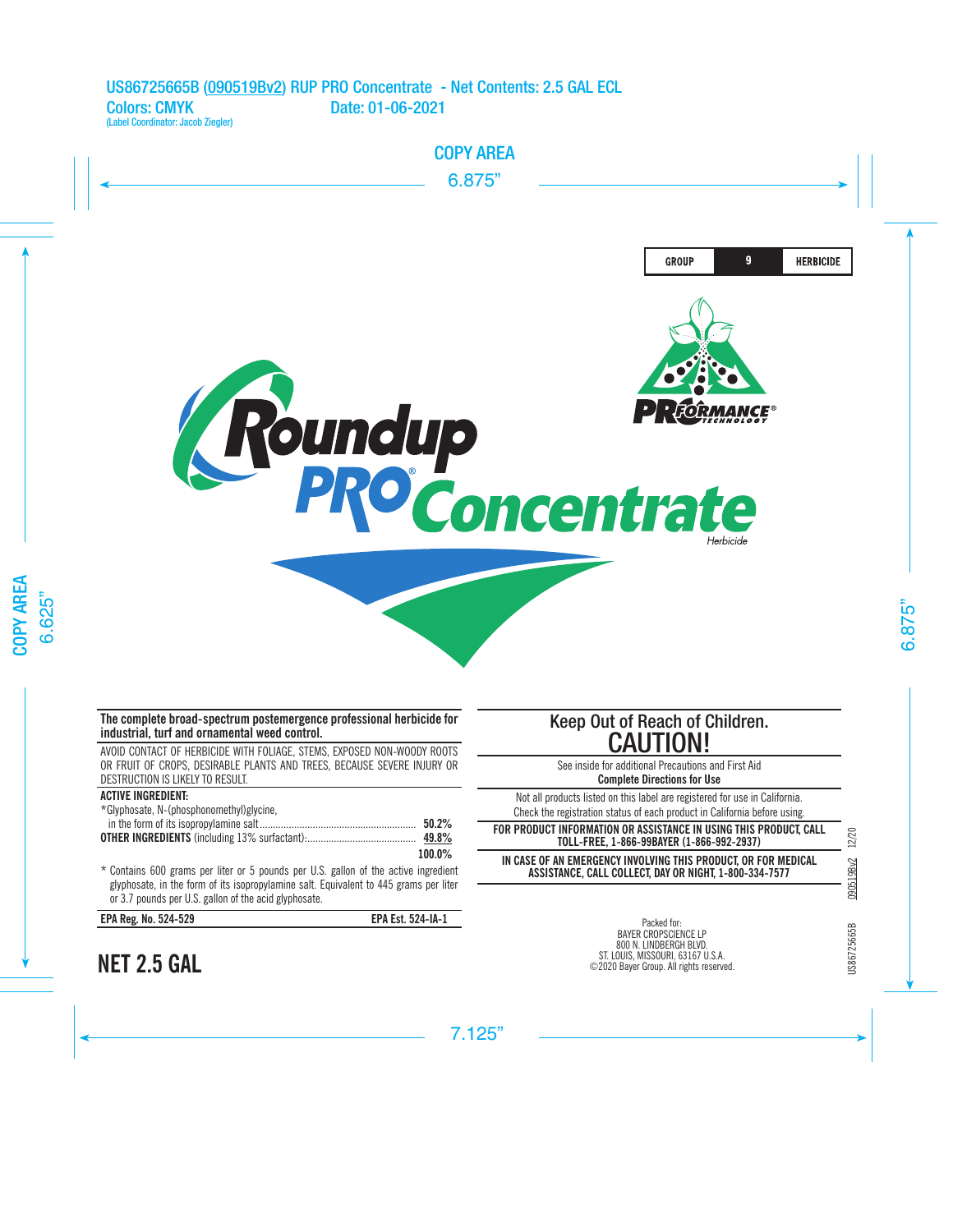Read the entire label before using this product.

Use only according to label instructions.

Read the "LIMIT OF WARRANTY AND LIABILITY" statement at the end of the label before buying or using. If terms are not acceptable, return at once unopened.

THIS IS AN END-LISE PRODUCT. BAYER CROPSCIENCE LP DOES NOT INTEND AND HAS NOT REGISTERED IT FOR REFORMULATION OR REPACKAGING.

## **CONTENTS**

## **PRODUCT INFORMATION**

| 1  | 1.0                | <b>INGREDIENTS</b> 1                                 |  |
|----|--------------------|------------------------------------------------------|--|
| 2  | 20                 | IMPORTANT PHONE NUMBERS 1                            |  |
| 3  | 3.0                | PRECAUTIONARY STATEMENTS 1                           |  |
|    | 3.1                | Hazards to Humans and Domestic Animals 1             |  |
|    | 3.2                | Environmental Hazards  1                             |  |
|    | 3.3                | Physical or Chemical Hazards  1                      |  |
|    | DIRECTIONS FOR USE |                                                      |  |
| 4  | 4.0                |                                                      |  |
| 5  | 50                 | GENERAL INFORMATION2                                 |  |
|    | 5.1                |                                                      |  |
|    | 5.2                | <b>Management Recommendations for</b>                |  |
|    |                    | Glyphosate-Resistant Weed Biotypes 2                 |  |
| 6  | 6.0                | <b>MIXING</b>                                        |  |
|    | 6.1                |                                                      |  |
|    | 6.2                |                                                      |  |
|    | 6.3                |                                                      |  |
|    | 6.4                |                                                      |  |
| 7  | 7.0                | APPLICATION EQUIPMENT AND TECHNIQUES 3               |  |
|    | 7.1                |                                                      |  |
|    | 7.2                |                                                      |  |
|    | 7.3                | Backpack or Hand-Held Equipment  4                   |  |
|    | 7.4                |                                                      |  |
|    | 7.5                |                                                      |  |
|    | 7.6                |                                                      |  |
| 8  | 8.0                | SITE AND USE INSTRUCTIONS 4                          |  |
|    |                    |                                                      |  |
|    | 81                 |                                                      |  |
|    | 8.2                |                                                      |  |
|    | 8.3                | Non-Crop Areas and Industrial Sites  5               |  |
|    | 8.4                |                                                      |  |
|    | 8.5                |                                                      |  |
|    | 8.6                | Foliar or Broadcast Application to Japanese Knotweed |  |
|    |                    |                                                      |  |
|    | 8.7                | Injection and Frill (Woody Brush and Trees)  6       |  |
|    | 8.8                | Ornamentals, Plant Nurseries and Christmas Trees 6   |  |
|    | 8.9                | Parks, Recreational and Residential Areas 6          |  |
|    | 8.10               |                                                      |  |
|    | 8.11               |                                                      |  |
|    | 8.12               | Bromus Species and Medusahead in Pastures            |  |
|    |                    |                                                      |  |
|    | 8.13               |                                                      |  |
|    | 8.14               | Conservation Reserve Program (CRP). 7                |  |
|    | 8.15               |                                                      |  |
|    | 8.16               |                                                      |  |
| 9  | 90                 |                                                      |  |
|    | 9.1                |                                                      |  |
|    | 9.2                |                                                      |  |
|    | 9.3                |                                                      |  |
| 10 | 10.0               | LIMIT OF WARRANTY AND LIABILITY 10                   |  |
|    |                    |                                                      |  |

#### 1. **INGREDIENTS ACTIVE INGREDIENT:**

## $*G$ lynhosate, N-(phosphonomethyl)glycine

| <b>OTHER INGREDIENTS</b> (including 13% surfactant): 49.8% |        |
|------------------------------------------------------------|--------|
|                                                            | 100.0% |

\*Contains 600 grams per liter or 5 pounds per U.S. gallon of the active ingredient glyphosate, in the form of its isopropylamine salt. Equivalent to 445 grams per liter or 3.7 pounds per U.S. gallon of the acid glyphosate.

This product is protected by U.S. Patent No. 4,405,531. Other patents pending. No license granted under any non-U.S. patent(s).

#### **2. IMPORTANT PHONE NUMBERS**

| 1. FOR PRODUCT INFORMATION OR ASSISTANCE IN USING THIS PRODUCT.                 |  |  |
|---------------------------------------------------------------------------------|--|--|
| CALL TOLL-FREE. 1-866-99BAYER (1-866-992-2937)                                  |  |  |
| 2. IN CASE OF AN <b>EMERGENCY</b> INVOLVING THIS PRODUCT. OR FOR <b>MEDICAL</b> |  |  |

**ASSISTANCE,** CALL COLLECT, DAY OR NIGHT, **1-800-334-7577**

#### 3. PRECAUTIONARY STATEMENTS

**3.** 1 Hazards to Humans and Domestic Animals

# Keep out of reach of children. CALITION!

CAUSES MODERATE EYE IRRITATION Avoid contact with eyes or clothing.

| FIRST AID: Call a poison control center or doctor for treatment advice.                                                                                                                                                                                                                                                                                       |                                                                                               |  |
|---------------------------------------------------------------------------------------------------------------------------------------------------------------------------------------------------------------------------------------------------------------------------------------------------------------------------------------------------------------|-----------------------------------------------------------------------------------------------|--|
| <b>IF IN EYES</b>                                                                                                                                                                                                                                                                                                                                             | . Hold eye open and rinse slowly and gently with water for<br>15-20 minutes.                  |  |
|                                                                                                                                                                                                                                                                                                                                                               | . Remove contact lenses, if present, after the first 5 minutes,<br>then continue rinsing eye. |  |
| • Have the product container or label with you when calling a poison control<br>center or doctor, or going for treatment.<br>. You may also contact 1-800-334-7577, collect day or night, for<br>emergency medical treatment information.<br>• This product is identified as Roundup PRO <sup>®</sup> Concentrate Herbicide,<br>EPA Registration No. 524-529. |                                                                                               |  |

DOMESTIC ANIMALS: This product is considered to be relatively nontoxic to dogs and other domestic animals; however, ingestion of this product or large amounts of freshly sprayed vegetation may result in temporary gastrointestinal irritation (vomiting, diarrhea, colic, etc.). If such symptoms are observed, provide the animal with plenty of fluids to prevent dehydration. Call a veterinarian if symptoms persist for more than 24 hours.

## Personal Protective Equipment (PPE)

**Applicators and other handlers must wear:** long-sleeved shirt and long pants, shoes plus socks. Follow manufacturer's instructions for cleaning/ maintaining Personal Protective Equipment (PPE). If there are no such instructions for washables, use detergent and hot water. Keep and wash PPE separately from other laundry.

Discard clothing and other absorbent materials that have been drenched or heavily contaminated with this product's concentrate. Do not reuse them.

When handlers use closed systems, enclosed cabs or aircraft in a manner that meets the requirements listed in the Worker Protection Standard (WPS) for agricultural pesticides [40 CFR 170.240 (d) (4-6)], the handler PPE requirements may be reduced or modified as specified in the WPS.

IMPORTANT: When reduced PPE is worn because a closed system is being used, handlers must be provided all PPE specified above for "applicators and other handlers" and have such PPE immediately available for use in an emergency, such as a spill or equipment breakdown.

#### **User Safety Recommendations:**

Users should:

- •Wash hands before eating, drinking, chewing gum, using tobacco or using the toilet.
- •Remove clothing immediately if pesticide gets inside. Then wash thoroughly and put on clean clothing.

#### 3. 2 Environmental Hazards

Do not apply directly to water, to areas where surface water is present or to intertidal areas below the mean high water mark. Do not contaminate water when cleaning equipment or disposing of equipment washwaters.

#### **3.** 3 Physical or Chemical Hazards

Spray solutions of this product can be mixed, stored and applied using only stainless steel, fiberglass, plastic or plastic-lined steel containers.

DO NOT MIX, STORE OR APPLY THIS PRODUCT OR SPRAY SOLUTIONS OF THIS PRODUCT IN GALVANIZED STEEL OR UNLINED STEEL (EXCEPT STAINLESS STEEL) CONTAINERS OR SPRAY TANKS. This product or spray solutions of this product react with such containers and tanks to produce hydrogen gas which may form a highly combustible gas mixture. This gas mixture could flash or explode, causing serious personal injury, if ignited by open flame, spark, welder's torch, lighted cigarette or other ignition source.

## DIRECTIONS FOR USE

It is a violation of Federal law to use this product in any manner inconsistent with its labeling. This product can only be used in accordance with the Directions for Use on this label or in separately published Bayer CropScience LP Supplemental Labeling. Supplemental Labeling may be found on the internet at www.agrian.com, www.cdms.net or www.greenbook.net or obtained by contacting your Authorized Bayer CropScience LP Retailer or Bayer CropScience LP Company representative

Do not apply this product in a way that will contact workers or other persons, either directly or through drift. Only protected handlers may be in the area during application. For any requirements specific to your State or Tribe, consult the agency responsible for pesticide regulations.

## **Agricultural Use Requirements**

Use this product only in accordance with its labeling and with the Worker Protection Standard, 40 CFR Part 170. This Standard contains requirements for the protection of agricultural workers on farms, forests, nurseries, and greenhouses, and handlers of agricultural pesticides. It contains requirements for training, decontamination, notification and emergency assistance. It also contains specific instructions and exceptions pertaining to the statements on this label about Personal Protective Equipment (PPE) and restricted entry interval. The requirements in this box only apply to uses of this product that are covered by the Worker Protection Standard.

Do not enter or allow worker entry into treated areas during the restricted entry interval (REI) of 4 hours.

PPE required for early entry to treated areas that is permitted under the Worker Protection Standard and that involves contact with anything that has been treated, such as plants, soil or water, is: coveralls, shoes plus socks and chemical-resistant gloves made of any waterproof material.

## **Non-Agricultural Use Requirements**

The requirements in this box apply to uses of this product that are NOT within the scope of the Worker Protection Standard (40 CFR Part 170) for agricultural pesticides. The WPS applies when this product is used to produce agricultural plants on farms, forests, nurseries or greenhouses.

Keep people and pets off treated areas until spray solution has dried.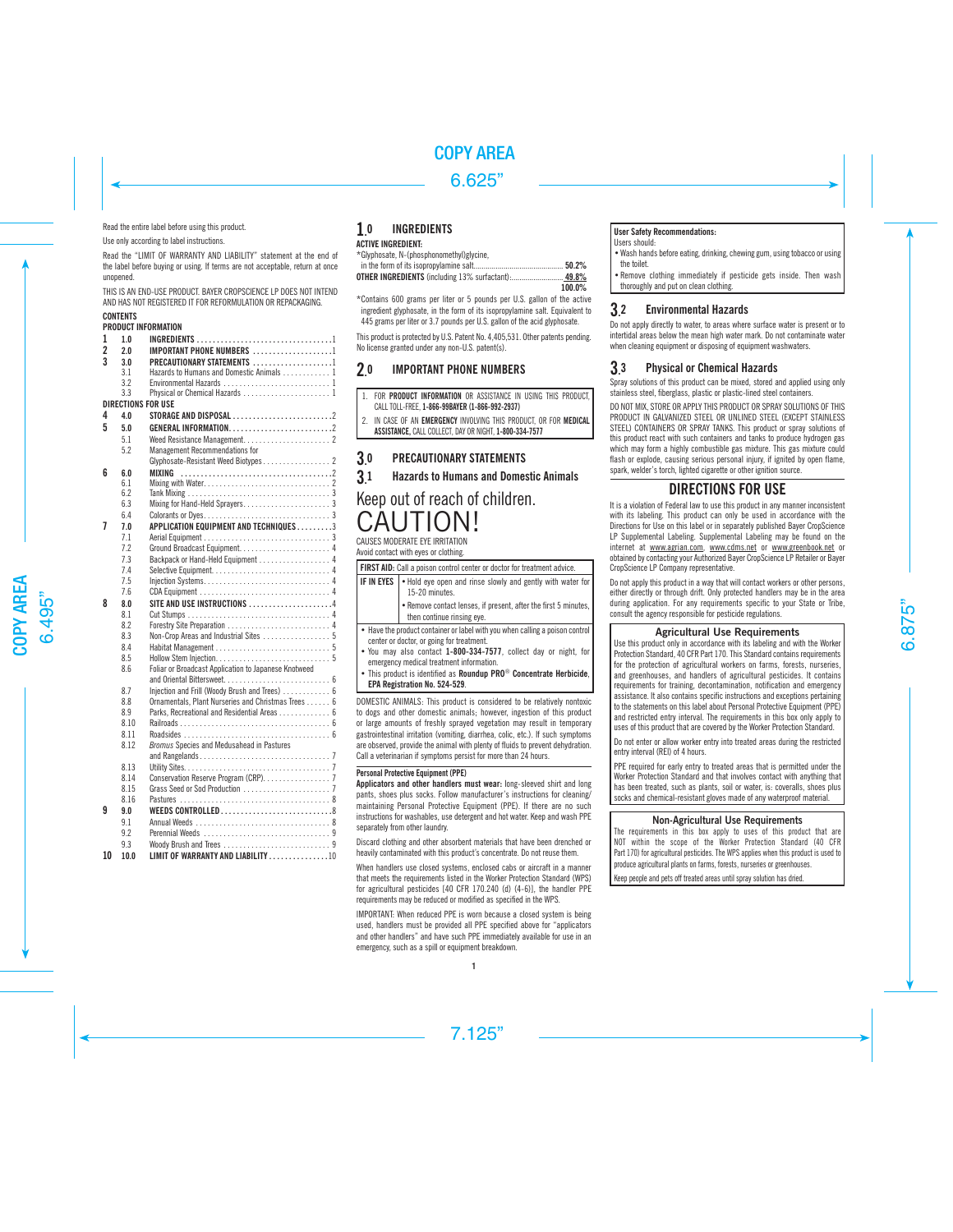## 4. STORAGE AND DISPOSAL

Proper pesticide storage and disposal are essential to protect against exposure to people and the environment due to leaks and spills, excess product or waste, and vandalism. Do not allow this product to contaminate water, foodstuffs, feed or seed by storage or disposal.

**PESTICIDE STORAGE:** Store pesticides away from food, pet food, feed, seed, fertilizers, and veterinary supplies. Keep container closed to prevent spills and contamination.

**PESTICIDE DISPOSAL:** To avoid wastes, use all material in this container, including rinsate, by application in accordance with label directions. If wastes cannot be avoided, offer remaining product to a waste disposal facility or pesticide disposal program. Such programs are often run by state or local governments or by industry. All disposal must be in accordance with applicable Federal, State and local procedures.

**CONTAINER HANDLING AND DISPOSAL:** Nonrefillable container. Do not reuse this container to hold materials other than pesticides or dilute pesticides (rinsate). After emptying and cleaning, it may be allowable to temporarily hold rinsate or other pesticide-related materials in this container. Contact your state regulatory agency to determine allowable practices in your state. Triple rinse or pressure rinse container (or equivalent) promptly after emptying. Triple rinse as follows: Empty the remaining contents into application equipment or a mix tank and drain for 10 seconds after the flow begins to drip. Fill the container 1/4 full with water and recap. Shake for 10 seconds. Pour rinsate into application equipment or a mix tank or store rinsate for later use or disposal. Drain for 10 seconds after the flow begins to drip. Repeat this procedure two more times. Pressure rinse as follows: Empty the remaining contents into application equipment or a mix tank and continue to drain for 10 seconds after the flow begins to drip. Hold container upside down over application equipment or mix tank or collect rinsate for later use or disposal. Insert pressure rinsing nozzle in the side of the container, and rinse at about 40 PSI for at least 30 seconds. Drain for 10 seconds after the flow begins to drip. Once cleaned, some plastic pesticide containers can be taken to a container collection site or picked up for recycling. To find the nearest site, contact your chemical dealer or Bayer CropScience LP at 1-866-99BAYER (1-866-992-2937). If recycling is not available, puncture and dispose of in a sanitary landfill.

#### 5. **GENERAL INFORMATION**

**Product Description:** This product is a postemergence, systemic herbicide with no soil residual activity. It gives broad-spectrum control of many annual weeds, perennial weeds, woody brush and trees. It is formulated as a water-soluble liquid containing surfactant.

**Time to Symptoms:** This product moves through the plant from the point of foliage contact to and into the root system. Visible effects on most annual weeds occur within 2 to 4 days, but on most perennial weeds may not occur for 7 days or more. Extremely cool or cloudy weather following treatment may slow activity of this product and delay development of visual symptoms. Visible effects are a gradual wilting and yellowing of the plant which advances to complete browning of above-ground growth and deterioration of underground plant parts.

**Mode of Action in Plants:** The active ingredient in this product inhibits an enzyme found only in plants that is essential to formation of specific amino acids.

**Cultural Considerations: Reduced control may result when applications are** made to annual or perennial weeds that have been mowed, grazed or cut, and have not been allowed to regrow to the specified stage for treatment.

**Rainfastness:** Heavy rainfall soon after application may wash this product off of the foliage and a repeat application may be required for adequate control.

**No Soil Activity:** Weeds must be emerged at the time of application to be controlled by this product. Weeds germinating from seed after application will not be controlled. Unemerged plants arising from unattached underground rhizomes or root stocks of perennials will not be affected by the herbicide.

**Tank Mixing:** This product does not provide residual weed control. For subsequent residual weed control, follow a label-approved herbicide program. Read and carefully observe the cautionary statements and all other information appearing on the labels of all herbicides used. Use according to the most restrictive precautionary statements for each product in the mixture.

When this label lists a tank mixture with a generic active ingredient such as diuron, 2,4-D or dicamba, the user is responsible for ensuring that the mixture product's label allows the specific application.

Buyer and all users are responsible for all loss or damage in connection with the use or handling of mixtures of this product with herbicides or other materials that are not expressly listed in this label. Mixing this product with herbicides or other materials not listed on this label may result in reduced performance.

**Maximum Application Rates:** The maximum application or use rates stated throughout this label are given in units of volume (fluid ounces or quarts) of this product per acre. However, the maximum allowed application rates apply to this product combined with the use of any and all other herbicides containing the active ingredient glyphosate, whether applied separately or as tank mixtures, on a basis of total pounds of glyphosate (acid equivalents) per acre. If more than one glyphosate-containing product is applied to the same site within the same year, you must ensure that the total use of glyphosate (pounds acid equivalents) does not exceed the maximum allowed. See the **INGREDIENTS** section of this label for necessary product information.

Except as otherwise specified, the combined total of all treatments must not exceed 8.5 quarts of this product (8 pounds of glyphosate acid) per acre per year.

## **ATTENTION**

AVOID CONTACT OF HERBICIDE WITH FOLIAGE, STEMS, EXPOSED NON-WOODY ROOTS OR FRUIT OF CROPS, DESIRABLE PLANTS AND TREES, BECAUSE SEVERE INJURY OR DESTRUCTION MAY RESULT.

AVOID DRIFT. EXTREME CARE MUST BE USED WHEN APPLYING THIS PRODUCT TO PREVENT INJURY TO DESIRABLE PLANTS AND CROPS.

Do not allow the herbicide solution to mist, drip, drift or splash onto desirable vegetation since minute quantities of this product can cause severe damage or destruction to the crop, plants or other areas on which treatment was not intended. The likelihood of injury occurring from the use of this product increases when winds are gusty, as wind velocity increases, when wind direction is constantly changing or when there are other meteorological conditions that favor spray drift. When spraying, avoid combinations of pressure and nozzle type that will result in splatter or fine particles (mist) which are likely to drift. AVOID APPLYING AT EXCESSIVE SPEED OR PRESSURE.

**NOTE: Use of this product in any manner not consistent with this label may result in injury to persons, animals or crops, or have other unintended consequences.**

#### **5. Weed Resistance Management** GROUP q **HERRICIDE**

Glyphosate, the active ingredient in this product, is a Group 9 herbicide based on the mode of action classification system of the Weed Science Society of America. Any weed population may contain plants naturally resistant to Group 9 herbicides. Weed species resistant to Group 9 herbicides may be effectively managed utilizing another herbicide from a different Group or using other cultural or mechanical practices.

To minimize the occurrence of glyphosate-resistant biotypes observe the following general weed management recommendations:

- Scout your application site before and after herbicide applications.
- Control weeds early when they are relatively small.
- Incorporate other herbicides and cultural or mechanical practices as part of your weed control system where appropriate.
- Use the application rate for the most difficult weed in the site. Avoid tank-mixtures with other herbicides that reduce this product's efficacy (through antagonism) or with ones that encourage rates of this product below those specified on this label.
- Control weed escapes and prevent weeds from setting seeds.
- Clean equipment before moving from site to site to minimize spread of weed seed.
- Use new commercial seed as free of weed seed as possible.
- Report any incidence of repeated non-performance of this product on a particular weed to your Bayer CropScience LP representative, local retailer, or county extension agent.

#### 5. **Management Recommendations for** Glyphosate-Resistant Weed Biotypes

**NOTE:** Appropriate testing is critical in order to confirm weed resistance to glyphosate. Call 1-866-99BAYER (1-866-992-2937) or contact your Bayer CropScience LP representative to determine if resistance in any particular weed biotype has been confirmed in your area or visit www.weedresistancemanagement.com or www.weedscience.org.

Directions for the control of biotypes confirmed to be resistant to glyphosate are made available on separately published supplemental labeling or Fact Sheets for this product and may be obtained from your local retailer or Bayer CropScience LP representative.

Since the occurrence of new glyphosate-resistant weeds cannot be determined until after product use and scientific confirmation, Bayer CropScience LP is not responsible for any losses that may result from the failure of this product to control glyphosate-resistant weed biotypes.

Follow good weed management practices to avoid the spread of confirmed resistant biotypes.

- If a naturally occurring resistant biotype is present at your site, this product may be tank-mixed or applied sequentially with an appropriately labeled herbicide with a different mode of action to achieve control.
- Cultural and mechanical control practices may also be used as appropriate.
- Scout treated sites after herbicide applications and control escapes of resistant biotypes before they set seed.
- Thoroughly clean equipment before leaving sites known to contain resistant biotypes.

#### **6. MIXING**

Spray solutions of this product should be mixed, stored and applied using only clean stainless steel, fiberglass, plastic or plastic-lined steel containers. Use caution to avoid siphoning back into the carrier source. Use approved anti-back-siphoning devices where required by State or local regulations.

DO NOT MIX, STORE OR APPLY THIS PRODUCT OR SPRAY SOLUTIONS OF THIS PRODUCT IN GALVANIZED STEEL OR UNLINED STEEL (EXCEPT STAINLESS STEEL) CONTAINERS OR SPRAY TANKS.

Clean sprayer parts immediately after using this product by thoroughly flushing with water.

#### **6. Mixing with Water**

**NOTE:** PRODUCT PERFORMANCE MAY BE REDUCED IF WATER CONTAINING SOIL SEDIMENT IS USED AS CARRIER. DO NOT MIX THIS PRODUCT WITH WATER FROM PONDS AND DITCHES THAT IS VISIBLY MUDDY OR MURKY.

This product mixes readily with clean water. Mix spray solutions of this product as follows: Begin filling the mixing tank or spray tank with the required amount of water. Add the labeled amount of this product near the end of the filling process and mix gently. Use caution to avoid siphoning back into the carrier source. Use approved anti-back-siphoning devices where required by state or local regulations. During mixing and application, foaming of the spray solution may occur. To prevent or minimize foam, avoid the use of mechanical agitators, terminate by-pass and return lines at the bottom of the tank and, if needed, use an approved anti-foam or defoaming agent.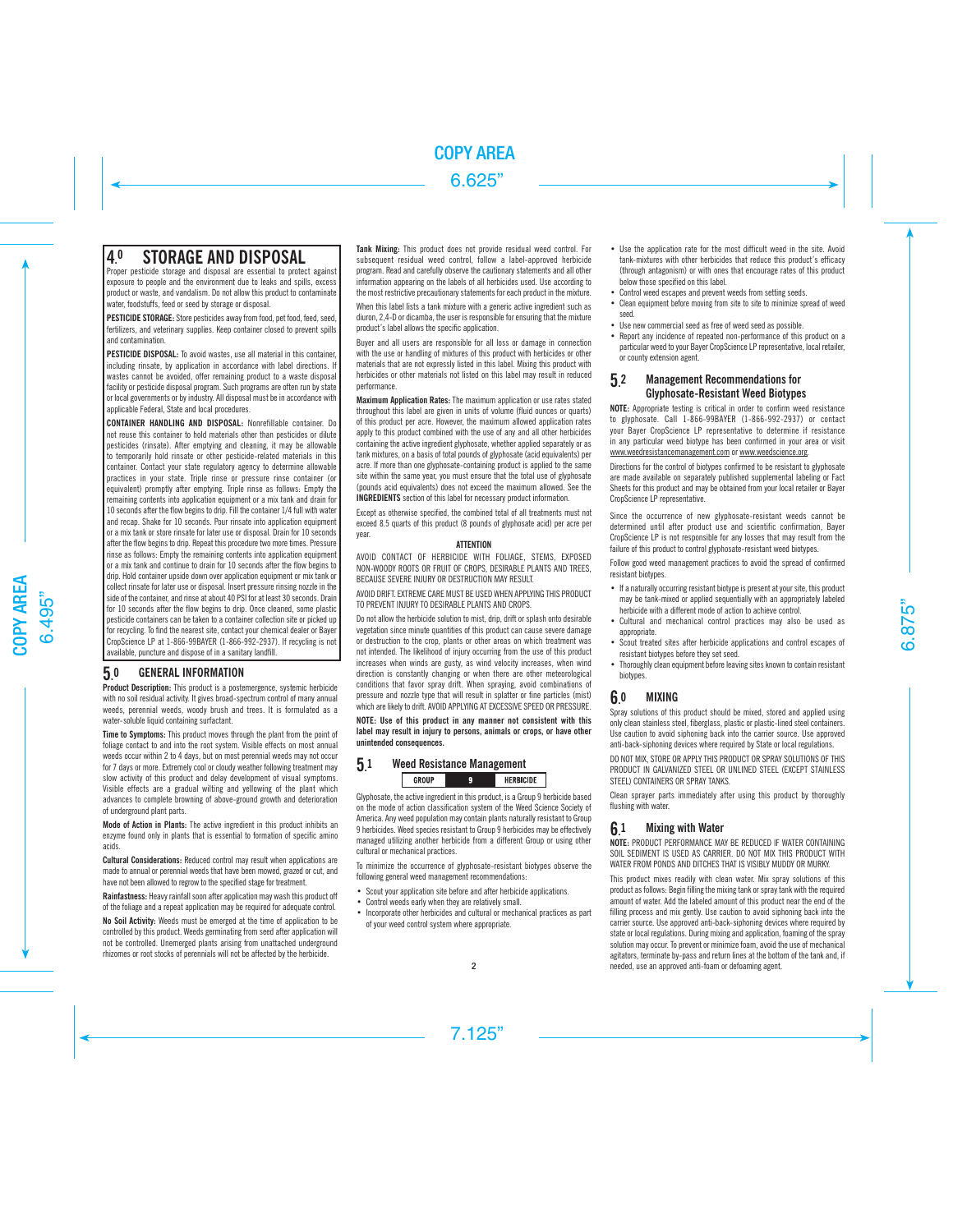#### 6. **Tank Mixing**

This product does not provide residual weed control. This product may be tank-mixed with other herbicides to provide residual weed control, a broader weed control spectrum or an alternate mode of action. Read and carefully observe the cautionary statements and all other information appearing on the labels of all herbicides used. Use according to the most restrictive precautionary statements for each product in the mixture.

When this label lists a tank mixture with a generic active ingredient such as diuron, atrazine, 2,4-D, or dicamba the user is responsible for ensuring that the specific application being made is included on the label of the specific product being used in the tank mixture. Refer to all individual product labels, supplemental labeling and Fact Sheets for all products in the tank mixture, and observe all precautions and limitations on the label, including application timing restrictions, soil restrictions and use according to the most restrictive precautionary statements for each product in the tank mixture.

Keep by-pass line on or near the bottom of the tank to minimize foaming. Screen size in nozzle or line strainers should be no finer than 50-mesh.

Always predetermine the compatibility of labeled tank mixtures of this product with water carrier by mixing small proportional quantities in advance. Ensure that the specific tank mixture product is registered for application at the desired site.

When a tank mixture with a generic active ingredient, such as 2,4-D, atrazine, dicamba, diuron, or pendimethalin is listed in this label, the user is responsible for ensuring that the specific application being made is included on the label of the product being used in the tank-mix.

Refer to all individual product labels, supplemental labeling and Fact Sheets for all products in the tank mixture, and observe all precautions and limitations on the label, including application timing restrictions, soil restrictions, minimum re-cropping interval and rotational guidelines. Use according to the most restrictive precautionary statements for each product in the tank mixture.

Always predetermine the compatibility of all tank-mix products together in the carrier by mixing small proportional quantities in advance.

#### **6. Mixing for Hand-Held Sprayers**

Prepare the desired volume of spray solution by mixing the amount of this product in water as shown in the following table:

## **Spray Solution**

Amount of Roundup PRO Concentrate Herbicide

| Desired<br>Volume | 0.4%              | 0.8%              | 1.2%      | 1.6%              | 4.0%      | 8.0%              |
|-------------------|-------------------|-------------------|-----------|-------------------|-----------|-------------------|
| 1 Gallon          | 0.5 <sub>oz</sub> | 1.0 <sub>oz</sub> | 1.6 oz    | 2.1 oz            | 5.2 oz    | 10.5 oz           |
| 25 Gallons        | 13.0 oz           | 0.8 <sub>gt</sub> | $1.2$ qt  | 1.6 <sub>gt</sub> | $4.0$ qt  | 8.0 <sub>qt</sub> |
| 100 Gallons       | 1.6 <sub>qt</sub> | $0.8$ gal         | $1.2$ gal | $1.6$ gal         | $4.0$ gal | $8.0$ gal         |

## $2$  tablespoons  $= 1$  fluid ounce

For use in backpack, knapsack or pump-up sprayers, it is suggested that the required amount of this product be mixed with water in a larger container. Fill sprayer with the mixed solution.

#### 6. **Colorants or Dyes**

Colorants or marking dyes may be added to spray solutions of this product; however they can reduce product performance, especially at lower rates or dilution. Use colorants or dyes according to the manufacturer's directions.

#### **7. APPLICATION FOILIPMENT AND TECHNIQUES**

Do not apply this product through any type of irrigation system. APPLY SPRAY SOLUTIONS IN PROPERLY MAINTAINED AND CALIBRATED EQUIPMENT CAPABLE OF DELIVERING DESIRED VOLUMES.

#### **7. Aerial Equipment**

DO NOT APPLY THIS PRODUCT USING AERIAL SPRAY EQUIPMENT EXCEPT UNDER THE CONDITIONS SPECIFIED WITHIN THIS LABEL.

For aerial broadcast applications, unless otherwise specified, use this product at the rate of 0.8 to 1.6 quarts per acre for annual weeds, 1.6 to 4 quarts per acre for perennial weeds and 4 to 8 quarts per acre for woody brush and trees. Use the labeled rates of this herbicide in 3 to 25 gallons of water per acre. When used according to label directions, this product will give control or partial control of herbaceous weeds, woody brush and trees listed in the **WEEDS CONTROLLED** section of this label.

FOR AERIAL APPLICATION IN CALIFORNIA, REFER TO THE FEDERAL SUPPLEMENTAL LABELING FOR AFRIAL APPLICATIONS OF THIS PRODUCT IN THAT STATE FOR SPECIFIC INSTRUCTIONS, RESTRICTIONS, AND REQUIREMENTS. This product plus dicamba tank mixtures may not be applied by air in California.

When tank-mixing this product with 2,4-D, only 2,4-D amine formulations may be used for aerial application in California. Tank mixtures with 2,4-D amine formulations may be applied by air in California for fallow and reduced tillage systems, and for alfalfa and pasture renovation applications only.

Do not allow the herbicide solution to mist, drip, drift, or splash onto desirable vegetation since minute quantities of this product can cause severe damage or destruction to the crop, plants or other areas on which treatment was not intended.

Avoid direct application to any body of water.

Drift reduction additives may be used. When a drift reduction additive is used, read and carefully observe the cautionary statements and all other information appearing on the additive label.

Ensure uniform application-to avoid streaked, uneven or overlapped application, use appropriate marking devices.

PROLONGED EXPOSURE OF THIS PRODUCT TO UNCOATED STEEL SURFACES MAY RESULT IN CORROSION AND POSSIBLE FAILURE OF THE PART. The maintenance of an organic coating (paint) which meets aerospace specification MIL-C-38413 may prevent corrosion. To prevent corrosion of exposed parts, thoroughly wash aircraft after each day of spraying to remove residues of this product accumulated during spraying or from spills. Landing gear are most susceptible.

## **SPRAY DRIFT MANAGEMENT**

AVOID DRIFT. EXTREME CARE MUST BE USED WHEN APPLYING THIS PRODUCT TO PREVENT INJURY TO DESIRABLE PLANTS AND CROPS.

Do not allow the herbicide solution to mist, drip, drift or splash onto desirable vegetation since minute quantities of this product can cause severe damage or destruction to the crop, plants or other areas on which treatment was not intended.

Avoiding spray drift at the application site is the responsibility of the applicator. The interaction of many equipment- and weather-related factors determines the potential for spray drift. The applicator and the grower are responsible for considering all these factors when making decisions.

## **AERIAL SPRAY DRIFT MANAGEMENT**

The following drift management requirements must be followed to avoid off-target drift movement from aerial applications to agricultural field crops.

- 1. The distance of the outermost nozzles on the boom must not exceed 3/4 the length of the wingspan or rotor.
- 2. Nozzles must always point backward parallel with the air stream and never be pointed downwards more than 45 degrees. Where states have more stringent regulations, they should be observed.

## **Importance of droplet size**

The most effective way to reduce drift potential is to apply large droplets. The best drift management strategy is to apply the largest droplets that provide sufficient coverage and control. Applying larger droplets reduces drift potential, but will not prevent drift if applications are made improperly, or under unfavorable environmental conditions (see the **Wind, Temperature and Humidity**, and **Temperature Inversion** sections of this label).

## **Controlling droplet size**

- **•Volume:** Use high flow rate nozzles to apply the highest practical spray volume. Nozzles with the higher rated flows produce larger droplets.
- **•Pressure:** Use the lower spray pressures recommended for the nozzle. Higher pressure reduces droplet size and does not improve canopy penetration. When higher flow rates are needed, use higher flow rate nozzles instead of increasing pressure.
- **•Number of nozzles:** Use the minimum number of nozzles that provide uniform coverage.
- **•Nozzle orientation:** Orienting nozzles so that the spray is released backwards, parallel to the airstream, will produce larger droplets than other orientations. Significant deflection from the horizontal will reduce droplet size and increase drift potential.
- **•Nozzle type:** Use a nozzle type that is designed for the intended application. With most nozzle types, narrower spray angles produce larger droplets. Consider using low-drift nozzles. Solid stream nozzles oriented straight back produce larger droplets than other nozzle types.
- **•Boom Length:** For some use patterns, reducing the effective boom length to less than 3/4 of the wingspan or rotor length may further reduce drift without reducing swath width.
- **•Application Height:** Applications should not be made at a height greater than 10 feet above the top of the largest plants unless a greater height is required for aircraft safety. Making applications at the lowest height that is safe reduces the exposure of the droplets to evaporation and wind.

## **Swath Adjustment**

When applications are made with a crosswind, the swath will be displaced downwind. Therefore, on the up and downwind edges of the field, the applicator must compensate for this displacement by adjusting the path of the aircraft upwind. Swath adjustment distance should increase, with increasing drift potential (higher wind, smaller droplets, etc.).

## **Wind**

Drift potential is lowest between wind speeds of 2 to 10 miles per hour. However, many factors, including droplet size and equipment type determine drift potential at any given speed. Application should be avoided below 2 miles per hour due to variable wind direction and high inversion potential. **NOTE:** Local terrain can influence wind patterns. Every applicator should be familiar with local wind patterns and how they affect drift.

## **Temperature and Humidity**

When making applications in low relative humidity, set up equipment to produce larger droplets to compensate for evaporation. Droplet evaporation is most severe when conditions are both hot and dry.

## **Temperature Inversions**

Applications should not occur during a temperature inversion because drift potential is high. Temperature inversions restrict vertical air mixing, which causes small suspended droplets to remain in a concentrated cloud. This cloud can move in unpredictable directions due to the light variable winds common during inversions. Temperature inversions are characterized by increasing temperatures with altitude and are common on nights with limited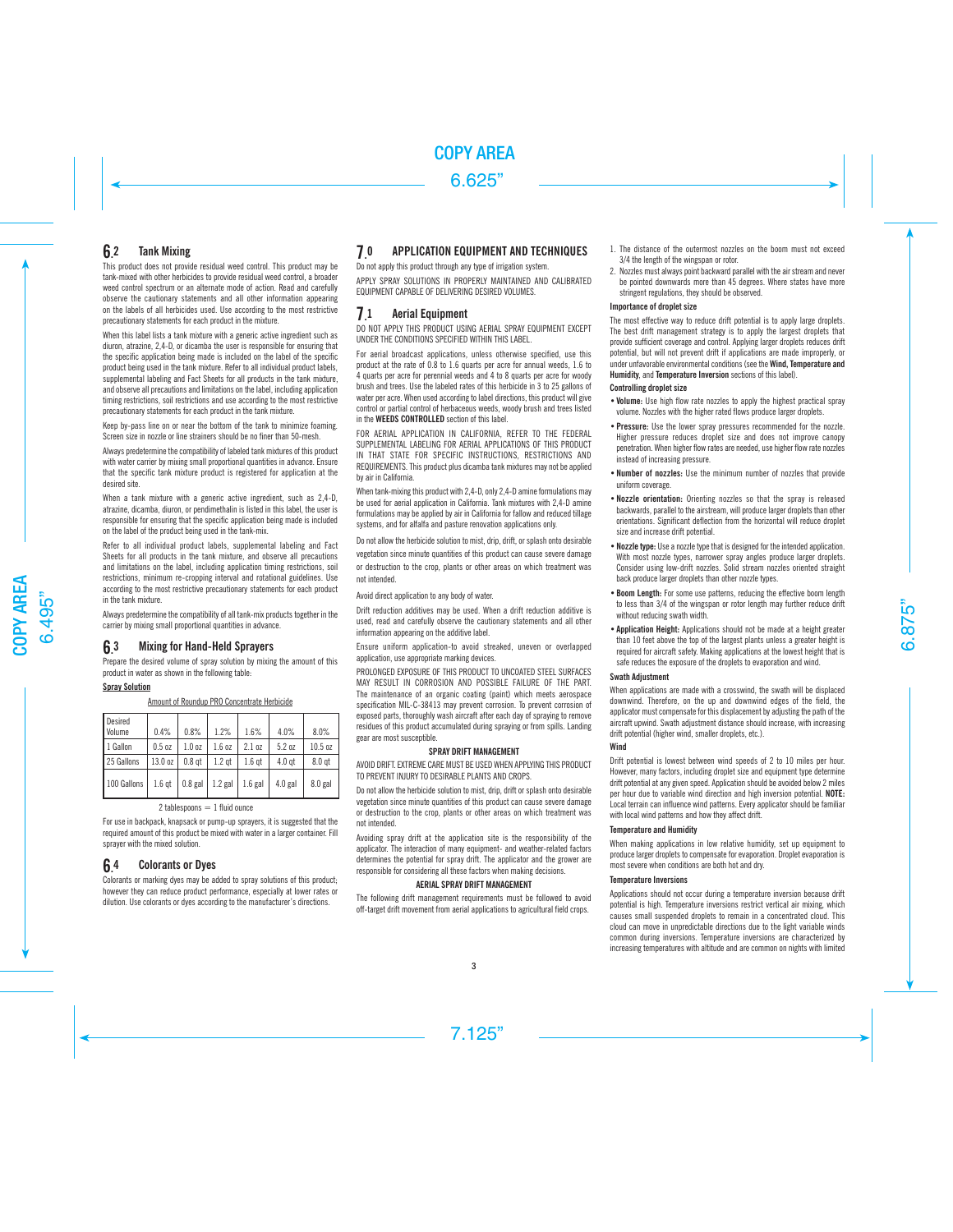cloud cover and light to no wind. They begin to form as the sun sets and often continue into the morning. Their presence can be indicated by ground fog; however, if fog is not present, inversions can also be identified by the movement of smoke from a ground source or an aircraft smoke generator. Smoke that layers and moves laterally in a concentrated cloud (under low wind conditions) indicates an inversion, while smoke that moves upward and rapidly dissipates indicates good vertical air mixing.

#### **Sensitive Areas**

The pesticide should only be applied when the potential for drift to adjacent sensitive areas (e.g., residential areas, bodies of water, known habitat for threatened or endangered species, non-target crops) is minimal (e.g., when wind is blowing away from the sensitive areas).

#### **7.** 2 Ground Broadcast Equipment

For broadcast ground applications, unless otherwise specified use this product at the rate of 0.8 to 1.6 quarts per acre for annual weeds, 1.6 to 4 quarts per acre for perennial weeds and 4 to 8 quarts per acre for woody brush and trees. When used according to label directions, this product will give control or partial control of herbaceous weeds, woody brush and trees listed in the **WEEDS CONTROLLED** section of this label.

Use the labeled rates of this product in 3 to 40 gallons of water per acre as a broadcast spray unless otherwise specified. As density of weeds increases, spray volume should be increased within the specified range to ensure complete coverage. Carefully select proper nozzles to avoid spraying a fine mist. For best results with ground application equipment, use flat-fan nozzles. Check for even distribution of spray droplets.

#### 7. Backpack or Hand-Held Equipment

Apply to foliage of vegetation to be controlled. For applications made on a spray-to-wet basis, spray coverage should be uniform and complete. Do not spray to the point of runoff. Use coarse sprays only.

For control of weeds listed in the **Annual Weeds** section of **WEEDS CONTROLLED**, apply a 0.4 percent solution of this product to weeds less than 6 inches in height or runner length. For annual weeds over 6 inches tall, or unless otherwise specified, use a 0.8 percent solution. Apply prior to seedhead formation in grass or bud formation in broadleaf weeds.

For best results, use a 1.6 percent solution on harder-to-control perennials, such as Bermudagrass, dock, field bindweed, hemp dogbane, milkweed and Canada thistle.

For low volume directed spray applications, use a 4 to 8 percent solution of this product for control or partial control of annual weeds, perennial weeds, or woody brush and trees. Spray coverage should be uniform with at least 50 percent of the foliage contacted. Coverage of the top one half of the plant is important for best results. To ensure adequate spray coverage, spray both sides of large or tall woody brush and trees, when foliage is thick and dense, or where there are multiple sprouts.

#### **7. Selective Equipment**

This product may be applied through recirculating spray systems, shielded applicators, hooded sprayers, wiper applicators or sponge bars after dilution and thorough mixing with water to listed weeds growing in any non-crop site specified on this label.

A recirculating spray system directs the spray solution onto weeds growing above desirable vegetation, while spray solution not intercepted by weeds is collected and returned to the spray tank for reuse.

AVOID CONTACT OF HERBICIDE WITH DESIRABLE VEGETATION, AS SERIOUS INJURY OR DEATH IS LIKELY TO OCCUR.

Application equipment used above desired vegetation should be adjusted so that the lowest spray stream or wiper contact point is at least 2 inches above the desirable vegetation. Droplets, mist, foam or splatter of the herbicide solution settling on desirable vegetation is likely to result in discoloration, stunting or destruction.

Better results may be obtained when more of the weed is exposed to the herbicide solution. Weeds not contacted by the herbicide solution will not be affected. This may occur in dense clumps, severe infestations or when the height of the weeds varies so that not all weeds are contacted. In these instances, repeat treatment may be necessary.

## **Shielded and Hooded Applicators**

A shielded or hooded applicator directs the herbicide solution onto weeds. while shielding desirable vegetation from the herbicide.

Use nozzles that provide uniform coverage within the treated area. Keep shields on these sprayers adjusted to protect desirable vegetation. EXTREME CARE MUST BE EXERCISED TO AVOID CONTACT OF HERBICIDE WITH DESIRABLE VEGETATION.

## **Wiper Applicators and Sponge Bars**

A wiper or sponge applicator applies the herbicide solution onto weeds by rubbing the weed with an absorbent material containing the herbicide solution.

Equipment must be designed, maintained and operated to prevent the herbicide solution from contacting desirable vegetation. Operate this equipment at ground speeds no greater than 5 miles per hour. Performance may be improved by reducing speed in areas of heavy weed infestations to ensure adequate wiper saturation. Better results may be obtained if 2 applications are made in opposite directions.

Avoid leakage or dripping onto desirable vegetation. Adjust height of applicator to ensure adequate contact with weeds. Keep wiping surfaces clean. Be aware that, on sloping ground, the herbicide solution may migrate, causing dripping on the lower end and drying of the wicks on the upper end of a wiper applicator.

Do not use wiper equipment when weeds are wet.

Mix only the amount of solution to be used during a 1-day period, as reduced activity may result from use of leftover solutions. Clean wiper parts immediately after using this product by thoroughly flushing with water.

**For Rope or Sponge Wick Applicators:** Solutions ranging from 33 to 75 percent of this product in water may be used.

#### **For Porous-Plastic Applicators and Pressure-Feed Systems:** Solutions ranging from 33 to 100 percent of this product in water may be used.

When applied as directed, this product CONTROLS the following weeds:

| Corn, volunteer | Sicklepod        |
|-----------------|------------------|
| Panicum. Texas  | Spanishneedles   |
| Rve. common     | Starbur, bristly |
| Chattercane     |                  |

When applied as directed, this product SUPPRESSES the following weeds:

Beggarweed, Florida Ragweed, common Bermudagrass Ragweed, giant<br>Dogbane, hemp Ragweed, Smutgrass **Dogbane, hemp**<br>
Dogfennel<br>
Sunflower Dogfennel Sunflower<br>Cuineagrass Sunflower<br>Thistle Canada Guineagrass Johnsongrass Thistle, musk Nightshade, silverleaf Pigweed, redroot

#### 7. **Injection Systems**

This product may be used in aerial or ground injection spray systems. It may be used as a liquid concentrate or diluted prior to injecting into the spray stream. Do not mix this product with the undiluted concentrate of other products when using injection systems unless specifically instructed.

Vaseygrass<br>Velvetleaf

#### 7. **CDA Equipment**

The rate of this product applied per acre by controlled droplet application (CDA) equipment must not be less than the amount specified in this label when applied by conventional broadcast equipment. For vehicle-mounted CDA equipment, apply 3 to 15 gallons of water per acre.

CDA equipment produces a spray pattern which is not easily visible. Extreme care must be exercised to avoid spray or drift contacting the foliage or any other green tissue of desirable vegetation, as damage or destruction is likely to result.

#### **8.** SITE AND USE INSTRUCTIONS

This product may be used in non-crop areas such as airports, apartment complexes, commercial sites, ditch banks, driveways, dry ditches, dry canals, fencerows, golf courses, greenhouses, industrial sites, landscape areas, lumberyards, manufacturing sites, municipal sites, natural areas, office complexes, ornamentals, parks, parking areas, pastures, petroleum tank farms and pumping installations, railroads, rangelands, recreation areas, residential areas, rights-of-way, roadsides, schools, shadehouses, sports complexes, storage areas, substations, turfgrass areas, utility sites, warehouse areas and wildlife management areas.

This product may also be used in non-food crop sites such as Christmas tree farms, plant nurseries, sod or turf seed farms.

Unless otherwise specified, applications may be made to control any weeds listed in the **WEEDS CONTROLLED** section of this label.

#### 8. **Cut Stumps**

Cut stump treatments may be made on any site listed on this label. This product will control many types of woody brush and tree species. Apply this product using suitable equipment to ensure coverage of the entire cambium. Cut trees or resprouts close to the soil surface. Apply a 50 to 100 percent solution of this product to the freshly-cut surface **immediately after** cutting. Delays in application may result in reduced performance. For best results, applications should be made during periods of active growth and full leaf expansion.

DO NOT MAKE CUT STUMP APPLICATIONS WHEN THE ROOTS OF DESIRABLE WOODY BRUSH OR TREES MAY BE GRAFTED TO THE ROOTS OF THE CUT STUMP. Some sprouts, stems, or trees may share the same root system. Adjacent trees having a similar age, height and spacing may signal shared roots. Whether grafted or shared, injury is likely to occur to non-treated stems/ trees when one or more trees sharing common roots are treated.

#### 8. **Forestry Site Preparation**

This product may be used for the control or partial control of woody brush, trees and herbaceous weeds in forestry or in preparing or establishing wildlife openings within these sites and maintaining logging roads.

This product may be used in site preparation prior to planting any tree species, including Christmas trees, eucalyptus, hybrid tree cultivars and silvicultural nursery sites.

Refer to the **WEEDS CONTROLLED** section of this label for specific application rates and instructions. Use higher rates of this product within the specified range for control or partial control of woody brush, trees and hard-to-control perennial herbaceous weeds. For best results, apply to actively growing woody brush and trees after full leaf expansion and before fall color and leaf drop. Increase rates within the specified range for control of perennial herbaceous weeds any time after emergence and before seedheads, flowers or berries appear.

Use the lower rates of this product within the labeled range for control of annual herbaceous weeds and actively growing perennial herbaceous weeds after seedheads, flowers or berries appear. Apply to the foliage of actively growing annual herbaceous weeds any time after emergence.

This product has no herbicidal or residual activity in the soil.

Unless otherwise directed, do not apply this product as an over-the-top broadcast spray for forestry conifer or hardwood release.

TANK MIXTURES: Tank mixtures of this product may be used to increase the spectrum of vegetation controlled. This product may be tank mixed with the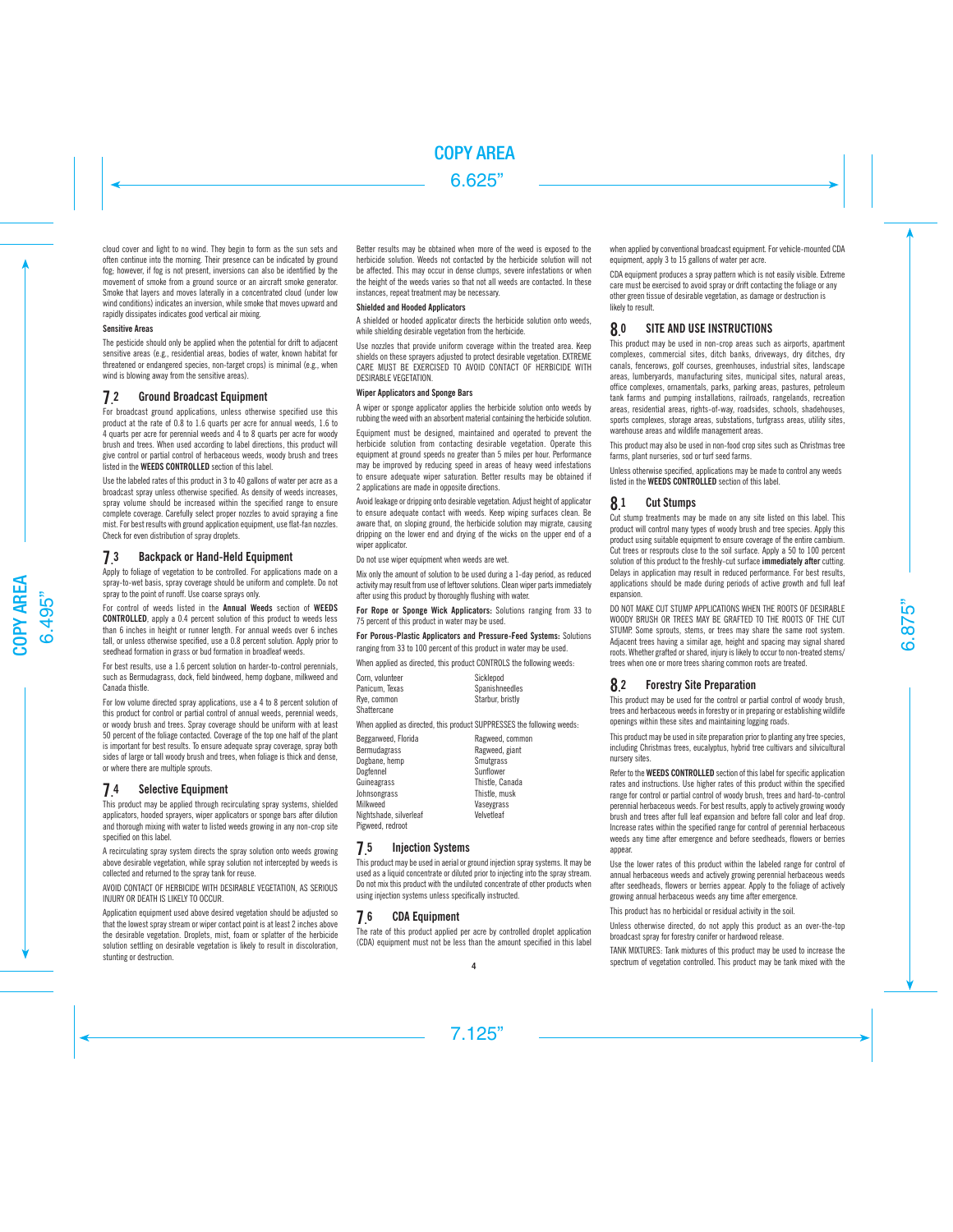following products provided that the specific product is registered for use on the target site. Refer to these product labels for approved sites and application rates. Read and carefully observe the cautionary statements and all other information appearing on the labels of all herbicides used. Use according to the most restrictive precautionary statements for each product in the mixture.

**NOTE:** For forestry site preparation, make sure the tank-mix product is approved for use prior to planting the desired species. Observe planting interval restrictions.

This product may be used in a tank mix with the following products for forestry site preparation.

| Arsenal Applicators Concentrate | Garlon 3A |
|---------------------------------|-----------|
| Chopper                         | Garlon 4  |
| Escort                          | Oust      |
| <b>Escort XP</b>                | Oust XP   |

For control of herbaceous weeds, use the lower labeled tank mixture rates. For control of dense stands or tough-to-control woody brush and trees, use the higher labeled rates.

#### 8. 3 Non-Crop Areas and Industrial Sites

Use in areas such as airports, apartment complexes, Christmas tree farms, commercial sites, Conservation Reserve Program (CRP) areas, ditch banks, driveways, dry ditches, dry canals, fencerows, golf courses, greenhouses, industrial sites, landscape areas, lumberyards, manufacturing sites, municipal sites, natural areas, office complexes, ornamentals, parks, parking areas, pastures, petroleum tank farms and pumping installations, plant nurseries, railroads, rangeland, recreational areas, residential areas, rights-of-way, roadsides, schools, sod or turf seed farms, sports complexes, storage areas, substations, turfgrass areas, utility sites, warehouse areas, and wildlife management areas.

## **Weed Control, Trim-and-Edge and Bare Ground**

This product may be used in non-crop and non-food crop areas. It may be applied with any application equipment described in this label. This product may be used to trim-and-edge around objects in non-crop sites, for spot treatment of unwanted vegetation and to eliminate unwanted weeds growing in established shrub beds or ornamental plantings. This product may be used prior to planting an area to ornamentals, flowers, turfgrass (sod or seed), or prior to laying asphalt or beginning construction projects.

Repeated applications of this product may be used, as weeds emerge, to maintain bare ground.

TANK MIXTURES: This product may be tank mixed with the following products provided that the specific product is registered for use on the target site. Refer to these product labels for approved sites and application rates. Read and carefully observe the cautionary statements and all other information appearing on the labels of all herbicides used. Use according to the most restrictive precautionary statements for each product in the mixture.

User is responsible for ensuring that the mixture product's label allows the specific applications when tank mixing with a generic active ingredient listed below.

| $2.4-D$               | Gallery 75 DF              | Ronstar 50 WP         |
|-----------------------|----------------------------|-----------------------|
| Arsenal               | Garlon 3A                  | Sahara DG             |
| atrazine <sup>1</sup> | Garlon 4                   | simazine <sup>1</sup> |
| Banvel                | Goal 2XL                   | Surflan AS            |
| Barricade 65WG        | Krovar I DF                | Surflan WDG           |
| dicamba               | Oust                       | Telar DF              |
| diuron                | Oust XP                    | Transline             |
| Endurance             | Outrider                   |                       |
| Escort                | pendimethalin <sup>1</sup> |                       |
| Escort XP             | Plateau                    |                       |
|                       |                            |                       |

<sup>1</sup> Tank mixtures with products containing this generic active ingredient may be made provided the specific product is registered for this use.

When applied as a tank mixture for bare ground, this product provides control of the emerged annual weeds and control or partial control of emerged perennial weeds, woody brush and trees.

For control or partial control of the following perennial weeds, apply 0.8 to 1.6 quarts of this product plus 2 to 4 ounces of Oust XP per acre.

| <b>Bahiagrass</b>  | Dock, curly  | Poorioe       |
|--------------------|--------------|---------------|
| Bermudagrass       | Dogfennel    | Quackgrass    |
| Broomsedge         | Fescue, tall | Vasevgrass    |
| <b>Dallisgrass</b> | Johnsongrass | Vervain, blue |

#### **Chemical Mowing - Perennials**

This product will suppress perennial grasses listed in this section to serve as a substitute for mowing. Use 6.4 fluid ounces of this product per acre when treating tall fescue, fine fescue, orchardgrass, quackgrass or reed canarygrass covers. Use 5 fluid ounces of this product per acre when treating Kentucky bluegrass. Apply treatments in 10 to 40 gallons of spray solution per acre.

Use only in areas where some temporary injury or discoloration of perennial grasses can be tolerated.

## **Chemical Mowing - Annuals**

For growth suppression of some annual grasses, such as annual ryegrass, wild barley and wild oats growing in coarse turf on roadsides or other industrial areas, apply 3 to 4 fluid ounces of this product in 10 to 40 gallons of spray solution per acre. Applications should be made when annual grasses are actively growing and before the seedheads are in the boot stage of development. Treatments may cause injury to the desired grasses.

#### **Dormant Turfgrass**

This product may be used to control or suppress many winter annual weeds and tall fescue for effective release of dormant Bermudagrass and bahiagrass turf. Treat only when turf is dormant and prior to spring greenup.

Apply 6.4 to 51 fluid ounces of this product per acre. Apply the labeled rates in 10 to 40 gallons of water per acre. Use only in areas where Bermudagrass or bahiagrass are desirable ground covers and where some temporary injury or discoloration can be tolerated.

Treatments in excess of 13 fluid ounces per acre may result in injury or delayed greenup in highly maintained areas, such as golf courses and lawns. DO NOT apply tank mixtures of this product plus Oust XP in highly maintained turfgrass areas. For further uses, refer to the **Roadsides** section of this label, which gives rates for dormant Bermudagrass and bahiagrass treatments.

#### **Actively Growing Bermudagrass**

This product may be used to control or partially control many annual and perennial weeds for effective release of actively growing Bermudagrass. DO NOT apply more than 13 fluid ounces of this product per acre in highly maintained turfgrass areas. DO NOT apply tank mixtures of this product plus Oust XP in highly maintained turfgrass areas. For further uses, refer to the **Roadsides** section of this label, which gives rates for actively growing Bermudagrass treatments. Use only in areas where some temporary injury or discoloration can be tolerated.

## **Turfgrass Renovation, Seed, or Sod Production**

This product controls most existing vegetation prior to renovating turfgrass areas or establishing turfgrass grown for seed or sod. For maximum control of existing vegetation, delay planting or sodding to determine if any regrowth from escaped underground plant parts occurs. Where repeat treatments are necessary, sufficient regrowth must be attained prior to application. For warm-season grasses such as Bermudagrass, summer or fall applications provide the best control. Where existing vegetation is growing under mowed turfgrass management, apply this product after omitting at least one regular mowing to allow sufficient growth for good interception of the spray.

Desirable turfgrasses may be planted following the above procedures.

Hand-held equipment may be used for spot treatment of unwanted vegetation growing in existing turfgrass. Broadcast or hand-held equipment may be used to control sod remnants or other unwanted vegetation after sod is harvested.

PRECAUTIONS; RESTRICTIONS: Do not disturb soil or underground plant parts before treatment. Tillage or renovation techniques such as vertical mowing, coring or slicing should be delayed for 7 days after application to allow translocation into underground plant parts. If application rates total 2.4 quarts per acre or less, no waiting period between treatment and feeding or livestock grazing is required. If the rate is greater than 2.4 quarts per acre, remove domestic livestock before application and wait 8 weeks after application before grazing or harvesting.

Do not feed or graze turfgrass grown for seed or sod production for 8 weeks following application.

#### 8. 4 Habitat Management

## **Habitat Restoration and Management**

This product may be used to control exotic and other undesirable vegetation in habitat management and natural areas, including rangeland and wildlife refuges. Applications can be made to allow recovery of native plant species, prior to planting desirable native species, and for similar broad-spectrum vegetation control requirements. Spot treatments can be made to selectively remove unwanted plants for habitat management and enhancement.

#### **Wildlife Food Plots**

This product may be used as a site preparation treatment prior to planting wildlife food plots. Any wildlife food species may be planted after applying this product, or native species may be allowed to repopulate the area. If tillage is needed to prepare a seedbed, wait 7 days after application before tillage to allow translocation into underground plant parts.

#### **8.** 5 Hollow Stem Injection

This product may be applied through hand-held injection devices that deliver the specified amounts of this product into targeted hollow-stem plants growing in any site specified on this label.

For control of the following hollow-stem plants, follow the use instructions below:

## **Castorbean**, *Ricinus communis*

Inject 4 ml per plant of this product into the lower portion of the main stem.

#### **Hemlock, Poison**, *Conium maculatum*

Inject one leaf cane per plant 10 to 12 inches above the root crown with 5 ml of a 5% v/v solution of this product.

#### **Hogweed, Giant**, *Hercleum mantegazzianum*

Inject one leaf cane per plant 12 inches above the root crown with 5 ml of a 5% v/v solution of this product.

#### **Horsetail, Field**, *Equisetum arvense*

Inject one segment above the root crown with 0.5 ml per stem of this product. Use a small syringe that calibrates to this rate.

## **Knotweed, Bohemian**, *Polygonum bohemicum*

Inject 5 ml per stem of this product between the second and third internode.

## **Knotweed, Giant**, *Polygonum sachalinense*

Inject 5 ml per stem of this product between second and third internode.

#### **Knotweed, Japanese**, *Polygonum cuspidatum*

Inject 5 ml per stem of this product between second and third internode.

#### **Reed, Giant,** *Arundo donax*

Inject 6 ml per stem of this product between second and third internode.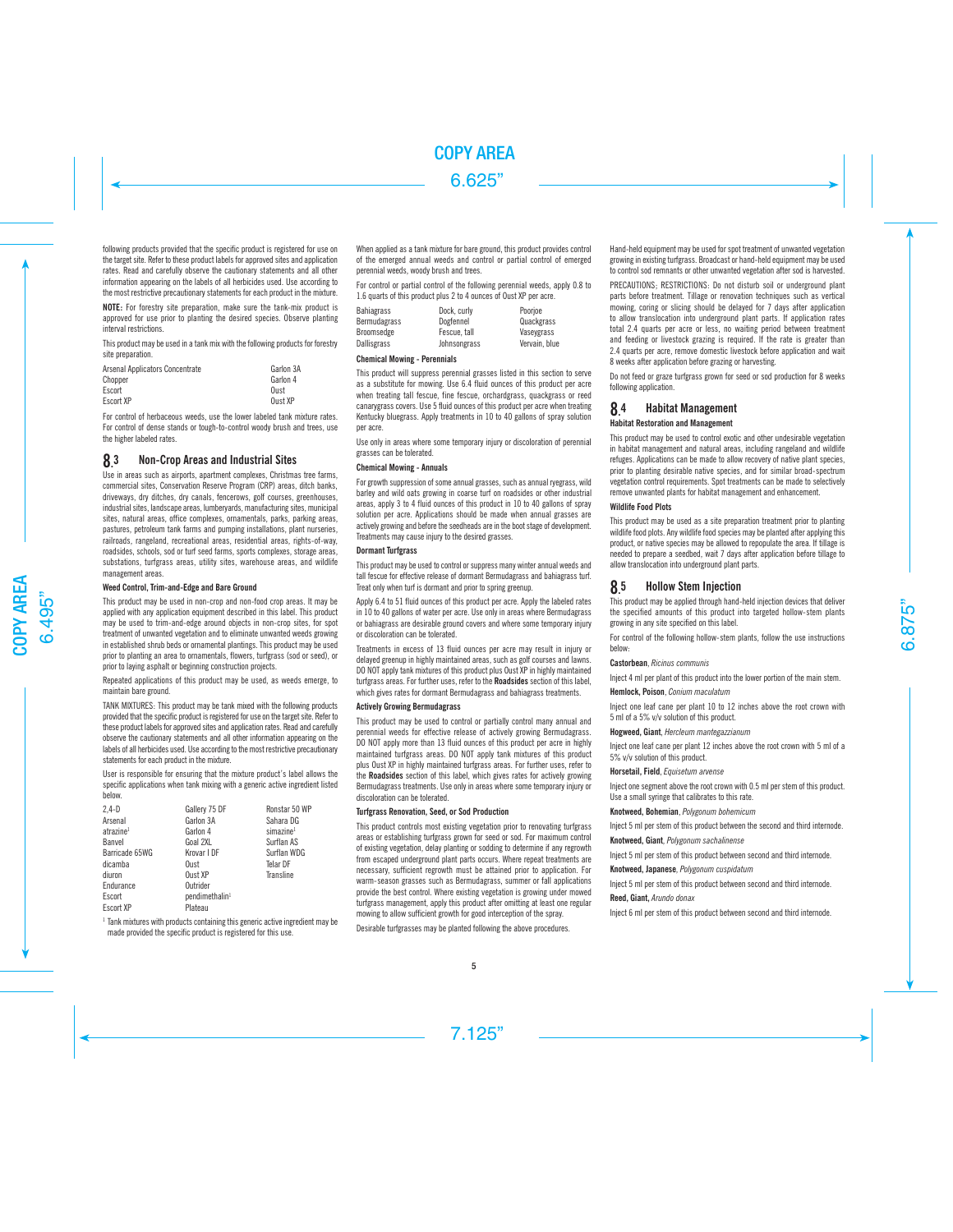#### **Thistle, Canada,** *Circisum arvense*

Cut 8 to 9 of the tallest plants at bud stage in a clump with clippers. Use a cavity needle that is pushed into the stem center and then slowly removed as 0.5 ml per stem of this product is injected into the stem.

**NOTE:** The combined total for all treatments must not exceed 7 quarts of this product per acre. At 5 ml per stem, 7 quarts should treat approximately 1300 stems per acre.

#### 8. 6 Foliar or Broadcast Application to Japanese Knotweed and Oriental Bittersweet

## **Japanese Knotweed**

For control of Japanese knotweed (*Polygonum cuspidatum*), this product may be applied as a 2.0% v/v spray-to-wet solution. Ensure thorough coverage when using spray-to-wet treatments using hand-held equipment.

For broadcast applications, apply 3.25 quarts of this product in 3 to 40 gallons per acre as a broadcast treatment.

Late summer or fall application is ideal, while leaves are still green and after fruit formation.

## **Oriental Bittersweet**

For control of Oriental bittersweet (*Celastrus orbiculatus*), this product may be applied as a 2.0% v/v spray-to-wet solution. Ensure thorough coverage when using spray-to-wet treatments using hand-held equipment.

For broadcast applications, apply 2.5 quarts of this product in 3 to 40 gallons per acre as a broadcast treatment.

Late summer or fall application is ideal, while leaves are still green and after fruit formation.

#### 8. 7 Injection and Frill (Woody Brush and Trees)

This product may be used to control woody brush and trees by injection or frill applications. Apply this product using suitable equipment which must penetrate into the living tissue. Apply the equivalent of 1 ml of this product per each 2 to 3 inches of trunk diameter at breast height (DBH). This is best achieved by applying a 50 to 100 percent concentration of this product either to a continuous frill around the tree or as cuts evenly spaced around the tree below all branches. As tree diameter increases in size, better results are achieved by applying diluted material to a continuous frill or more closely spaced cuttings. Avoid application techniques that allow runoff to occur from frilled or cut areas in species that exude sap freely. In species such as this, make the frill or cuts at an oblique angle to produce a cupping effect and use a 100 percent concentration of this product. For best results, application should be made during periods of active growth and after full leaf expansion.

#### 8. 8 Ornamentals, Plant Nurseries and Christmas Trees

#### **Post-directed, Trim-and-Edge**

This product may be used as a post-directed spray around established woody ornamental species such as arborvitae, azalea, boxwood, crabapple, eucalyptus, euonymus, fir, douglas fir, jojoba, hollies, lilac, magnolia, maple, poplar, oak, privet, pine, spruce and yew. This product may also be used to trim-and-edge around trees, buildings, sidewalks and roads, potted plants and other objects in a nursery setting.

Desirable plants may be protected from the spray solution by using shields or coverings made of cardboard or other impermeable material. DO NOT USE THIS PRODUCT AS AN OVER-THE-TOP BROADCAST SPRAY IN ORNAMENTALS AND CHRISTMAS TREES. Care must be exercised to avoid contact of spray, drift or mist with foliage or bark of established ornamental species.

#### **Site Preparation**

This product may be used prior to planting any ornamental, nursery or Christmas tree species.

#### **Wiper Applicators**

This product may be used through wick or other suitable wiper applicators to control or partially control undesirable vegetation around established eucalyptus or poplar tees. See the **Selective Equipment** section of this label for further information about the proper use of wiper applicators.

## **Greenhouse/Shadehouse**

This product may be used to control weeds growing in and around greenhouses and shadehouses. Desirable vegetation must not be present  $\tilde{d}$ uring application and air circulation fans must be turned off.

#### 8. 9 Parks, Recreational and Residential Areas

This product may be used in parks, recreational and residential areas. It may be applied with any application equipment described in this label. This product may be used to trim-and-edge around trees, fences, paths, around buildings, sidewalks, and other objects in these areas. This product may be used for spot treatment of unwanted vegetation. This product may be used to eliminate unwanted weeds growing in established shrub beds or ornamental plantings. This product may be used prior to planting an area to ornamentals, flowers, turfgrass (sod or seed), or prior to laying asphalt or beginning construction projects.

All of the instructions in the **Non-Crop Areas and Industrial Sites** section apply to park and recreational areas.

#### 8.10 **Railroads**

The instructions in the **Non-Crop Areas and Industrial Sites** section may be used on railroads.

#### **Bare Ground, Ballast and Shoulders, Crossings, and Spot Treatment**

This product may be used to maintain bare ground on railroad ballast and shoulders. Repeat applications of this product may be used, as weeds emerge, to maintain bare ground. This product may be used to control tall-growing weeds to improve line-of-sight at railroad crossings and reduce the need for mowing along rights-of-way. For crossing applications, up to 80 gallons of spray solution per acre may be used.

TANK MIXTURES: This product may be tank mixed with the following products for ballast, shoulder, spot, bare ground and crossing treatments provided that the specific product is registered for use on such sites. Refer to these product labels for approved non-crop sites and application rates. Read and carefully observe the cautionary statements and all other information appearing on the labels of all herbicides used. Use according to the most restrictive precautionary statements for each product in the mixture.

User is responsible for ensuring that the mixture product's label allows the specific applications when tank mixing with a generic active ingredient listed below.

| Arsenal               | Hyvar X     | simazine1  |
|-----------------------|-------------|------------|
| atrazine <sup>1</sup> | Hyvar X-L   | Spike 80DF |
| dicamba <sup>1</sup>  | Krovar I DF | Telar DF   |
| Escort                | Oust        | Transline  |
| Escort XP             | Oust XP     | Velpar DF  |
| Garlon 3A             | Outrider    | Velpar L   |
| Garlon 4              | Sahara DG   | $2.4 - D1$ |

<sup>1</sup> Tank mixtures with products containing this generic active ingredient may be made provided the specific product is registered for this use.

#### **Brush Control**

This product may be used to control woody brush and trees on railroad rights-of-way. Apply 3 to 8 quarts of this product per acre as a broadcast spray, using boom-type or boomless nozzles. Up to 80 gallons of spray solution per acre may be used. Apply a 0.8 to 1.6 percent solution of this product when using high-volume spray-to-wet applications. Apply a 4 to 8 percent solution of this product when using low volume directed sprays for spot treatment. This product may be mixed with the following products for enhanced control of woody brush and trees:

| Arsenal   | Krenite         | Vanguish  |
|-----------|-----------------|-----------|
| Escort    | Telar DF        | Velpar DF |
| Escort XP | <b>Tordon K</b> | Velpar L  |
| Garlon 3A | Tordon 22K      |           |
| Garlon 4  | Transline       |           |

#### **Bermudagrass Release**

This product may be used to control or partially control many annual and perennial weeds for effective release of actively growing Bermudagrass. Apply 13 to 38 fluid ounces of this product in up to 80 gallons of spray solution per acre. Use the lower rate when treating annual weeds below 6 inches in height (or runner length). Use the higher rate as weeds increase in size or as they approach flower or seedhead formation. These rates will also provide partial control of the following perennial species:

| <b>Bahiagrass</b> | Johnsongrass   |
|-------------------|----------------|
| Bluestem, silver  | Trumpetcreeper |
| Fescue, tall      | Vaseygrass     |

Apply 6.4 to 51 fluid ounces of this product in a tank mixture with 0.75 to 1.33 ounces of Outrider herbicide per acre. Read and follow all label directions for Outrider herbicide.

This product may be tank mixed with Oust XP. If tank mixed, use no more than 13 to 38 fluid ounces of this product with 1 to 2 ounces of Oust XP per acre. Use the lower rates of each product to control annual weeds less than 6 inches in height (or runner length) that are listed in this label and the Oust XP label. Use the higher rates as annual weeds increase in size and approach the flower or seedhead stages. These rates will also provide partial control of the following perennial weeds:

| <b>Bahiagrass</b> | Fescue, tall   |
|-------------------|----------------|
| Blackberry        | Johnsongrass   |
| Bluestem, silver  | Poorjoe        |
| Broomsedge        | Raspberry      |
| Dallisgrass       | Trumpetcreeper |
| Dewberry          | Vaseygrass     |
| Dock, curly       | Vervain, blue  |
| Dogfennel         |                |

Use only on well-established Bermudagrass. Bermudagrass injury may result from the treatment, but regrowth will occur under moist conditions. Repeat applications in the same season may cause severe injury.

# **8.** 11 Roadsides

The instructions in the **Non-Crop Areas and Industrial Sites** section may apply to roadsides.

#### **Shoulder Treatments**

This product may be used on road shoulders. It may be applied with boom sprayers, shielded boom sprayers, high-volume off-center nozzles, hand-held equipment, and similar equipment.

#### **Guardrails and Other Obstacles to Mowing**

This product may be used to control weeds growing under guardrails and around signposts and other objects along the roadside.

#### **Spot Treatment**

This product may be used as a spot treatment to control unwanted vegetation growing along roadsides.

TANK MIXTURES: This product may be tank mixed with the following products for shoulder, guardrail, spot and bare ground treatments provided that the specific product is registered for use on such sites. Refer to these product labels for approved non-crop sites and application rates. Read and carefully observe the cautionary statements and all other information appearing on the labels of all herbicides used. Use according to the most restrictive precautionary statements for each product in the mixture.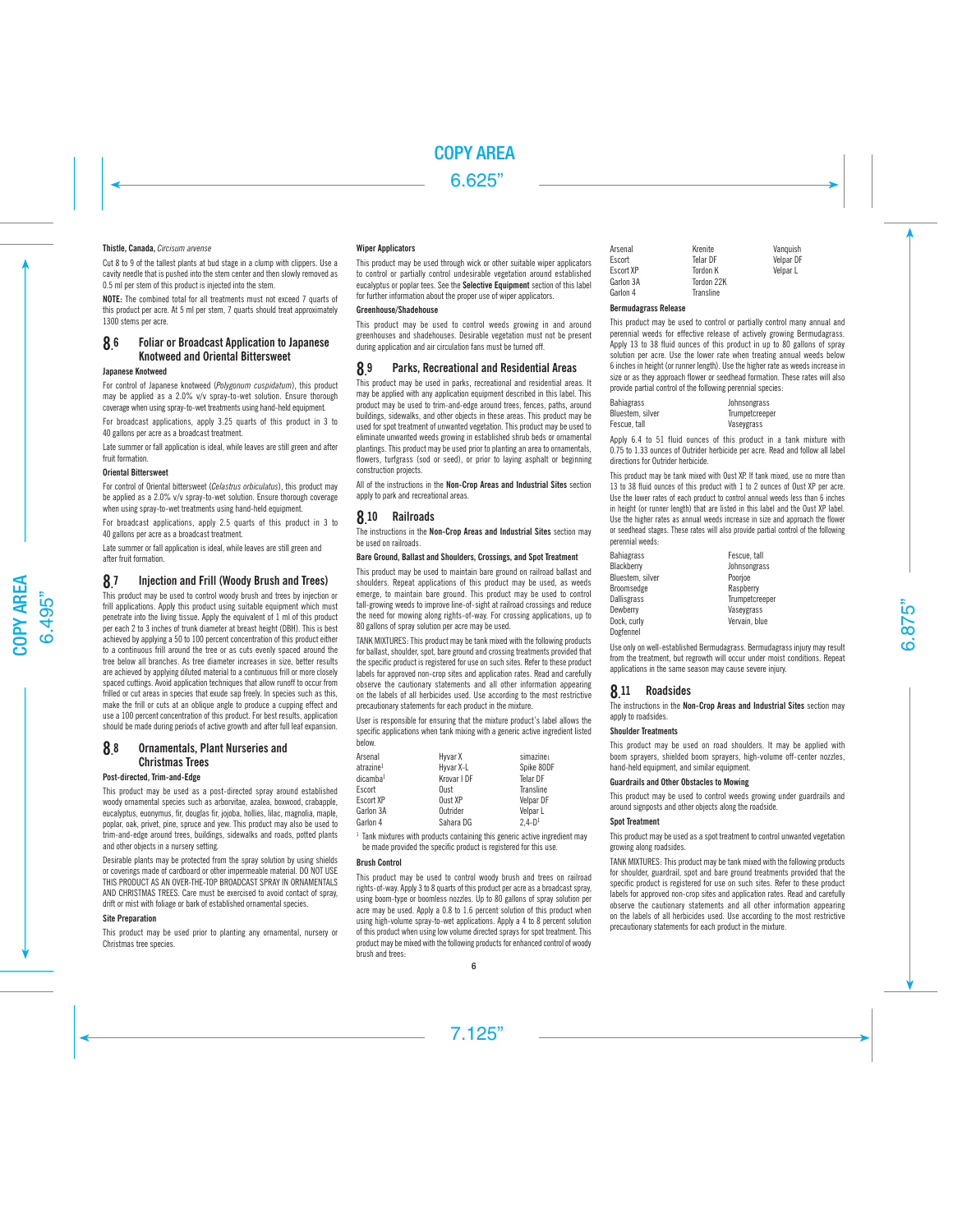User is responsible for ensuring that the mixture product's label allows the specific applications when tank mixing with a generic active ingredient listed below.

| atrazine <sup>1</sup><br>Crossbow L<br>dicamba <sup>1</sup><br>diuron <sup>1</sup><br>Escort<br><b>Escort XP</b><br>Endurance<br>Gallery 75 DF<br>Krovar I DF | Landmark II MP<br>Landmark XP<br>Oust<br>Oust XP<br>Outrider<br>pendimethalin <sup>1</sup><br>Plateau<br>Plateau DG<br>Poast | Sahara DG<br>simazine <sup>1</sup><br>Surflan AS<br>Surflan WDG<br>Telar DF<br>Velpar DF<br>Velpar L<br>$2.4 - D1$ |
|---------------------------------------------------------------------------------------------------------------------------------------------------------------|------------------------------------------------------------------------------------------------------------------------------|--------------------------------------------------------------------------------------------------------------------|
| Landmark MP                                                                                                                                                   | Ronstar 50 WSP                                                                                                               |                                                                                                                    |
|                                                                                                                                                               |                                                                                                                              |                                                                                                                    |

<sup>1</sup> Tank mixtures with products containing this generic active ingredient may be made provided the specific product is registered for this use.

#### **Release of Bermudagrass or Bahiagrass Dormant Applications**

This product may be used to control or partially control many winter annual weeds and tall fescue for effective release of dormant Bermudagrass or bahiagrass. Treat only when turf is dormant and prior to spring greenup. This product may also be tank mixed with Outrider or Oust XP for residual control. Tank mixtures of this product with Oust XP may delay greenup.

For best results on winter annuals, treat when plants are in an early growth stage (below 6 inches in height) after most have germinated. For best results on tall fescue, treat when fescue is at or beyond the 4- to 6-leaf stage.

Apply 6.4 to 51 fluid ounces of this product in a tank mixture with 0.75 to 1.33 ounces of Outrider herbicide per acre. Read and follow all label directions for Outrider herbicide.

Apply 6.4 to 51 fluid ounces of this product per acre alone or in a tank mixture with 0.25 to 1 ounce per acre of Oust XP. Apply the labeled rates in 10 to 40 gallons of water per acre. Use only in areas where Bermudagrass or bahiagrass are desirable ground covers and where some temporary injury or discoloration can be tolerated. To avoid delays in greenup and minimize injury, add no more than 1 ounce of Oust XP per acre on Bermudagrass and no more than 0.5 ounce of Oust XP per acre on bahiagrass and avoid treatments when these grasses are in a semi-dormant condition.

## **Actively Growing Bermudagrass**

This product may be used to control or partially control many annual and perennial weeds for effective release of actively growing Bermudagrass. Apply 13 to 38 fluid ounces of this product in 10 to 40 gallons of spray solution per acre. Use the lower rate when treating annual weeds below 6 inches in height (or runner length). Use the higher rate as weeds increase in size or as they approach flower or seedhead formation. These rates will also provide partial control of the following perennial species:

| <b>Bahiagrass</b> | Johnsongrass   |
|-------------------|----------------|
| Bluestem, silver  | Trumpetcreeper |
| Fescue, tall      | Vaseygrass     |

This product may be tank mixed with Outrider herbicide for control or partial control of Johnsongrass and other weeds listed in the Outrider label. Use 6.4 to 26 fluid ounces of this product with 0.75 to 1.33 ounces of Outrider. Use the higher rates of both products for control of perennial weeds or annual weeds greater than 6 inches in height.

This product may be tank mixed with Oust XP. If tank mixed, use no more than 13 to 26 fluid ounces of this product with 1 to 2 ounces of Oust XP per acre. Use the lower rates of each product to control annual weeds less than 6 inches in height (or runner length) that are listed in this label and the Oust XP label. Use the higher rates as annual weeds increase in size and approach the flower or seedhead stages. These rates will also provide partial control of the following perennial weeds:

Bahiagrass<br>Bluestem silver **Fescue, tall**<br>Iohnsongrass Bluestem, silver and Johnson<br>Broomsedge Broomsedge Dallisgrass Trumpetcreeper<br>Dock.curly Dock Curly Dock, curly **Contact Contact Contact Contact Contact Vaseygrass**<br>Dogfennel **Veryain** Nu

Vervain, blue

Use only on well-established Bermudagrass. Bermudagrass injury may result from the treatment, but regrowth will occur under moist conditions. Repeat applications of the tank mix in the same season may cause severe injury.

#### **Actively Growing Bahiagrass**

For suppression of vegetative growth and seedhead inhibition of bahiagrass for approximately  $45$  days, apply 5 fluid ounces of this product in  $\overline{10}$  to 40 gallons of water per acre. Apply 1 to 2 weeks after full greenup or after mowing to a uniform height of 3 to 4 inches. This application must be made prior to seedhead emergence.

For suppression up to 120 days, apply 3 fluid ounces of this product per acre, followed by an application of 1.5 to 3 fluid ounces per acre about 45 days later. Make no more than 2 applications per year.

This product may be used for control or partial control of Johnsongrass and other weeds listed on the Outrider label in actively growing bahiagrass. Apply 5 ounces of this product with 0.75 to 2.0 ounces of Outrider per acre. Use only on well-established bahiagrass.

A tank mixture of this product plus Oust XP may be used. Apply 5 fluid ounces of this product plus 0.5 to 1.0 ounce of Oust XP per acre 1 to 2 weeks following an initial spring mowing. Make only one application per year.

## 8. 12 *Bromus* Species and Medusahead in Pastures and Rangelands

## *Bromus* **species:**

This product may be used to treat downy brome (*Bromus tectorum*), Japanese brome (*Bromus japonicus*), soft chess (*Bromus mollis*) and cheatgrass (*Bromus secalinus*) found in industrial, rangeland and pasture sites. Apply 6.5 to 13 fluid ounces of this product per acre on a broadcast basis.

For best results, treatment should coincide with early seedhead emergence of the most mature plants. Delaying the application until this growth stage will maximize the emergence of other weedy grass flushes. Applications should be made to the same site each year until seed banks are depleted and the desirable perennial grasses can become reestablished on the site.

#### **Medusahead:**

To treat medusahead, apply 13 fluid ounces of this product per acre as soon as plants are actively growing, and prior to the 4-leaf stage. Applications may be made in the fall or spring.

Applications to brome and medusahead may be made using ground or aerial equipment. Aerial applications for these uses may be made using fixed wing or helicopter equipment. For aerial applications, apply in 2 to 10 gallons of water per acre. For applications using ground equipment, apply in 10 to 20 gallons of water per acre. When applied as directed in this label, there are no grazing restrictions.

# 8. 13 Utility Sites

In utilities, this product may be used along electrical power, pipeline and telephone rights-of-way, and in other sites associated with these rights-of-way, such as substations, roadsides, railroads or similar rights-of-way that run in conjunction with utilities.

This product may be used in utility sites and substations for bare ground, trim-and-edge around objects, spot treatment of unwanted vegetation and to eliminate unwanted weeds growing in established shrub beds or ornamental plantings. This product may be used prior to planting a utility site to ornamentals, flowers, turfgrass (sod or seed), or beginning construction projects.

Repeated applications of this product may be used, as weeds emerge, to maintain bare ground.

This product may also be used in preparing or establishing wildlife openings within these sites, maintaining access roads and for side trimming along utility rights-of-way.

TANK MIXTURES: Tank mixtures of this product may be used to increase the spectrum of control for herbaceous weeds, woody brush and trees. This product may be tank mixed with the following products. Refer to these products' labels for approved non-crop sites and application rates. Read and carefully observe the cautionary statements and all other information appearing on the labels of all herbicides used. Use according to the most restrictive precautionary statements for each product in the mixture.

User is responsible for ensuring that the mixture product's label allows the specific applications when tank mixing with a generic active ingredient listed below.

| Krenite                    | Surflan AS  |
|----------------------------|-------------|
| Krovar I DF                | Surflan WDG |
| Oust                       | Telar DF    |
| Oust XP                    | Transline   |
| Outrider                   | Vanquish    |
| pendimethalin <sup>1</sup> | Velpar DF   |
| Plateau                    | Velpar L    |
| Sahara DG                  | $2.4 - D1$  |
| simazine <sup>1</sup>      |             |
|                            |             |

<sup>1</sup> Tank mixtures with products containing this generic active ingredient may be made provided the specific product is registered for this use.

<sup>2</sup> For side trimming treatments, use this product alone or in a tank mixture with Garlon 4.

#### **8.14** 14 Conservation Reserve Program (CRP)

This product may be used to prepare CRP land for crop production. Refer to Federal, state or local use guides for CRP renovation guidance. For any crop not listed for treatment in this label, applications must be made at least 30 days prior to planting.

#### **Renovation (Rotating out of CRP), Site Preparation, Postemergence Weed Control in Dormant CRP Grasses, Over-the-Top Wiper Applications**

This product may be used to suppress competitive growth and seed production of undesirable vegetation in CRP acres. Such applications may be made with wiper application equipment or as a broadcast or spot treatment to dormant CRP grasses. For selective applications with broadcast spray equipment, apply 10 to 13 fluid ounces of this product per acre in early spring before desirable CRP grasses, such as crested and tall wheatgrass, break dormancy and initiate green growth. Late fall applications can be made after desirable perennial grasses have reached dormancy.

Some stunting of CRP perennial grasses will occur if broadcast applications are made when plants are not dormant. No waiting period is required between application and grazing or harvesting for feed. Do not apply more than 2.25 quarts per acre per year onto CRP grasses.

#### **8.** 15 Grass Seed or Sod Production **Preplant, Preemergence, At-Planting, Renovation, Removal of**

# **Established Stands, Site Preparation**

This product controls most existing vegetation prior to renovating turf or forage grass seed areas or establishing turfgrass grown for sod. It may also be used to destroy remaining undesired grass vegetation when production fields are converted to alternate species or crops. Make applications before, during, or after planting or for renovation. For maximum control of existing vegetation, delay planting to determine if any regrowth from escaped underground plant parts occurs. Where existing vegetation is growing under mowed turfgrass management, apply this product after omitting at least one regular mowing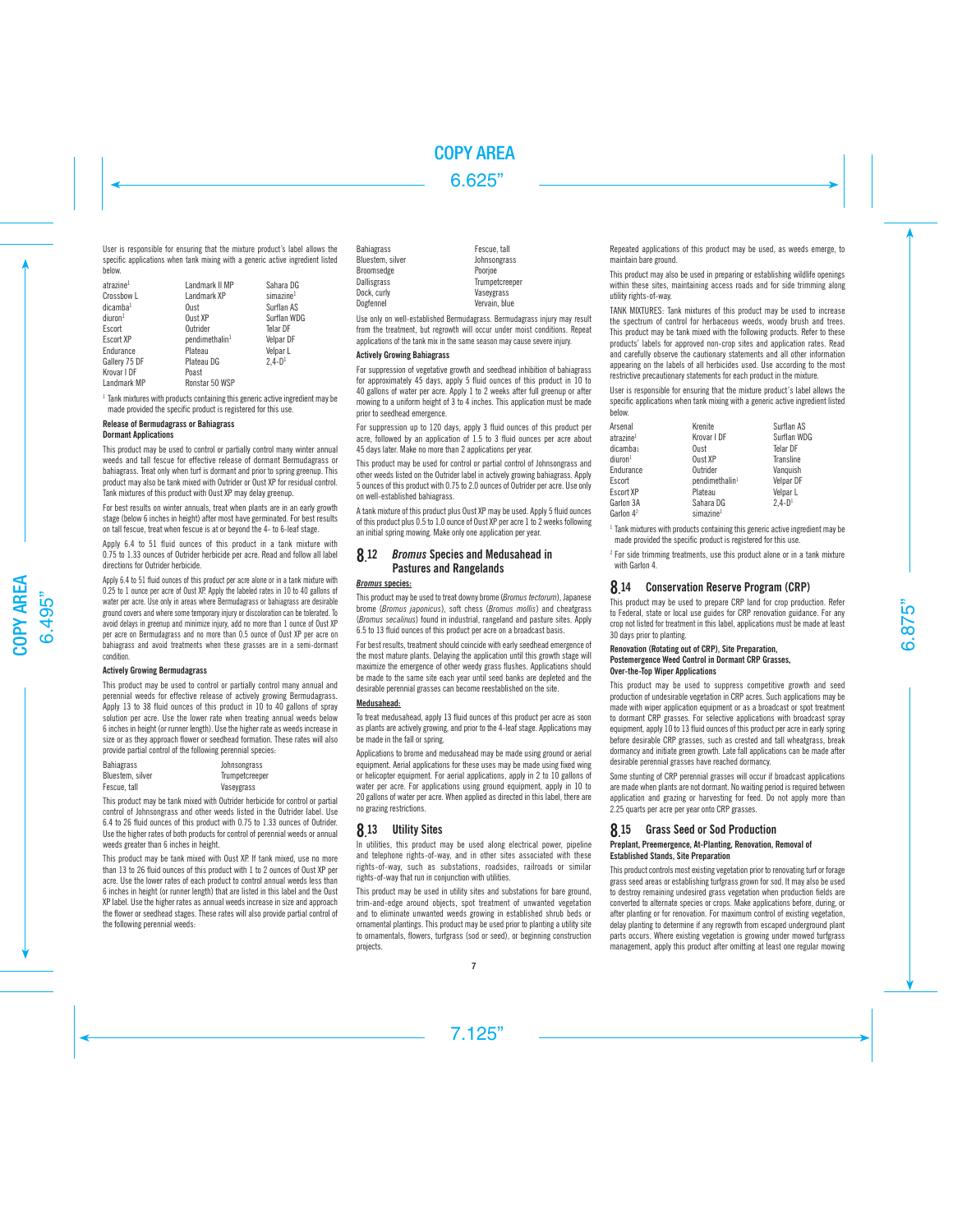to allow sufficient growth for good interception of the spray. Where repeat treatments are necessary, sufficient regrowth must be attained prior to application. For warm-season grasses, such as Bermudagrass, summer or fall applications provide best control. Broadcast equipment may be used to control sod remnants or other unwanted vegetation after sod is harvested. Application rates up to 4 quarts per acre may be used to totally remove established stands of tough to kill grass species.

Do not disturb soil or underground plant parts before treatment. Tillage or renovation techniques such as vertical mowing, coring or slicing should be delayed for 7 days after application to allow proper translocation into underground plant parts. If application rates total 2.25 quarts per acre or less, no waiting period between treatment and feeding or livestock grazing is required. If the rate is greater than 2.25 quarts per acre, remove domestic livestock before application and wait 8 weeks after application before grazing or harvesting. For any crop not listed for treatment in this label, applications must be made at least 30 days prior to planting. Applications must be made prior to the emergence of the crop to avoid crop injury.

#### **Shielded Sprayers**

Apply 26 fluid ounces to 2.4 quarts of this product in 10 to 20 gallons of water per acre to control weeds between grass seed rows. Uniform planting in straight rows aids in shielded sprayer applications. Best results are obtained when the grass seed crop is small enough to easily pass by the protective shields.

Contact of this product in any manner to any vegetation to which treatment is not intended may cause damage. Such damage shall be the sole responsibility of the applicator.

### **Over-the-Top Wiper Applications**

Applicators should be adjusted so that the wiper contact point is at least 2 inches above the desirable vegetation. Weeds should be a minimum of 6 inches above the desirable vegetation. Better results may be obtained when more of the weed is exposed to the herbicide solution. Weeds not contacted by the herbicide solution will not be affected. This may occur in dense clumps, severe infestations, or when height of weeds varies so that not all weeds are contacted. In these instances, repeat treatments may be necessary. Contact of the herbicide solution with desirable vegetation may result in damage or destruction.

#### **Spot Treatment**

Use a 1.0 to 1.6 percent solution. Apply this product prior to heading of grasses grown for seed. The crop receiving the spray in the treated area will be killed. Take care to avoid drift or spray outside the target area for the same reason. Hand-held equipment may be used to control sod remnants or other unwanted vegetation after sod is harvested.

#### **Creating Rows in Annual Ryegrass**

Use 13 to 26 fluid ounces of this product per acre. Use the higher rate when the ryegrass is greater than 6 inches tall. Best results are obtained when applications are made before the ryegrass reaches 6 inches in height.

Set nozzle heights to allow the establishment of the desired row spacing while preventing spray droplets, spray fines, or drift to contact the ryegrass plants not treated. Use low-pressure nozzles, or drop nozzles designed to target the application over a narrow band.

Grower assumes all responsibility for crop losses from misapplication.

#### 8.16 Pastures

LABELED GRASSES: Any pasture grass (*Gramineae family*), including bahiagrass, Bermudagrass, bluegrass, brome, fescue, guineagrass, kikuvugrass, orchardgrass, pangola grass, ryegrass, timothy, wheatgrasses.

TYPES OF APPLICATIONS: Spot Treatment, Over-the-Top Wiper Applications, Preplant, Preemergence, Pasture Renovation, Postemergent Broadcast.

## **Preplant, Preemergence, Pasture Renovation**

This product may be applied prior to planting or emergence of forage grasses including bahiagrass, Bermudagrass, bluegrass, brome, fescue, guineagrass, kikuyugrass, orchardgrass, pangola grass, ryegrass, timothy, wheatgrass.

In addition, this product may be used to control perennial pasture species listed on this label prior to replanting.

If application rates total 2.25 quarts per acre or less, no waiting period between treatment and feeding or livestock grazing is required. If the rate is greater than 2.25 quarts per acre, remove domestic livestock before application and wait 8 weeks after application before grazing.

## **Spot Treatment, Over-the-Top Wiper Applications**

This product may be applied as a spot treatment or with wiper applicators in pastures. Applications may be made in the same area at 30-day intervals.

For spot treatments or wiper application methods using rates of 2.25 quarts per acre or less, the entire field or any portion of it may be treated. When spot treatments or wiper application are made using rates above 2.25 quarts per acre, no more than 10 percent of the total pasture may be treated at any one time. To achieve maximum performance, remove domestic livestock before application and wait 7 days after application before grazing livestock or harvesting.

## **Postemergent Weed Control (Broadcast Treatments)**

This product may be used to suppress competitive growth and seed production of annual weeds and undesirable vegetation in pastures. For selective applications with broadcast spray equipment, apply 10 to 13 fluid ounces of this product per acre in early spring before desirable perennial grasses break dormancy and initiate green growth. Late fall applications can be made after desirable perennial grasses have reached dormancy.

Some stunting of perennial grasses will occur if broadcast applications are made when plants are not dormant. No waiting period is required between application and grazing or harvesting for feed. Use of higher application rates will cause stand reductions. Do not apply more than 2.25 quarts per acre per year onto pasture grasses except for renovation uses (see instructions above). If replanting is needed due to severe stand reduction, applications must be made at least 30 days prior to planting any crop not listed for treatment in this label.

#### 9. WEEDS CONTROLLED

Always use the higher rate of this product per acre within the specified range when weed growth is heavy or dense or weeds are growing in an undisturbed (noncultivated) area.

Reduced results may occur when treating weeds heavily covered with dust. For weeds that have been mowed, grazed or cut, allow regrowth to occur prior to treatment.

Refer to the following label sections for rates for the control of annual and perennial weeds and woody brush and trees. For difficult to control perennial weeds and woody brush and trees, where plants are growing under stressed conditions, or where infestations are dense, this product may be used at 4 to 8 quarts per acre for enhanced results.

#### 9. **Annual Weeds**

Use 26 fluid ounces per acre if weeds are less than 6 inches in height or runner length and 1.2 to 3.2 quarts per acre if weeds are over 6 inches in height or runner length or when weeds are growing under stressed conditions. Use the higher rate for tough-to-control species regardless of the weed size at application. Treat tough-to-control weeds early when they are relatively small. This product may be tank mixed provided that the specific tank mix product is registered for use on the target site. Refer to these product labels for approved sites and application rates. Read and carefully observe the cautionary statements and all other information appearing on the labels of all herbicides used. Use according to the most restrictive precautionary statements for each product in the mixture.

For spray-to-wet applications, apply a 0.4 percent solution of this product to weeds less than 6 inches in height or runner length. Apply prior to seedhead formation in grass or bud formation in broadleaf weeds. For annual weeds over 6 inches tall, or for smaller weeds growing under stressed conditions, use a 0.8 to 1.6 percent solution. Use the higher rate for tough-to-control species or for weeds over 24 inches tall.

#### **Weed Species**

Anoda, spurred Barley\* Barnyardgrass\* Bittercress\* Black nightshade\* Bluegrass, annual\* Bluegrass, bulbous\* Bassia, fivehook Brome, downy\* Brome, Japanese\* Browntop panicum\* Buttercup\* Carolina foxtail\* Carolina geranium Castor bean Cheatgrass\* Cheeseweed (*Malva parviflora*) Chervil\* Chickweed\* Cocklebur\* Copperleaf, hophornbeam Corn\* Corn speedwell\* Crabgrass\* Dwarfdandelion\* Eastern mannagrass\* Eclipta\* Fall panicum\* Falsedandelion\* Falseflax, smallseed\* Fiddleneck Field pennycress\* Filaree Fleabane, annual\* Fleabane, hairy (*Conyza bonariensis*)\* Fleabane, rough\* Florida pusley Foxtail\* Goatgrass, jointed\* Goosegrass Grain sorghum (milo)\* Groundsel, common\* Hemp sesbania Henbit Horseweed/Marestail (*Conyza canadensis*) Itchgrass\* Johnsongrass, seedling Junglerice Knotweed Kochia Lamb's-quarters\* Little barley\* London rocket\* Mayweed Medusahead\* Morningglory (*Ipomoea spp.*) Mustard, blue\* Mustard, tansy\* Mustard, tumble\* Mustard, wild\* Oats Pigweed\* Plains/Tickseed coreopsis\* Prickly lettuce\* Puncturevine Purslane, common Ragweed, common\* Ragweed, giant Red rice Russian thistle Rye\* Ryegrass\* Sandbur, field\* Shattercane\* Shepherd's-purse\* Sicklepod Signalgrass, broadleaf\* Smartweed, ladysthumb\* Smartweed, Pennsylvania\* Sowthistle, annual Spanishneedles Speedwell, purslane\* Sprangletop\* Spurge, annual Spurge, prostrate\* Spurge, spotted\* Spurry, umbrella\* Starthistle, yellow Stinkgrass\* Sunflower\* Teaweed/Prickly sida Texas panicum\* Velvetleaf Virginia copperleaf Virginia pepperweed\* Wheat\* Wild oats\* Witchgrass\* Woolly cupgrass\* Yellow rocket

\*When using field broadcast equipment (aerial applications or boom sprayers using flat-fan nozzles) these species will be controlled or partially controlled using 13 fluid ounces of this product per acre. Applications must be made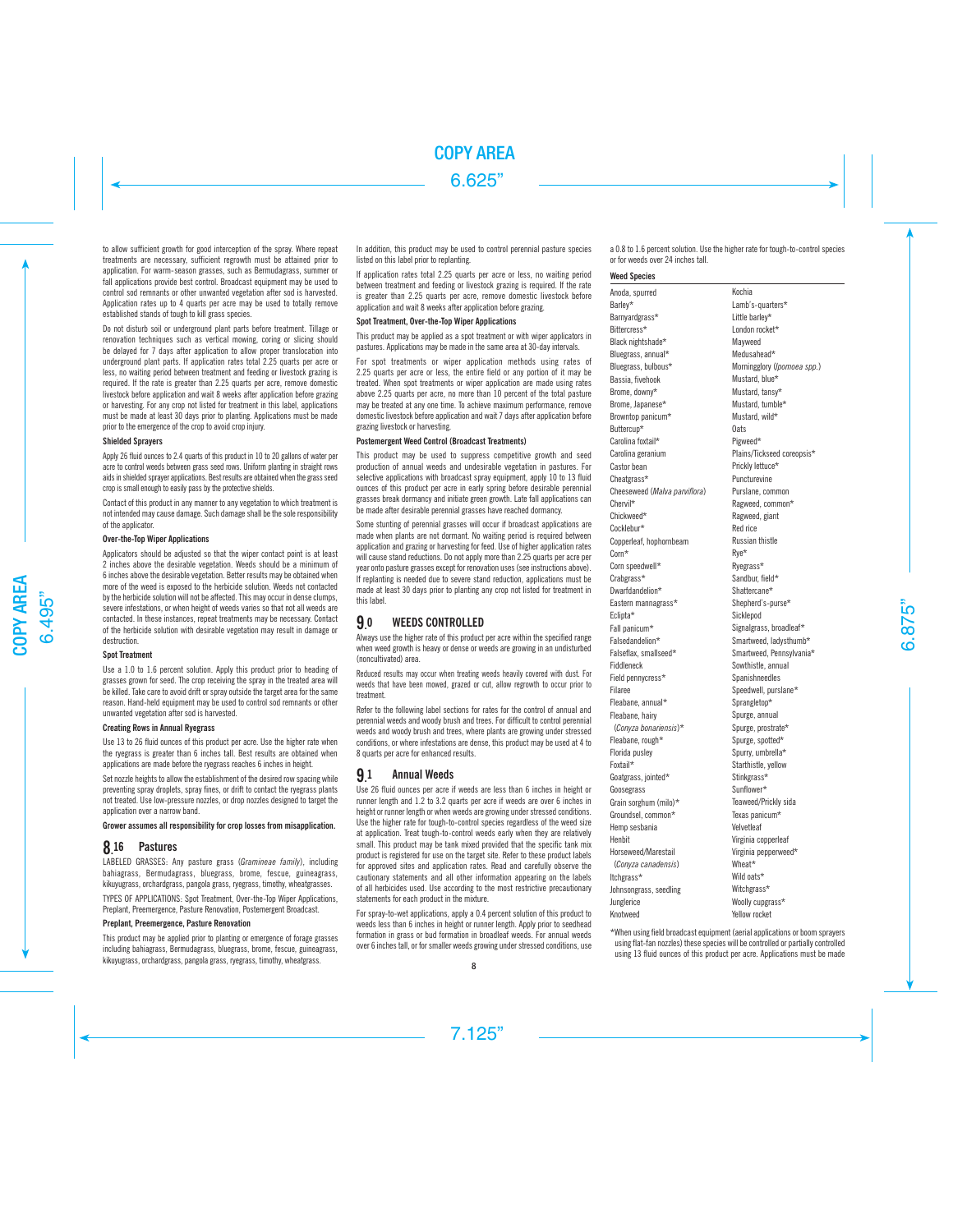using 3 to 10 gallons of carrier volume per acre. Use nozzles that ensure thorough coverage of foliage and treat when weeds are in an early growth stage.

## 9.2 Perennial Weeds

Best results are obtained when perennial weeds are treated after they reach the reproductive stage of growth (seedhead initiation in grasses and bud formation in broadleaves). For non-flowering plants, best results are obtained when the plants reach a mature stage of growth. In many situations, treatments are required prior to these growth stages. Under these conditions, use the higher application rate within the specified range.

Ensure thorough coverage when using spray-to-wet treatments using hand-held equipment. When using hand-held equipment for low volume directed spot treatments, apply a 4 to 8 percent solution of this product.

Allow 7 or more days after application before tillage.

| <b>Weed Species</b>                          | Rate<br>(QT/A) | Hand-Held<br>% Solution |
|----------------------------------------------|----------------|-------------------------|
| Alfalfa*                                     | 0.8            | 1.6                     |
| Alligatorweed*                               | 3.2            | 1.2                     |
| Anise (fennel)                               | $1.6 - 3.2$    | $0.8 - 1.6$             |
| <b>Bahiagrass</b>                            | $2.4 - 4$      | 1.6                     |
| Beachgrass, European<br>(Ammophila arenaria) |                | $\overline{4}$          |
| Bentgrass*                                   | 1.2            | 1.6                     |
| Bermudagrass                                 | $\overline{4}$ | 1.6                     |
| Bermudagrass, water (knotgrass)              | 1.2            | 1.6                     |
| Bindweed, field                              | $3.2 - 4$      | 1.6                     |
| Bluegrass, Kentucky                          | 1.6            | 1.6                     |
| <b>Blueweed, Texas</b>                       | $3.2 - 4$      | 1.6                     |
| Brackenfern                                  | $2.4 - 3.2$    | $0.8 - 1.2$             |
| Bromegrass, smooth                           | 1.6            | 1.6                     |
| Bursage, woolly-leaf                         | L,             | 1.6                     |
| Canarygrass, reed                            | $1.6 - 2.4$    | 1.6                     |
| Cattail                                      | $2.4 - 4$      | 1.6                     |
| Clover; red, white                           | $2.4 - 4$      | 1.6                     |
| Cogongrass                                   | $2.4 - 4$      | 1.6                     |
| <b>Dallisgrass</b>                           | $2.4 - 4$      | 1.6                     |
| Dandelion                                    | $2.4 - 4$      | 1.6                     |
| Dock, curly                                  | $2.4 - 4$      | 1.6                     |
| Dogbane, hemp                                | 3.2            | 1.6                     |
| Fescue (except tall)                         | $2.4 - 4$      | 1.6                     |
| Fescue, tall                                 | $0.8 - 2.4$    | 1.6                     |
| German ivy                                   | $1.6 - 3.2$    | $0.8 - 1.6$             |
| Guineagrass                                  | 2.4            | 0.8                     |
| Horsenettle                                  | $2.4 - 4$      | 1.6                     |
| Horseradish                                  | 3.2            | 1.6                     |
| <b>Iceplant</b>                              | 1.6            | $1.2 - 1.6$             |
| Jerusalem artichoke                          | $2.4 - 4$      | 1.6                     |
| Johnsongrass                                 | $1.6 - 2.4$    | 0.8                     |
| Kikuyugrass                                  | $1.6 - 2.4$    | 1.6                     |
| Knapweed                                     | 3.2            | 1.6                     |
| Lantana                                      |                | $0.8 - 1$               |
| Lespedeza                                    | $2.4 - 4$      | 1.6                     |
| Milkweed, common                             | 2.4            | 1.6                     |

| Muhly, wirestem          | 1.6         | 1.6         |
|--------------------------|-------------|-------------|
| Mullein, common          | $2.4 - 4$   | 1.6         |
| <b>Napiergrass</b>       | $2.4 - 4$   | 1.6         |
| Nightshade, silverleaf   | 1.6         | 1.6         |
| Nutsedge; purple, yellow | 2.4         | $0.8 - 1.6$ |
| Orchardgrass             | 1.6         | 1.6         |
| Pampasgrass              | $2.4 - 4$   | $1.2 - 1.6$ |
| Paragrass                | $2.4 - 4$   | 1.6         |
| Pepperweed, perennial    | 3.2         | 1.6         |
| Phragmites*              | $2.4 - 4$   | $0.8 - 1.6$ |
| Poison hemlock           | $1.6 - 3.2$ | $0.8 - 1.6$ |
| Quackgrass               | $1.6 - 2.4$ | 1.6         |
| Redvine*                 | 1.6         | 1.6         |
| Reed, giant              | $3.2 - 4$   | 1.6         |
| Ryegrass, perennial      | $1.6 - 2.4$ | 0.8         |
| Smartweed, swamp         | $2.4 - 4$   | 1.6         |
| Spurge, leafy*           |             | 1.6         |
| Sweet potato, wild*      |             | 1.6         |
| Thistle, artichoke       | $1.6 - 2.4$ | $0.8 - 1.6$ |
| Thistle, Canada          | $1.6 - 2.4$ | 1.6         |
| Timothy                  | $1.6 - 2.4$ | 1.6         |
| Torpedograss*            | $3.2 - 4$   | 1.6         |
| Trumpetcreeper*          | $1.6 - 2.4$ | 1.6         |
| Vaseygrass               | $2.4 - 4$   | 1.6         |
| Velvetgrass              | $2.4 - 4$   | 1.6         |
| Wheatgrass, western      | $1.6 - 2.4$ | 1.6         |

\*Partial control

## 9.3 Woody Brush and Trees

Apply this product after full leaf expansion, unless otherwise directed. Use the higher rate for larger plants and/or dense areas of growth. On vines, use the higher rate for plants that have reached the woody stage of growth. Best results are obtained when application is made in late summer or fall after fruit formation.

In arid areas, best results are obtained when applications are made in the spring to early summer when brush species are at high moisture content and are flowering.

Ensure thorough coverage when using spray-to-wet treatments using hand-held equipment. When using hand-held equipment for low volume directed-spray spot treatments, apply a 4 to 8 percent solution of this product.

Symptoms may not appear prior to frost or senescence with fall treatments.

Allow 7 or more days after application before tillage, mowing or removal. Repeat treatments may be necessary to control plants regenerating from underground parts or seed. Some autumn colors on undesirable deciduous species are acceptable provided no major leaf drop has occurred. Reduced performance may result if fall treatments are made following a frost.

| <b>Weed Species</b>   | <b>Broadcast Rate</b><br>(QT/A) | Hand-Held<br>Spray-to-Wet<br>% Solution |
|-----------------------|---------------------------------|-----------------------------------------|
| Alder                 | $2.4 - 3.2$                     | $0.8 - 1.2$                             |
| Ash*                  | $1.6 - 4$                       | $0.8 - 1.6$                             |
| Aspen, quaking        | $1.6 - 2.4$                     | $0.8 - 1.2$                             |
| Bearclover (Bearmat)* | $1.6 - 4$                       | $0.8 - 1.6$                             |
| Beech*                | $16 - 4$                        | $08 - 16$                               |

| Birch                                                | 1.6         | 0.8                    |
|------------------------------------------------------|-------------|------------------------|
| Blackberry                                           | $2.4 - 3.2$ | $0.8 - 1.2$            |
| Blackgum                                             | $1.6 - 4$   | $0.8 - 1.6$            |
| Bracken                                              | $1.6 - 4$   | $0.8 - 1.6$            |
| Broom; French, Scotch                                | $1.6 - 4$   | $1.2 - 1.6$            |
| Buckwheat, California*                               | $1.6 - 3.2$ | $0.8 - 1.6$            |
| Cascara*                                             | $1.6 - 4$   | $0.8 - 1.6$            |
| Catsclaw*                                            | $ \,$       | $0.8 - 1.2$            |
| Ceanothus*                                           | $1.6 - 4$   | $0.8 - 1.6$            |
| Chamise*                                             | $1.6 - 4$   | 0.8                    |
| Cherry; bitter, black, pin                           | $1.6 - 2.4$ | $0.8 - 1.2$            |
| Coyote brush                                         | $2.4 - 3.2$ | $1.2 - 1.6$            |
| Deerweed                                             | $1.6 - 4$   | 0.8                    |
| Dogwood*                                             | $1.6 - 4$   | $0.8 - 1.6$            |
| Elderberry                                           | 1.6         | 0.8                    |
| $EIm*$                                               | $1.6 - 4$   | $0.8 - 1.6$            |
| Eucalyptus                                           |             | 1.6                    |
| Gorse*                                               | $1.6 - 4$   | $0.8 - 1.6$            |
| Hasardia*                                            | $1.6 - 3.2$ | $0.8 - 1.6$            |
| Hawthorn                                             | $1.6 - 2.4$ | $0.8 - 1.2$            |
| Hazel                                                | 1.6         | 0.8                    |
| Hickory*                                             | $1.6 - 4$   | $0.8 - 1.6$            |
| Honeysuckle                                          | $2.4 - 3.2$ | $0.8 - 1.2$            |
| Hornbeam, American*                                  | $1.6 - 4$   | $0.8 - 1.6$            |
| Kudzu                                                | 3.2         | 1.6                    |
| Locust, black*                                       | $1.6 - 3.2$ | $0.8 - 1.6$            |
| Madrone resprouts*                                   |             | 1.6                    |
| Manzanita*                                           | $1.6 - 4$   | $0.8 - 1.6$            |
| Maple, red                                           | $1.6 - 3.2$ | $0.8 - 1.2$            |
| Maple, sugar                                         |             | $0.8 - 1.2$            |
| Monkey flower*                                       | $1.6 - 3.2$ | $0.8 - 1.6$            |
| Oak; black, white*                                   | $1.6 - 3.2$ | $0.8 - 1.6$            |
| Oak, post                                            | $2.4 - 3.2$ | $0.8 - 1.2$            |
| Oak; northern, pin                                   | $1.6 - 3.2$ | $0.8 - 1.2$            |
| Oak, scrub*                                          | $1.6 - 3.2$ | $0.8 - 1.2$            |
|                                                      | $1.6 - 2.4$ | $0.8 - 1.2$            |
| Oak; southern red                                    | $1.6 - 4$   | $0.8 - 1.6$            |
| Peppertree, Brazilian (Florida holly)*<br>Persimmon* | $1.6 - 4$   | $0.8 - 1.6$            |
| Pine                                                 |             |                        |
|                                                      | $1.6 - 4$   | $0.8 - 1.6$<br>$1.6\,$ |
| Poison ivy                                           | $3.2 - 4$   |                        |
| Poison oak                                           | $3.2 - 4$   | 1.6                    |
| Poplar, yellow*                                      | $1.6 - 4$   | $0.8 - 1.6$            |
| Redbud, eastern                                      | $1.6 - 4$   | $0.8 - 1.6$            |
| Rose, multiflora                                     | 1.6         | 0.8                    |
| Russian olive*                                       | $1.6 - 4$   | $0.8 - 1.6$            |
| Sage, black                                          | $1.6 - 3.2$ | 0.8                    |
| Sage, white*                                         | $1.6 - 3.2$ | $0.8 - 1.6$            |
| Sage brush, California                               | $1.6 - 3.2$ | 0.8                    |
| Salmonberry                                          | 1.6         | 0.8                    |
| Saltcedar*                                           | $1.6 - 4$   | $0.8 - 1.6$            |
|                                                      |             |                        |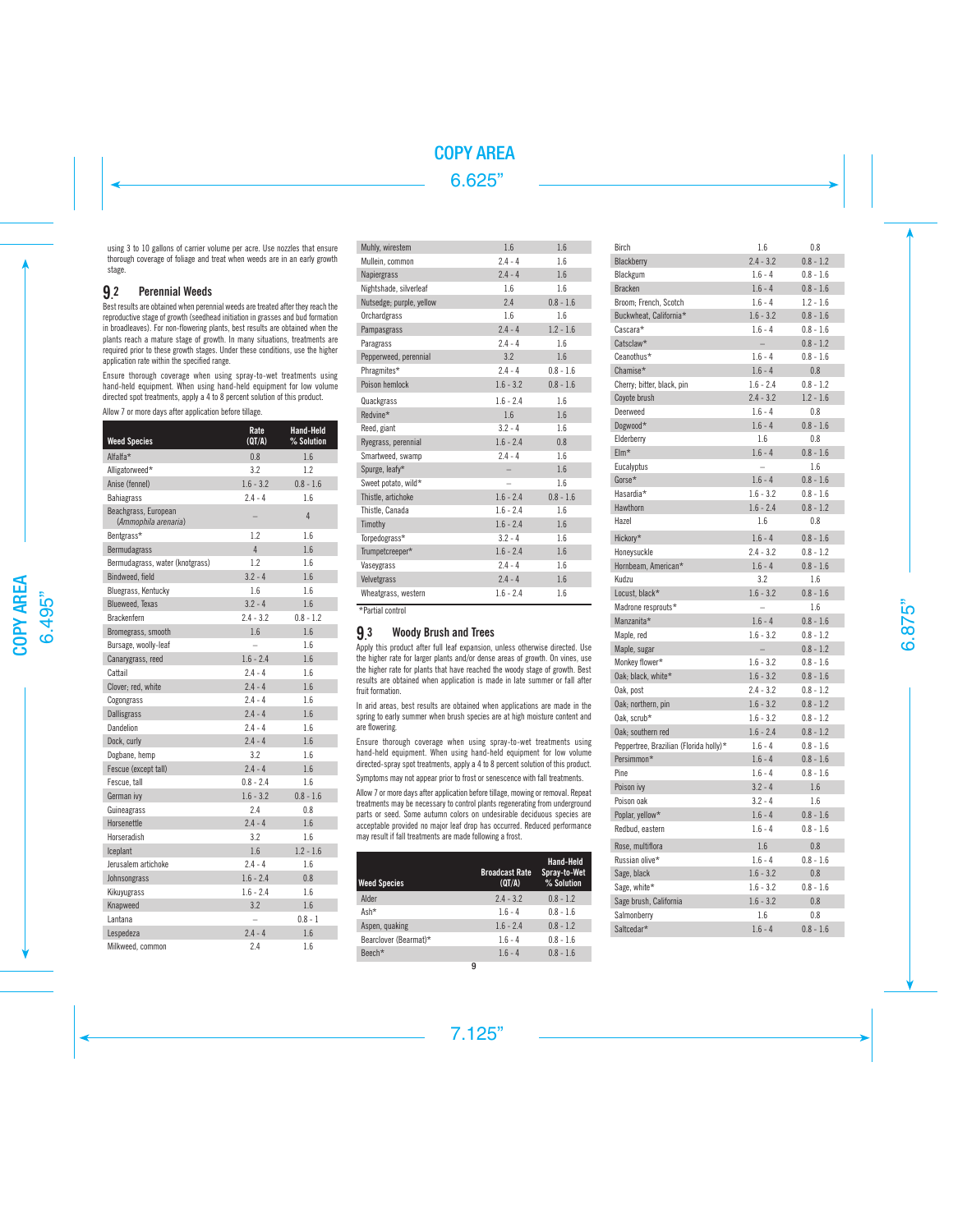| Sassafras*                                           | $1.6 - 4$   | $0.8 - 1.6$ |
|------------------------------------------------------|-------------|-------------|
| Sourwood*                                            | $1.6 - 4$   | $0.8 - 1.6$ |
| Sumac; laurel, poison, smooth,<br>sugarbush, winged* | $1.6 - 3.2$ | $0.8 - 1.6$ |
| Sweetgum                                             | $1.6 - 2.4$ | $0.8 - 1.2$ |
| Swordfern*                                           | $1.6 - 4$   | $0.8 - 1.6$ |
| Tallowtree, Chinese                                  |             | 0.8         |
| Tan oak resprouts*                                   |             | 1.6         |
| Thimbleberry                                         | 1.6         | 0.8         |
| Tobacco, tree*                                       | $1.6 - 3.2$ | $0.8 - 1.6$ |
| Toyon*                                               |             | 1.6         |
| Trumpetcreeper                                       | $1.6 - 2.4$ | $0.8 - 1.2$ |
| Vine maple*                                          | $1.6 - 4$   | $0.8 - 1.6$ |
| Virginia creeper                                     | $1.6 - 4$   | $0.8 - 1.6$ |
| Waxmyrtle, southern*                                 | $1.6 - 4$   | $0.8 - 1.6$ |
| Willow                                               | 2.4         | 0.8         |
| Yerba Santa*                                         |             | 1.6         |

PROformance ®, Roundup PRO ® and Roundup Technology ® are registered trademarks of Bayer Group. ©2020 Bayer Group. All rights reserved.

This product is protected by U.S. Patent No. 4,405,531. Other patents pending. No license granted under any non-U.S. patent(s).

EPA Reg. No. 524-529

In case of an emergency involving this product, Call Collect, day or night, 1-800-334-7577.

Packed for: BAYER CROPSCIENCE LP 800 N. LINDBERGH BLVD. ST. LOUIS, MISSOURI, 63167 U.S.A.

\*Partial control

# 10.0 LIMIT OF WARRANTY AND LIABILITY

Bayer CropScience LP warrants that this product conforms to the chemical description on the label and is reasonably fit for the purposes set forth in the Complete Directions for Use label booklet ("Directions") when used in accordance with those Directions under the conditions described therein. NO OTHER EXPRESS WARRANTY OR IMPLIED WARRANTY OF FITNESS FOR PARTICULAR PURPOSE OR MERCHANTABILITY IS MADE. This warranty is also subject to the conditions and limitations stated herein.

Buyer and all users shall promptly notify this Company of any claims whether based in contract, negligence, strict liability, other tort or otherwise.

To the fullest extent permitted by law, buyer and all users are responsible for all loss or damage from use or handling which results from conditions beyond the control of this Company, including, but not limited to, incompatibility with products other than those set forth in the Directions, application to or contact with desirable vegetation, unusual weather, weather conditions which are outside the range considered normal at the application site and for the time period when the product is applied, as well as weather conditions which are outside the application ranges set forth in the Directions, application in any manner not explicitly set forth in the Directions, moisture conditions outside the moisture range specified in the Directions, or the presence of products other than those set forth in the Directions in or on the soil, crop or treated vegetation.

This Company does not warrant any product reformulated or repackaged from this product except in accordance with this Company's stewardship requirements and with express written permission from this Company.

THE EXCLUSIVE REMEDY OF THE USER OR BUYER, AND THE LIMIT OF THE LIABILITY OF THIS COMPANY OR ANY OTHER SELLER FOR ANY AND ALL LOSSES, INJURIES OR DAMAGES RESULTING FROM THE USE OR HANDLING OF THIS PRODUCT (INCLUDING CLAIMS BASED IN CONTRACT, NEGLIGENCE, STRICT LIABILITY, OTHER TORT OR OTHERWISE) SHALL BE THE PURCHASE PRICE PAID BY THE USER OR BUYER FOR THE QUANTITY OF THIS PRODUCT INVOLVED, OR, AT THE ELECTION OF THIS COMPANY OR ANY OTHER SELLER, THE REPLACEMENT OF SUCH QUANTITY, OR, IF NOT ACQUIRED BY PURCHASE. REPLACEMENT OF SUCH QUANTITY. TO THE FULLEST EXTENT PERMITTED BY LAW, IN NO EVENT SHALL THIS COMPANY OR ANY OTHER SELLER BE LIABLE FOR ANY INCIDENTAL, CONSEQUENTIAL OR SPECIAL DAMAGES.

Upon opening and using this product, buyer and all users are deemed to have accepted the terms of this LIMIT OF WARRANTY AND LIABILITY which may not be varied by any verbal or written agreement. If terms are not acceptable, return at once unopened.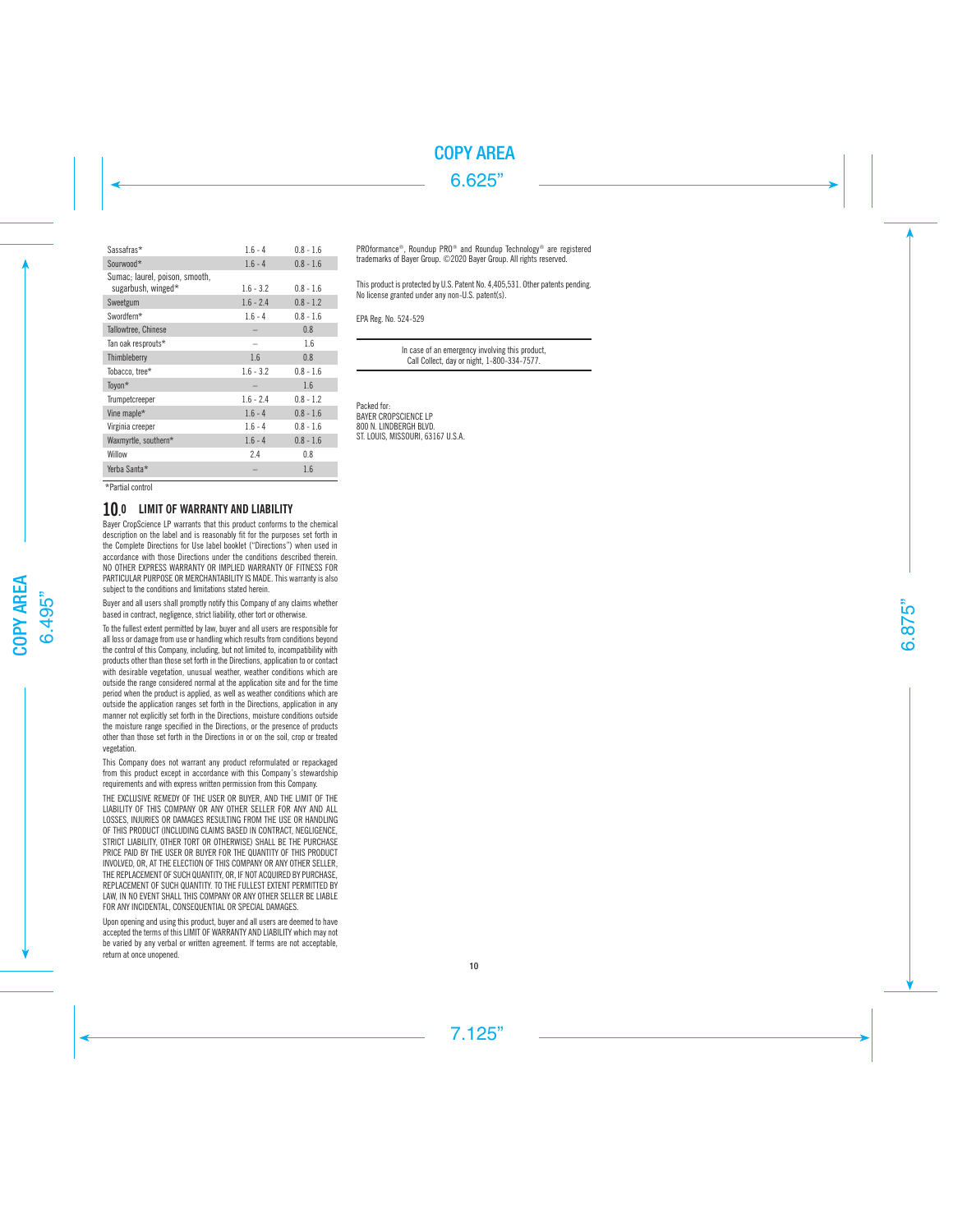

**El herbicida profesional de postemergencia de amplio espectro completo para el control de malezas industriales, de césped y ornamentales.**

EVITE EL CONTACTO DEL HERBICIDA CON FOLLAJE, TALLOS, RAÍCES NO LEÑOSAS EXPUESTAS O FRUTOS DE CULTIVOS, PLANTAS Y ÁRBOLES DESEABLES, PORQUE ES POSIBLE QUE SE PRODUZCA LESIONES GRAVES O DESTRUCCIÓN.

## **INGREDIENTE ACTIVO:**

| * Glifosato, N- (fosfonometil) glicina, |           |
|-----------------------------------------|-----------|
|                                         |           |
|                                         |           |
|                                         | $100.0\%$ |

\*Contiene 600 gramos por litro o 5 libras por Galón estadounidense del ingrediente activo glifosato, en forma de su sal de isopropilamina. Equivalente a 445 gramos por litro o 3.7 libras por galón estadounidense de glifosato ácido.

**No . Reg. EPA 524-529** 

# **Manténgase Fuera del Alcance de los Niños. ¡PRECAUCIÓN!**

Consulte el interior para conocer las precauciones adicionales y los primeros auxilios. **Instrucciones de uso completas**

No todos los productos enumerados en esta etiqueta están registrados para su uso en California. Verifique el estado de registro de cada producto en California antes de usarlo.

# **PARA INFORMACIÓN SOBRE EL PRODUCTO O AYUDA PARA UTILIZAR ESTE PRODUCTO, LLAME GRATIS AL 1-866-99BAYER (1-866-992-2937)**

 **EN CASO DE EMERGENCIA RELACIONADA CON ESTE PRODUCTO O PARA AYUDA MÉDICA, LLAME POR COBRAR, DE DÍA O DE NOCHE, AL 1-800-334-7577**

> Envasado para: BAYER CROPSCIENCE LP 800 N. LINDBERGH BLVD. ST. LOUIS, MISSOURI, 63167 U.S.A. ©2020 Grupo Bayer. Todos los derechos reservados.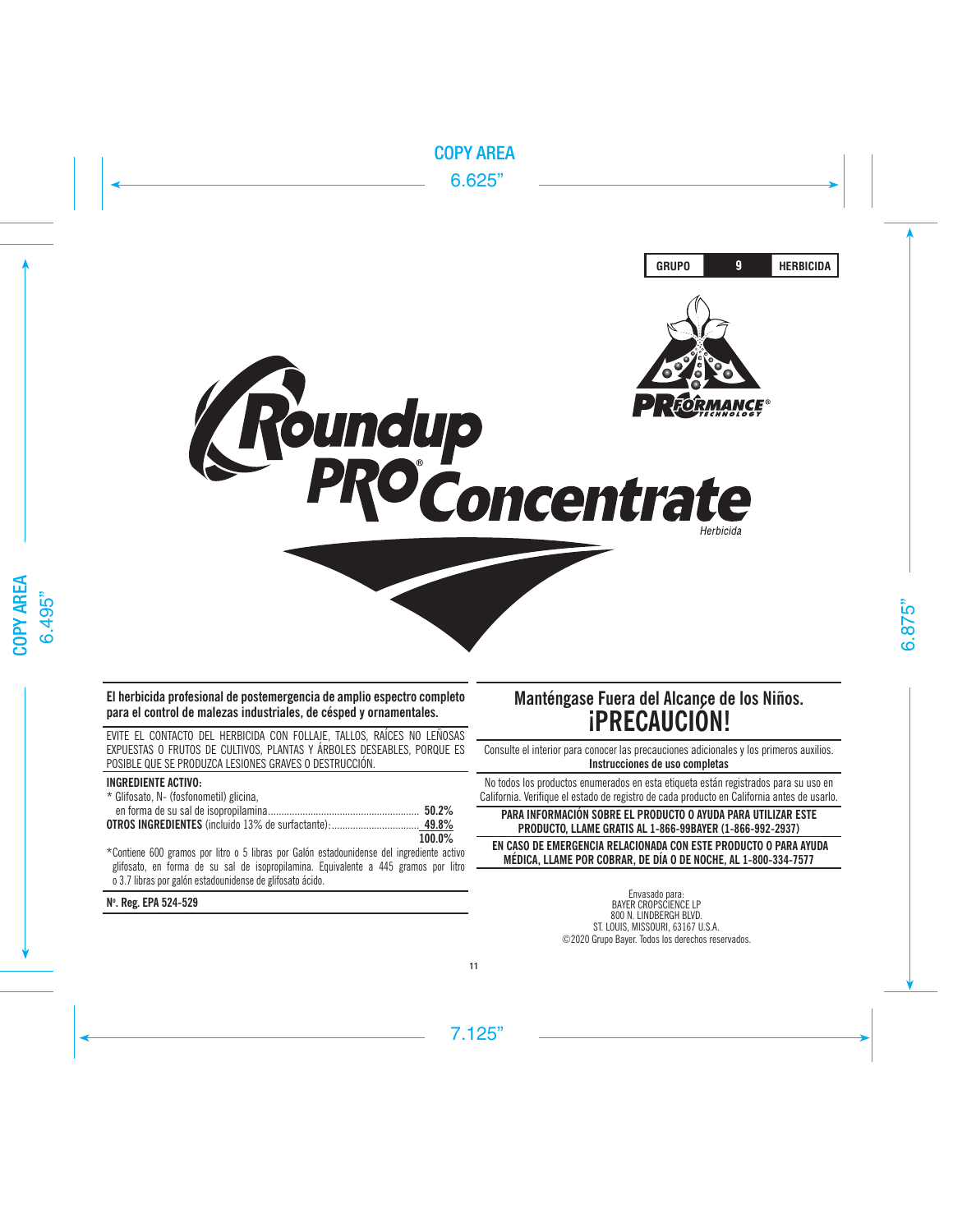Lea toda la etiqueta antes de usar este producto.

Use solo de acuerdo con las instrucciones de la etiqueta.

Lea la declaración de "LÍMITE DE GARANTÍA Y RESPONSABILIDAD" al final de la etiqueta antes de comprar o usar. Si los términos no son aceptables, devuélvalos de inmediato sin abrir.

ESTE ES UN PRODUCTO DE USO FINAL. BAYER CROPSCIENCE LP NO TIENE LA INTENCIÓN Y NO LO HA REGISTRADO PARA SU REFORMULACIÓN O REEMBALAJE.

#### **CONTENIDO**

#### INFORMACIÓN SOBRE EL PRODUCTO

| 1              | 10                    | <b>INGREDIENTES</b> 12                                                                    |
|----------------|-----------------------|-------------------------------------------------------------------------------------------|
| $\overline{2}$ | 2.0                   | TELÉFONOS IMPORTANTES 12                                                                  |
| $\overline{3}$ | 30                    | DECLARACIONES PREVENTIVAS12                                                               |
|                | 3.1                   | Riesgos para seres humanos y animales domésticos 12                                       |
|                | 3.2                   | Riesgos al medio ambiente  12                                                             |
|                | 3.3                   | Riesgos de orden físico o químico  12                                                     |
|                | <b>MODO DE EMPLEO</b> |                                                                                           |
| 4              | 40                    | ALMACENAMIENTO Y ELIMINACIÓN 13                                                           |
| 5              | 50                    | INFORMACIÓN GENERAL 13                                                                    |
|                | 5.1                   | Gestión de resistencia de malezas 14                                                      |
|                | 5.2                   | Recomendaciones de gestión de biotipos                                                    |
|                |                       | de malezas resistentes al glifosato. 14                                                   |
| 6              | 60                    |                                                                                           |
|                | 6.1                   | Mezcla con agua $\ldots \ldots \ldots \ldots \ldots \ldots \ldots \ldots \ldots 14$       |
|                | 6.2                   | Mezclas de tanque 14                                                                      |
|                | 6.3                   | Mezcla para rociadores de mano 14                                                         |
|                | 64                    |                                                                                           |
| 7              | 7.0                   | EQUIPOS Y TÉCNICAS PARA LA APLICACIÓN 14                                                  |
|                | 7.1                   | Equipo aéreo  14                                                                          |
|                | 7.2                   |                                                                                           |
|                | 7.3                   |                                                                                           |
|                | 7.4                   | Equipo especializado  16                                                                  |
|                | 7.5                   |                                                                                           |
|                | 7.6                   | Equipo de aplicación por goteo controlado (CDA)  16                                       |
| 8              | 8.0                   | INSTRUCCIONES SEGÚN ÁREAS Y USO 16                                                        |
|                | 8.1<br>8.2            |                                                                                           |
|                | 83                    | Preparación del lugar para forestación 16<br>Áreas no cultivadas y áreas industriales  17 |
|                | 8.4                   |                                                                                           |
|                | 8.5                   | Inyección en tallo hueco 17                                                               |
|                | 8.6                   | Aplicación foliar o de difusión en polígono japonés                                       |
|                |                       | (Polygonum cuspidatum) y oriental bittersweet                                             |
|                |                       |                                                                                           |
|                | 8.7                   | Invección y chorro (matorrales leñosos y árboles)  18                                     |
|                | 8.8                   | Plantas ornamentales, viveros y árboles de Navidad 18                                     |
|                | 89                    | Parques, áreas recreativas y residenciales 18                                             |
|                | 8.10                  |                                                                                           |
|                | 8.11                  | Bordes de las Carreteras  19                                                              |
|                | 8.12                  | Especie Bromus y Medusahead en pasturas y praderas. . 19                                  |
|                | 8.13                  | Sitos de servicios públicos 19                                                            |
|                | 8.14                  | Programa de conservación de reservas (CRP)  20                                            |
|                | 8.15                  | Producción de semillas de pasto o tepes  20                                               |
|                | 8.16                  |                                                                                           |
| 9              | 90                    | TIPOS DE MALEZAS CONTROLADAS  21                                                          |
|                | 9.1                   |                                                                                           |
|                | 9.2                   |                                                                                           |
|                | 9.3                   | Malezas Leñosas y Árboles  22                                                             |
| 10             | 10.0                  | LIMITES EN LA GARANTÍA Y EN LA<br>RESPONSABILIDAD22                                       |

#### 1. **INGREDIENTES**

## **INGREDIENTE ACTIVO:**

\*Glifosato, N-(fosfonometil)glicina,

|                                                                   | 50.2%   |
|-------------------------------------------------------------------|---------|
| <b>OTROS INGREDIENTES</b> (incluyendo 13% de surfactante):  49.8% |         |
|                                                                   | 100.001 |

 **100.0%** \*Contiene 600 gramos por litro o 5 libras por galón americano del ingrediente activo glifosato, en forma de su sal de isopropilamina. Equivalente a 445 gramos por litro o 3.7 libras por galón americano del ácido, glifosato.

Este producto está protegido por la patente de los Estados Unidos No. 4,405,531. Otros patentes en trámite. No se han otorgado licencias bajo ninguna patente que no sea de los Estados Unidos.

#### $20$ 0 TELÉFONOS IMPORTANTES

|               | 1. PARA OBTENER INFORMACIÓN SOBRE EL PRODUCTO O AYUDA PARA EL<br>USO DE ESTE PRODUCTO. LLAME GRATIS AL |
|---------------|--------------------------------------------------------------------------------------------------------|
|               | 1-866-99BAYER (1-866-992-2937)                                                                         |
|               | 2. EN CASO DE UNA EMERGENCIA RELACIONADA CON ESTE PRODUCTO.                                            |
|               | O PARA OBTENER ASISTENCIA MÉDICA, LLAME A COLLECT, DÍA O                                               |
|               | NOCHE. 1-800-334-7577                                                                                  |
|               |                                                                                                        |
|               | <b>DECLARACIONES PREVENTIVAS</b>                                                                       |
| 3.0           |                                                                                                        |
|               | Riesgos para seres humanos y                                                                           |
| $\frac{1}{3}$ | animales domésticos                                                                                    |
|               | Manténgase fuera del alcance de los niños.                                                             |

¡PRECAUCIÓN!

CAUSA IRRITACIÓN MODERADA A LOS OJOS Evite el contacto con los ojos, y con la ropa.

| PRIMEROS AUXILIOS: Llame al centro de envenenamientos o a un médico<br>para que le indique el tratamiento.                                            |                                                                                                               |  |  |
|-------------------------------------------------------------------------------------------------------------------------------------------------------|---------------------------------------------------------------------------------------------------------------|--|--|
| <b>SI ENTRA EN</b><br><b>CONTACTO CON</b>                                                                                                             | · Mantenga abiertos los ojos y enjuague lenta y<br>cuidadosamente con agua durante 15 a 20 minutos.           |  |  |
| LOS OJOS                                                                                                                                              | · Si usa lentes de contacto, quíteselos después de los<br>primeros 5 minutos, y continúe enjuagando los ojos. |  |  |
| · Tenga a mano el envase o la etiqueta del producto cuando llame al centro<br>de envenenamientos o al médico, o cuando vaya a procurarse tratamiento. |                                                                                                               |  |  |
| · También puede llamar por cobrar al teléfono 1-800-334-7577, día o noche.<br>para obtener información sobre el tratamiento médico de urgencia.       |                                                                                                               |  |  |
| * Este producto está identificado como herbicida Roundup PRO <sup>®</sup><br>Concentrate. Registro de la EPA Nº 524-529.                              |                                                                                                               |  |  |

ANIMALES DOMÉSTICOS: Este producto se considera relativamente no tóxico para los perros y otros animales domésticos; sin embargo, la ingestión de este producto o de grandes cantidades de vegetación recientemente tratada puede resultar en una irritación gastrointestinal temporal (vómito, diarrea, cólico, etc.). Si se observan dichos síntomas, dé al animal suficiente cantidad de líquidos para evitar la deshidratación. Si los síntomas continúan por más de 24 horas, llame al veterinario.

#### **Equipo de protección personal (PPE)**

**Las personas a cargo de aplicar y manipular este producto deben utilizar:** camisas de mangas largas y pantalones largos, además de zapatos y calcetines. Respete las instrucciones del fabricante para limpiar y mantener los equipos de protección personal (PPE). Si no tiene las instrucciones para productos que se pueden lavar, utilice detergente y agua caliente. Conserve y lave los equipos de protección personal separados del resto de la ropa.

Deseche la ropa y otros materiales absorbentes que se hayan empapado o que se hayan contaminado mucho con el concentrado de este producto. No vuelva a utilizarlos.

En los casos en los cuales el personal encargado de manejar el producto lo hace en ambientes cerrados, cabinas cerradas o aviones, de manera tal que se cumplan los requisitos listados en "Worker Protection Standard (WPS) for agricultural pesticides" (Normas para la Protección de los Trabajadores que trabajan con pesticidas usados en la agricultura) [40 CFR 170.240 (d) (4-6)], los requisitos para el equipo de protección personal del trabajador pueden ser reducidos o modificados de acuerdo a lo que se especifica en las normas WPS.

IMPORTANTE: En los casos en que se utilice equipo de protección personal reducido debido al uso de un sistema cerrado, se debe suministrar a los trabajadores todo el equipo de protección personal detallado más arriba para "aplicadores y otros trabajadores" y deben tener el equipo disponible de inmediato para usar en una emergencia, por ejemplo un derrame o rotura de equipo.

## **Recomendaciones de seguridad para el usuario**

El usuario debe:

- •Lavarse las manos antes de comer, beber, mascar goma, usar tabaco o de usar el servicio higiénico.
- •Quitarse la ropa inmediatamente en caso de que el pesticida entre dentro de ésta. Luego debe lavarse muy bien y ponerse ropa limpia.

#### 3. 2 Riesgos al medio ambiente

No aplique directamente al agua, en áreas donde el agua superficial esté presente o en áreas donde haya mareas altas y bajas por debajo del nivel medio de mareas altas. No contamine el agua cuando lave los equipos ni cuando elimine las aguas de lavado de los mismos.

#### 3. 3 Riesgos de orden físico o químico

Para mezclar, almacenar y aplicar la solución de rocío de este producto, se deben usar solamente recipientes de acero inoxidable, fibra de vidrio, plástico o recipientes de acero recubiertos internamente con plástico.

NO MEZCLE, ALMACENE O APLIQUE ESTE PRODUCTO O SUS SOLUCIONES DE ROCÍO EN RECIPIENTES O TANQUES ROCIADORES DE ACERO GALVANIZADO O DE ACERO NO RECUBIERTO (EXCEPTO SI ES ACERO INOXIDABLE). Este producto o la solución de rocío reaccionan con el material de dichos recipientes y tanques, lo cual produce hidrógeno, que puede formar una mezcla de gases altamente combustibles. Si esta mezcla de gases entra en contacto con llamas, chispas, el soplete de un soldador, un cigarrillo encendido o cualquier otra fuente de encendido, puede inflamarse o explotar y causar heridas graves a personas.

# INSTRUCCIONES PARA EL USO

El uso de este producto de cualquier manera que sea inconsistente con las instrucciones dadas en la etiqueta es una violación de las leyes federales. Este producto sólo puede utilizarse de acuerdo con las indicaciones sobre el modo de empleo que figuran en esta etiqueta o en las etiquetas o fichas técnicas adicionales de Bayer CropScience LP publicadas por separado. Puede consultar las etiquetas adicionales en Internet en www.agrian.com, www.cdms.net o www.greenbook.net, o bien puede solicitarlas a su vendedor minorista autorizado de Bayer CropScience LP o a su representante de Bayer CropScience LP.

No aplique este producto de alguna manera que entre en contacto con los trabajadores u otras personas, ya sea directamente o por medio de alguna corriente de aire. Solamente las personas que los manipulen y que usen equipo protector podrán estar en el área durante su aplicación. Para verificar requisitos específicos de su tribu o estado, consulte con la agencia responsable de la regulación del uso de pesticidas.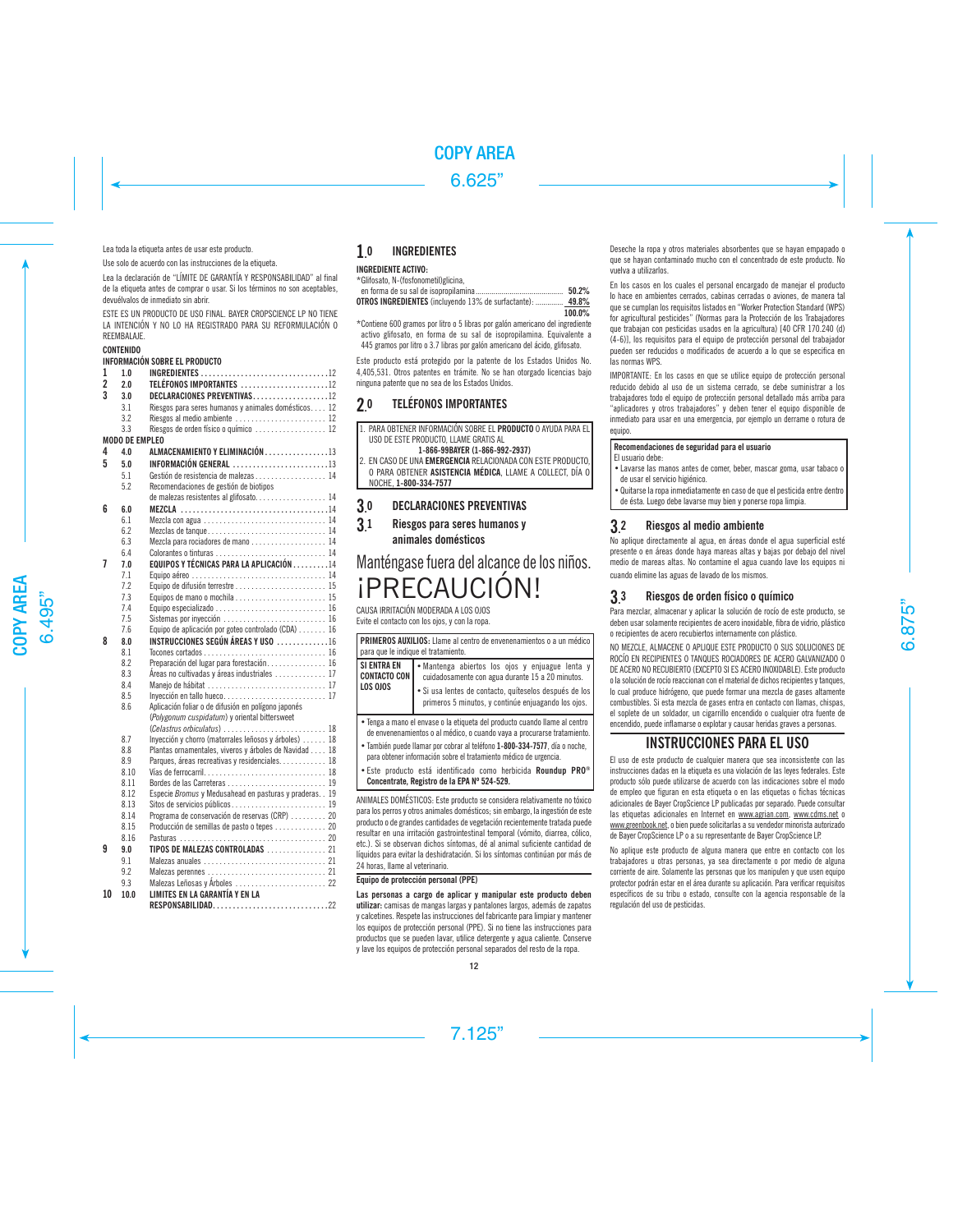## **Requisitos para el uso en la agricultura**

Use este producto siguiendo estrictamente las instrucciones de la etiqueta y de acuerdo con "Worker Protection Standard", 40 CFR Sección 170. Estas normas contienen los requisitos para proteger a los trabajadores agrícolas en haciendas, bosques, viveros e invernaderos, así como a aquellos trabajadores que manejan pesticidas usados en la agricultura. Las normas contienen los requisitos para entrenar, descontaminar, para dar aviso y para asistencia de emergencia. También contienen instrucciones específicas y excepciones que tienen que ver con el contenido de esta etiqueta en lo relacionado con el equipo para la protección personal (PPE) e intervalos de entrada restringida. Los requisitos mencionados en este envase se aplican únicamente a los usos de este producto que están regulados por las Normas para la Protección de los Trabajadores (WPS).

No entre ni permita la entrada de personal a las áreas tratadas durante el intervalo de entrada restringida (REI) de 4 horas.

El equipo de protección personal (PPE) permitido por el Estándar de Protección al Trabajador necesario para una entrada prematura a lugares tratados y que implique el contacto con cualquier cosa que haya sido tratada como plantas, suelo o agua, es: overoles /monos, zapatos y calcetines y guantes resistentes a los productos químicos hechos de cualquier material impermeable.

## **Requisitos para usos no agrícolas**

Los requisitos en este envase son para los usos de este producto que NO están cubiertos por WPS (40 CFR Sección 170) para el uso de pesticidas en la agricultura. Las regulaciones del WPS se aplican cuando el producto se usa para obtener productos agrícolas en haciendas, bosques, viveros e invernaderos.

Mantenga a las personas y a los animales domésticos fuera de las áreas tratadas hasta que la solución de rocío se haya secado.

# 4.0 ALMACENAMIENTO Y ELIMINACIÓN

Son fundamentales el almacenamiento y la eliminación adecuados de los pesticidas para evitar la exposición de las personas y el medio ambiente como consecuencia de pérdidas y derrames del producto, excedentes o desechos y actos de vandalismo. No permita que este producto contamine el agua, los alimentos de las personas y animales o las semillas por medio del almacenamiento y la eliminación.

ALMACENAMIENTO DEL PESTICIDA: Guarde los pesticidas lejos de los alimentos para personas, los alimentos para mascotas, los alimentos para animales, las semillas, los fertilizantes y los materiales de uso veterinario. Mantenga el envase bien cerrado para evitar derramamientos y contaminación.

ELIMINACIÓN DEL PESTICIDA: Para evitar desechos, use todo el material contenido es este envase, incluyendo los residuos del enjuague, aplicándolo según las indicaciones de la etiqueta. Si no es posible evitar los desechos, ofrezca el producto restante a una planta de eliminación de desechos o a un programa de eliminación de pesticidas. Estos programas suelen ser manejados por gobiernos estatales o locales o por la industria. Todos los desechos deben seguir los procedimientos federales, estatales y locales aplicables.

MANEJO Y ELIMINACIÓN DEL ENVASE: Envase no rellenable. No reutilice este recipiente para contener materiales que no sean pesticidas o pesticidas diluidos (enjuague). Después de vaciar y limpiar, es posible que se permita mantener temporalmente enjuague u otros materiales relacionados con pesticidas en este recipiente. Comuníquese con su agencia reguladora estatal para determinar las prácticas permitidas en su estado. Enjuague tres veces o enjuague a presión el recipiente (o equivalente) inmediatamente después de vaciarlo. Enjuague tres veces de la siguiente manera: Vacíe el contenido restante en el equipo de aplicación o en un tanque de mezcla y drene durante 10 segundos después de que el flujo comience a gotear. Llene el recipiente 1/4 de su capacidad con agua y vuelva a tapar. Agite durante 10 segundos. Vierta el enjuague en el equipo de aplicación o en un tanque de mezcla o almacene el enjuague para su uso o eliminación posterior. Drene durante 10 segundos después de que el flujo comience a gotear. Repita este procedimiento dos veces mas. Enjuague a presión de la siguiente manera: Vacíe el contenido restante en el equipo de aplicación o un tanque de mezcla y continúe drenando durante 10 segundos después de que el flujo comience a gotear. Sostenga el recipiente boca abajo sobre el equipo de aplicación o el tanque de mezcla o recoja el enjuague para su uso o eliminación posterior. Inserte la boquilla de enjuague a presión en el costado del recipiente y enjuague a aproximadamente 40 PSI durante al menos 30 segundos. Drene durante 10 segundos después de que el flujo comience a gotear. Una vez limpios, algunos envases de plaguicidas de plástico se pueden llevar a un sitio de recolección de envases o se pueden recoger para reciclar. Para encontrar el sitio más cercano, comuníquese con su distribuidor de productos químicos o con Bayer CropScience LP al 1-866-99BAYER (1-866-992-2937). Si el reciclaje no está disponible, perfore y elimine en un relleno sanitario.

#### **5.** 0 INFORMACIÓN GENERAL

**Descripción del producto:** Este producto es un herbicida sistémico de aplicación post-emergencia foliar, sin actividad residual en el suelo. Controla un amplio espectro de malezas anuales, malezas perennes, matorrales leñosos y árboles. Está formulado como un líquido soluble en agua con surfactante.

Aparición de los síntomas: Este producto se mueve dentro de la planta desde el punto de aplicación sobre el follaje hasta las raíces. Los efectos visibles en la mayoría de las malezas anuales se pueden apreciar entre los 2 y los 4 días después de la aplicación, pero en la mayoría de las malezas perennes es posible que no se observen hasta después de 7 días o más. El frío extremo o el cielo muy nublado después de la aplicación pueden retardar la actividad del producto y hacer que el efecto visual se demore. Los efectos

visibles incluyen que la planta se marchita y se vuelve amarilla de forma gradual, hasta que la parte exterior se torna completamente color café y las partes de la planta que están bajo tierra se deterioran completamente.

Modo de acción en las plantas: El ingrediente activo de este producto inhibe una enzima hallada sólo en las plantas que es esencial para la formación de aminoácidos específicos.

Prácticas culturales: Se podrá observar una reducción en el efecto si se aplica el producto a malezas anuales o perennes que hayan sido segadas, que hayan servido de alimento para animales o hayan sido cortadas, y que no hubiesen crecido nuevamente hasta el nivel recomendado para el tratamiento.

Resistencia a la lluvia: La lluvia torrencial poco después de la aplicación podrá lavar el producto del follaje y se requerirá una nueva aplicación para obtener un control adecuado.

No actividad en el suelo: Las malezas deben haber emergido en el momento de la aplicación para poder ser controladas por este producto. Las malezas que germinen de semillas después de la aplicación no serán controladas. Las plantas no emergidas con rizomas o raíces subterráneas de malezas perennes no conectadas no se verán afectadas por el herbicida.

Mezcla de tanque: Este producto no proporciona control de malezas residuales.Para realizar un control posterior de malezas residuales, siga un programa de herbicida aprobado en la etiqueta. Lea y siga cuidadosamente las indicaciones y toda la información en las etiquetas de todos los herbicidas utilizados. Utilice conforme con las declaraciones preventivas más restrictivas de cada producto en la mezcla de tanque.

Cuando en esta etiqueta se recomienda una mezcla de tanque con un ingrediente activo genérico como diuron, 2,4-D, o dicamba, el usuario asume la responsabilidad de asegurarse de que la aplicación específica que está preparando está incluida en la etiqueta del producto.

El comprador y todos los usuarios son responsables de todas las pérdidas o daños en relación con el uso o la manipulación de mezclas de este producto con herbicidas, u otros materiales que no se recomiendan expresamente en esta etiqueta. La mezcla de este producto con herbicidas u otros materiales no recomendados en esta etiqueta puede dar como resultado una reducción en su rendimiento.

Cantidades de aplicación máximas: Las cantidades de aplicación o uso máximas especificadas en esta etiqueta están expresadas en unidades de volumen (onzas líquidas o cuartos de galón) de este producto por acre. No obstante, las dosis máximas de aplicación permitidas corresponden al uso de este producto en combinación con todos herbicidas que contienen glifosato como principio activo, tanto si son aplicados como mezclas de tanque o por separado, en función de las libras totales de glifosato (libras de ácido equivalente) por acre. Si se aplica más de un producto que contiene glifosato al mismo sitio dentro del mismo año, debe asegurarse de que el uso total de glifosato (libras de ácido equivalente) no exceda el máximo permitido. Vea en la sección "INGREDIENTES" de esta etiqueta información importante sobre el producto.

Excepto como se especifica, el total combinado de todos los tratamientos no debe exceder los 8.5 cuartos de galón de este producto (8 libras de ácido de glifosato) por acre por año.

## ATENCIÓN

EVITE EL CONTACTO DEL HERBICIDA CON EL FOLLAJE, TALLOS VERDES, RAÍCES NO LEÑOSAS EXPUESTAS O FRUTOS EXPUESTOS DE LOS CULTIVOS, PLANTAS Y ÁRBOLES DESEABLES. EN CASO CONTRARIO ES PROBABLE QUE SUFRAN GRAVES DAÑOS O SEAN DESTRUIDOS TOTALMENTE.

EVITE LA DISPERSIÓN. TENGA MUCHO CUIDADO CUANDO APLIQUE ESTE PRODUCTO PARA EVITAR DAÑOS A PLANTAS Y CULTIVOS DESEABLES.

No permita que la solución de herbicida pulverice, gotee, se derive o salpique sobre la vegetación deseada, ya que minúsculas cantidades de este producto pueden causar daños graves o destrucción del cultivo, plantas u otras áreas que no se pretendía tratar. Las probabilidades de daño causado por el uso de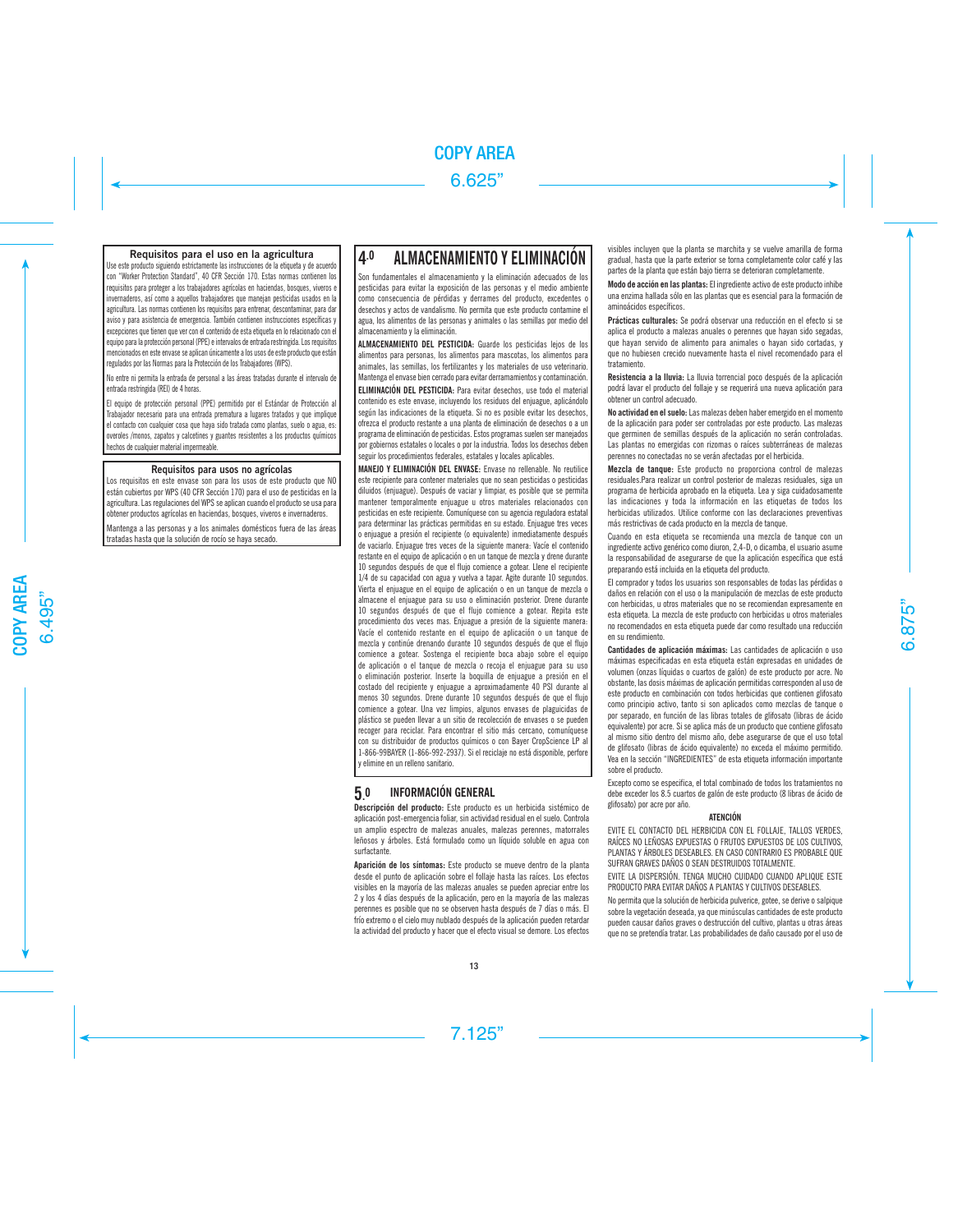este producto aumentan cuando hay viento con ráfagas, cuando la velocidad del viento aumenta, cuando la dirección del viento cambia constantemente o cuando hay otras condiciones meteorológicas que favorecen la deriva por rocío. Al rociar, evite las combinaciones de presión y tipo de boquillas que resulten en salpicaduras o partículas finas (niebla) que es probable que se dispersen. EVITE APLICAR A UNA VELOCIDAD O PRESIÓN EXCESIVA.

NOTA: El uso de este producto de cualquier manera contraria a las indicaciones contenidas en esta etiqueta, puede resultar en lesiones a personas, animales o cultivos o pueden ocurrir otras consecuencias no deseadas.

#### **5.** Gestión de resistencia de malezas

**GRUPO HERBICIDA**

El glifosato, el principio activo de este producto, es un herbicida del grupo 9 según el sistema de clasificación de efecto de la Weed Science Society of America. Todas las poblaciones de malezas pueden contener plantas naturalmente resistentes a los herbicidas del grupo 9. Las especies de malezas resistentes a los herbicidas del grupo 9 pueden tratarse con buenos resultados utilizando herbicidas de otro grupo o adoptando otras prácticas culturales o mecánicas.

Para reducir al mínimo la incidencia de biotipos resistentes al glifosato, respete las siguientes recomendaciones generales con respecto a la gestión de malezas:

- Haga un reconocimiento del sitio de la aplicación antes y después de haber aplicado herbicidas.
- Comience a controlar las malezas cuanto antes, cuando sean todavía relativamente pequeñas.
- Incorpore otros herbicidas y prácticas de cultivo o mecánicas como parte de su sistema de control de malezas cuando sea adecuado.
- Utilice la cantidad indicada en la etiqueta para las malezas más difíciles de controlar en el sitio. Evite las mezclas de tanque con otros herbicidas que reducen la eficacia de este producto (por antagonismo) o las recomendaciones de mezclas de tanque que alientan la utilización de cantidades de este producto inferiores a las recomendaciones de esta etiqueta.
- Controle las malezas omitidas e impida que echen semilla.
- Limpie los equipos antes de trasladarse de un sitio a otro para reducir al mínimo la propagación de semillas de malezas.
- Utilice semillas comerciales nuevas con la menor cantidad posible de semillas de malezas.
- Informe todo incidente por falta de rendimiento reiterado de este producto en una maleza determinada al representante de Bayer CropScience LP, vendedor minorista de su localidad o agente de extensión del condado.

#### 5. Recomendaciones de gestión de biotipos de malezas resistentes al glifosato

**NOTA:** Es fundamental realizar las pruebas adecuadas para confirmar la resistencia de la maleza al glifosato. Llame al 1-866-99BAYER (1-866-992-2937) o póngase en contacto con su representante de Bayer CropScience LP para determinar si se confirmó la resistencia de algún biotipo de maleza en particular en su región, o visite en Internet www.weedresistancemanagement.com o www.weedscience.org.

Las recomendaciones de control para biotipos confirmados como resistentes al glifosato se dan a conocer con la publicación de etiquetas o fichas técnicas complementarias para este producto y puede solicitarlas al vendedor minorista o a su representante de Bayer CropScience LP.

Debido a que no es posible determinar la existencia de nuevas malezas resistentes al glifosato hasta que se haya utilizado el producto y se cuente con la confirmación científica correspondiente, Bayer CropScience LP no será responsable de ninguna pérdida que pudiera tener lugar en el caso de que este producto no lograra controlar de forma eficaz los biotipos demalezas resistentes al glifosato.

Siga buenas prácticas de gestión de malezas para evitar la propagación de biotipos resistentes confirmados.

- Si en su zona existe naturalmente un biotipo resistente, para lograr su control puede mezclar este producto en un tanque o aplicarlo secuencialmente con un herbicida debidamente etiquetado con efecto diferente.
- También se pueden utilizar prácticas de control culturales y mecánicas según corresponda.
- Haga un reconocimiento de los lugares tratados después de las aplicaciones de herbicida y controle las omisiones de biotipos resistentes antes de que echen semilla.
- Limpie minuciosamente los equipos antes de abandonar los lugares que se saben que contienen biotipos resistentes.

#### **6. MEZCLA**

Las soluciones de rocío de este producto se deben mezclar, almacenar y aplicar utilizando únicamente envases limpios de acero inoxidable, fibra de vidrio, plástico o acero revestido con plástico. Tenga cuidado para evitar que se forme un sifón de retorno hacia la sustancia vehicular. Use dispositivos aprobados para evitar la formación de sifones de retorno cuando corresponda según las reglamentaciones estatales o locales.

NO MEZCLE, ALMACENE NI APLIQUE ESTE PRODUCTO NI SOLUCIONES DE ROCÍO DE ESTE PRODUCTO EN ENVASES DE ACERO GALVANIZADO O ACERO NO REVESTIDO (SALVO ACERO INOXIDABLE) NI EN TANQUES DE ROCÍO.

Limpie las piezas del rociador inmediatamente después de su utilización lavándolas bien con agua.

#### **6.** Mezcla con agua

**NOTA:** EL RENDIMIENTO DEL PRODUCTO PODRÍA REDUCIRSE CONSIDERABLEMENTE SI SE UTILIZA AGUA CON SEDIMENTOS DE TIERRA COMO SUSTANCIA VEHICULAR. NO MEZCLE ESTE PRODUCTO CON AGUA VISIBLEMENTE EMBARRADA O AGUA NO TRANSPARENTE DE ESTANQUES O ACEQUIAS.

Este producto se mezcla fácilmente con agua. La solución de rocío se debe mezclar de la siguiente manera: Ponga la cantidad requerida de agua en el tanque en el cual se va a preparar la mezcla o el tanque del rocío. Agregue la cantidad recomendada de este producto cuando ya está cerca de completarse el llenado con agua y mezcle con cuidado. Tenga cuidado para evitar que se forme un sifón de retorno hacia la sustancia vehicular. Use dispositivos aprobados para evitar la formación de sifones de retorno cuando corresponda según las reglamentaciones estatales o locales.Es posible que durante la mezcla, la solución de rocío produzca espuma. Para evitar o minimizar la formación de espuma, mezcle con cuidado, tapone las derivaciones y mangueras de retorno en el fondo del tanque y, si es necesario, use compuestos aprobados para evitar la formación de espuma o para eliminar la espuma ya formada.

#### $62$ 2 Mezclas de tanque

Este producto no proporciona control de malezas residuales. Este producto puede mezclarse en un tanque con otros herbicidas para lograr el control de malezas residuales, un espectro de control de malezas más amplio o un efecto alternativo. Lea y siga siempre las indicaciones de las etiquetas de todos los productos utilizados en la mezcla de tanque. Utilice conforme con las declaraciones preventivas más restrictivas de cada producto en la mezcla.

Cuando en esta etiqueta se recomienda una mezcla de tanque con un ingrediente activo genérico como diuron, atrazina, 2,4-D, o dicamba, el usuario asume la responsabilidad de asegurarse de que la aplicación específica que está preparando está incluida en la etiqueta del producto que está utilizando en la mezcla de tanque. Consulte todas las etiquetas de cada uno de los productos, las etiquetas complementarias y las Fichas Técnicas de todos los productos de la mezcla de tanque, y respete todas las precauciones y limitaciones de la etiqueta, incluidas las restricciones

de la época de aplicación, las restricciones de la tierra, y utilice conforme con las declaraciones preventivas más restrictivas de cada producto en la mezcla de tanque.

A fin de minimizar la formación de espuma, mantenga las tuberías de retorno lo más cerca del fondo del tanque. La malla de la rejilla en la boquilla o en los coladores de las mangueras no debería ser de menos de 50 hilos.

Siempre determine con anticipación la compatibilidad de todos los productos de la mezcla de tanque juntos en la sustancia vehicular, mezclando antes pequeñas cantidades proporcionales. Asegúrese de que la mezcla en tanque específica esté registrada para su aplicación en el área deseada.

Cuando en esta etiqueta se recomienda una mezcla de tanque con un ingrediente activo genérico como 2,4-D, atrazina, dicamba, diuron, o pendimethalin, el usuario asume la responsabilidad de asegurarse de que la aplicación específica que está preparando está incluida en la etiqueta del producto que está utilizando en la mezcla de tanque.

Consulte todas las etiquetas de cada uno de los productos, las etiquetas complementarias y las Fichas Técnicas de todos los productos de la mezcla de tanque, y respete todas las precauciones y limitaciones de la etiqueta, incluidas las restricciones de la época de aplicación, las restricciones de la tierra, el intervalo mínimo para volver a cosechar, y las pautas en cuanto a la rotación. Utilice conforme con las declaraciones preventivas más restrictivas de cada producto en la mezcla de tanque.

Siempre determine con anticipación la compatibilidad de todos los productos de la mezcla de tanque juntos en la sustancia vehicular, mezclando antes pequeñas cantidades proporcionales.

#### **6.** Mezcla para rociadores de mano

Prepare el volumen deseado de solución de rocío mezclando en agua la cantidad indicada de este producto, como se indica en la siguiente tabla:

## **Solución de rocío**

Cantidad de herbicida Concentrado Roundup PRO

| Volumen<br>deseado | 0.4%              | 0.8%              | 1.2%              | 1.6%              | 4.0%              | 8.0%              |
|--------------------|-------------------|-------------------|-------------------|-------------------|-------------------|-------------------|
| 1 Gallon           | 0.5 oz            | 1.0 <sub>oz</sub> | 1.6oz             | 2.1 oz            | 5.2 oz            | 10.5 oz           |
| 25 Gallons         | 13.0 oz           | 0.8 <sub>gt</sub> | 1.2 <sub>gt</sub> | 1.6 <sub>gt</sub> | 4.0 <sub>gt</sub> | 8.0 <sub>gt</sub> |
| 100 Gallons        | 1.6 <sub>at</sub> | $0.8$ gal         | $1.2$ gal         | $1.6$ gal         | $4.0$ gal         | $8.0$ gal         |

 $2$  cucharadas soperas  $= 1$  onza líquida

Cuando se usen rociadores tipo mochila, o para bombeo, se recomienda que este producto se mezcle con agua en un recipiente grande. Llene el rociador con la solución ya lista.

#### 6. 4 Colorantes o tinturas

Se pueden agregar colorantes o tinturas de señalización a las soluciones de rocío de este producto, sin embargo, el rendimiento del producto puede ser inferior, especialmente a bajas concentraciones del producto o a bajas diluciones. Utilice los colorantes o las tinturas según las recomendaciones del fabricante.

#### 7. 0 EQUIPOS Y TÉCNICAS PARA LA APLICACIÓN

No use ningún sistema de irrigación para aplicar este producto.

APLIQUE ESTAS SOLUCIONES DE ROCÍO UTILIZANDO EQUIPOS DEBIDAMENTE MANTENIDOS Y CALIBRADOS QUE SEAN CAPACES DE ROCIAR EL VOLUMEN DESEADO.

#### **7. Equipo aéreo**

NO APLIQUE ESTE PRODUCTO CON EQUIPOS AÉREOS EXCEPTO BAJO LAS CONDICIONES QUE SE ESPECIFICAN EN ESTA ETIQUETA.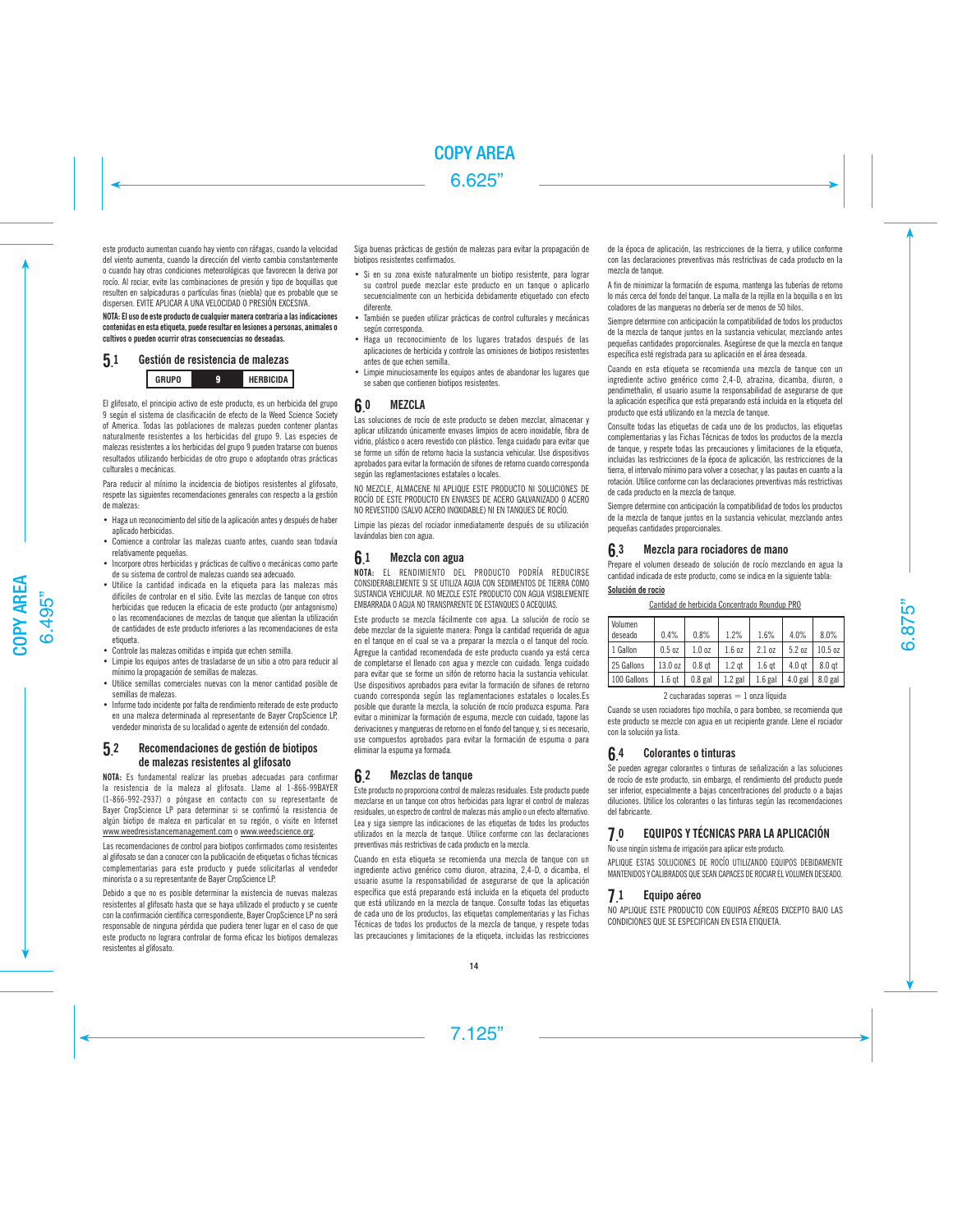Para aplicaciones áreas por difusión, a menos que se indique otra cosa, use este producto a una dosis de 0.8 a 1.6 cuartos por acre para malezas anuales, 1.6 a 4 cuartos por acre para malezas perennes y 4 a 8 cuartos por acre para matorrales leñosos y árboles. Use las dosis que se indican en la etiqueta de este herbicida en 3 a 25 galones de agua por acre. Cuando se usa de acuerdo con las instrucciones de la etiqueta, este producto brinda control o control parcial de las malezas herbáceas, matorrales leñosos y árboles mencionados en la sección TIPOS DE MALEZAS CONTROLADAS de esta etiqueta.

EN CASO DE APLICACIÓN AÉREA EN CALIFORNIA, CONSULTE EN LA ETIQUETA COMPLEMENTARIA FEDERAL LAS INSTRUCCIONES, LAS RESTRICCIONES Y LOS REQUISITOS ESPECÍFICOS PARA APLICACIONES AÉREAS EN ESE ESTADO O CONDADO. Este producto, al ser mezclado en tanques con dicamba, no se puede aplicar por aire en el estado de California.

Al mezclar en tanque este producto con 2,4-D, solo se pueden utilizar formulaciones de 2,4-D amina para la aplicación aérea en California. Las mezclas de tanque con formulaciones de 2,4-D amina se pueden aplicar por aire en California sólo para los sistemas de labranza con barbecho o reducida, y aplicaciones de alfalfa y renovación de pasturas.

No permita que la solución de herbicida pulverice, gotee, se derive o salpique sobre la vegetación deseada, ya que minúsculas cantidades de este producto pueden causar daños graves o destrucción del cultivo, plantas u otras áreas que no se pretendía tratar.

Evite la aplicación directa en masas de agua.

Se pueden utilizar aditivos para el control de la deriva. Cuando utilice un aditivo para el control de la deriva, lea detenidamente y siga al pie de la letra todas las precauciones, limitaciones y el resto de la información de la etiqueta del producto.

Asegúrese de aplicar uniformemente, para evitar la aplicación en surcos, irregular o encimada, utilice dispositivos de señalización apropiados.

EL CONTACTO PROLONGADO DE ESTE PRODUCTO CON PARTES DE ACERO QUE NO ESTA RECUBIERTO CON ALGÚN TIPO DE PROTECCIÓN, PUEDE DAR COMO RESULTADO LA CORROSIÓN Y POSIBLEMENTE QUE LAS PARTES FALLEN. Es posible prevenir la corrosión recubriendo las partes con pintura orgánica, que cumpla con las especificaciones aero-espaciales MIL-C-38413. Al final de cada día de trabajo, para evitar la corrosión de las partes expuestas, lave muy bien el avión a fin de remover los residuos de este producto que se acumulan durante el rocío o por derramamientos. Las partes del tren de aterrizaje son extremadamente susceptibles.

## **MANEJO DE LA DISPERSIÓN DEL ROCÍO**

EVITE LA LA DISPERSIÓN. DEBE USARSE EXTREMO CUIDADO EN LA APLICACIÓN DE ESTE PRODUCTO PARA EVITAR DAÑOS A LA VEGETACIÓN DESEADA Y A LOS CULTIVOS.

No permita que la solución de herbicida pulverice, gotee, se derive o salpique sobre la vegetación deseada, ya que minúsculas cantidades de este producto pueden causar daños graves o destrucción del cultivo, plantas u otras áreas que no se pretendía tratar.

Es la responsabilidad del aplicador evitar la deriva por rocío en el lugar de aplicación. La interacción de varios factores relacionados con el clima y el equipo determina la posibilidad de deriva por rocío. El aplicador y/o el cultivador son responsables de considerar todos estos factores al tomar decisiones.

#### **MANEJO DE LA DISPERSIÓN DEL ROCÍO AÉREO**

Deben seguirse los siguientes requerimientos de manejo de la dispersión para evitar el movimiento de ésta fuera de objetivo en aplicaciones aéreas a campos de cultivo agrícola.

- 1. La distancia de la boquilla más externa en el brazo no debe exceder 3/4 del largo de la envergadura o rotor.
- 2. Las boquillas deben siempre apuntar hacia atrás, paralelos a la corriente de aire, nunca hacia abajo más de 45 grados. En los estados con reglamentos más estrictos, éstos deben observarse.

#### **Importancia del tamaño de la gotita**

La forma más eficaz de reducir la posibilidad de deriva es la aplicación de gotitas grandes. La mejor estrategia de manejo de la deriva es la aplicación de las gotitas más grandes que provean suficiente cobertura y control. La aplicación de gotitas más grandes reduce la posibilidad de deriva, pero no la evitará si las aplicaciones se realizan inadecuadamente o bajo condiciones ambientales desfavorables (vea las secciones de Viento, Temperatura y humedad, e Inversiones de temperatura en esta etiqueta).

#### **Control del tamaño de la gotita**

- **•Volumen:** Use boquillas de velocidad de flujo alta para aplicar el mayor volumen de rocío práctico. Las boquillas con mayores velocidades de flujo producen gotitas más grandes.
- **•**Presión: Use las presiones de rocío más bajas recomendadas para la boquillar. La presión más alta reduce el tamaño de la gotita y no mejora la penetración del todo. Cuando sean necesarias velocidades de flujo mayores, use boquillas con velocidad de flujo mayor en lugar de aumentar la presión.
- **•**Número de boquillas: Use el número mínimo de boquillas que provean cobertura uniforme.
- **•**Orientaciónla boquilla: Si orienta las boquillas de modo que liberen el rociado hacia atrás, en sentido paralelo a la circulación del aire, producirán gotas más grandes que si las orienta de otro modo. Cuanto más desviadas estén del plano horizontal, tanto más pequeñas serán las gotas y tanto mayor el potencial de dispersión.
- **•**Tipo de boquilla: Use un tipo de boquilla que esté diseñada para la aplicación prevista. Con la mayoría de los tipos de boquillas, los ángulos de rocío más angostos producen gotitas más grandes. Considere el uso de boquillas de poca dispersión. Las boquillas de caudal directo orientadas directamente hacia atrás producen gotas más grandes que otros tipos de boquillas.
- **•**Longitud del brazo: Para algunos tesquemas de uso, la reducción de la longitud efectiva del brazo a menos de 3/4 de la envergadura o el largo del rotor puede reducir más la deriva sin reducir el ancho de la hilera.
- **•**Altura de la aplicación: Las aplicaciones no deben realizarse a una altura mayor que 10 pies por encima de la copa de las plantas más grandes, a menos que se requiera mayor altura por razones de seguridad del aeroplano. La realización de las aplicaciones a la menor altura que sea segura reduce la exposición de las gotitas a la evaporación y el viento.

### Ajuste de la hilera

Cuando las aplicaciones se lleven a cabo con viento lateral, la banda de aspersión se desplazará a favor del viento. Por ello, en los extremos con o contra el viento del campo, el aplicador debe compensar este desplazamiento ajustando la trayectoria del aeroplano contraria al viento. La distancia de ajuste de la hilera debe aumentar, cuando aumenta la posibilidad de deriva (mayor viento, gotitas más pequeñas, etc.).

#### Viento

La posibilidad de deriva es menor con velocidades del viento entre 2 y 10 mph. Sin embargo, muchos factores, incluyendo el tamaño de las gotitas y el tipo de equipo determinan la posibilidad de deriva a una velocidad determinada. Debe evitarse la aplicación menos de 2 mph debido a la dirección variable del viento y la posibilidad alta de inversión. NOTA: El terreno local puede influir en los patrones de viento. Cada aplicador debe conocer los patrones (vientos) locales y cómo éstos afectan la deriva.

#### Temperatura y humedad

Cuando se realizan aplicaciones con humedad relativa baja, fije el equipo para que produzca gotitas más grandes para compensar por la evaporación. La evaporación de gotitas es más grave cuando las condiciones son calurosas y secas.

## **Inversiones de temperatura**

No deben realizarse aplicaciones durante una inversión de temperatura debido a que es alta la posibilidad de deriva. Las inversiones de temperatura restringen la mezcla de aire vertical, lo que causa que pequeñas gotitas suspendidas permanezcan en una nube concentrada. Esta nube puede moverse en direcciones no predecibles debido a los vientos variables leves que son comunes durante las inversiones. Las inversiones de temperatura están caracterizadas por temperaturas en aumento con altitud y son comunes en las noches con cobertura de nubes limitada y poco o ningún viento. Comienzan a formarse cuando se mete el sol y a menudo continúan en la mañana. Su presencia puede indicarse por neblina en el suelo; sin embargo, si la neblina no está presente, las inversiones también pueden identificarse por el movimiento del humo desde una fuente del suelo o por el generador de humo de un aeroplano. El humo en capas que se mueve lateralmente en una nube concentrada (bajo condiciones de poco viento) indica una inversión, mientras que el humo que se mueve hacia arriba y se disipa rápidamente indica buena mezcla de aire vertical.

## **Áreas sensibles**

Este producto sólo se debe aplicar cuando la posibilidad de deriva hacia zonas adyacentes susceptibles (como por ejemplo, áreas residenciales, masas de agua, hábitat conocido de especies amenazadas o en peligro de extinción, cultivos que no sean el objetivo) sea mínima, (como por ejemplo, cuando el viento sople lejos de las áreas susceptibles).

#### **7.** Equipo de difusión terrestre

Para aplicaciones de difusión terrestre, a menos que se indique otra cosa, use este producto a una dosis de 0.8 a 1.6 cuartos por acre para malezas anuales, 1.6 a 4 cuartos por acre para malezas perennes y 4 a 8 cuartos por acre para matorrales leñosos y árboles. Cuando se usa de acuerdo con las instrucciones de la etiqueta, este producto brinda control o control parcial de las malezas herbáceas, matorrales leñosos y árboles mencionados en la sección TIPOS DE MALEZAS CONTROLADAS de esta etiqueta.

Use las proporciones recomendadas de este producto con 3 a 40 galones de agua por acre para rocíospor difusión, a menos que se indique de otra manera. A medida que la densidad de las malezas aumenta, el volumen de rocío se debe aumentar también para conseguir una cobertura completa, pero siempre dentro de los límites recomendados. A fin de evitar un rocío muy fino, seleccione la boquilla cuidadosamente. Para obtener mejores resultados con equipo a nivel del terreno, use boquillas tipo abanico plano. Asegúrese de que las gotas del rocío se distribuyan uniformemente.

#### 7. 3 Equipos de mano o mochila

Aplique al follaje de la vegetación a ser controlada. En aplicaciones donde se pulveriza hasta mojar, la cobertura del follaje debe ser completa y uniforme. No rocíe hasta el punto de escurrimiento. Use rociadores gruesos solamente.

Para control de malezas mencionadas en la sección Malezas anuales de TIPOS DE MALEZAS CONTROLADAS, aplicar una solución al 0.4 por ciento de este producto a malezas de menos de 6 pulgadas de altura o largo de los tallos. Para malezas anuales de más de 6 pulgadas de altura, o a menos que se indique otra cosa, use una solución al 0.8 por ciento. Haga la aplicación antes de la formación de semillas en caso de pastos, o la formación de yemas en caso de malezas de hoja ancha.

Para obtener los mejores resultados, utilice una solución al 1.6 por ciento en malezas perennes más difíciles de controlar, como bermudagrass, acedera, field bindweed, hemp dogbane, milkweed y cardo de Canadá (Canada thistle).

Para aplicaciones directas con rocío de bajo volumen, utilice una solución al 4 a 8 por ciento de este producto para control o control parcial de malezas anuales, malezas perennes o matorrales leñosos y árboles. La cobertura del rocío deberá ser uniforme y deberá haber contacto con al menos 50 por ciento del follaje. Es importante lograr la cobertura de la mitad superior de la planta para lograr los mejores resultados. Para asegurar una adecuada cobertura con el rocío, rocíe ambos lados de los matorrales leñosos o árboles grandes o altos, cuando el follaje sea espeso y denso o cuando haya muchos brotes.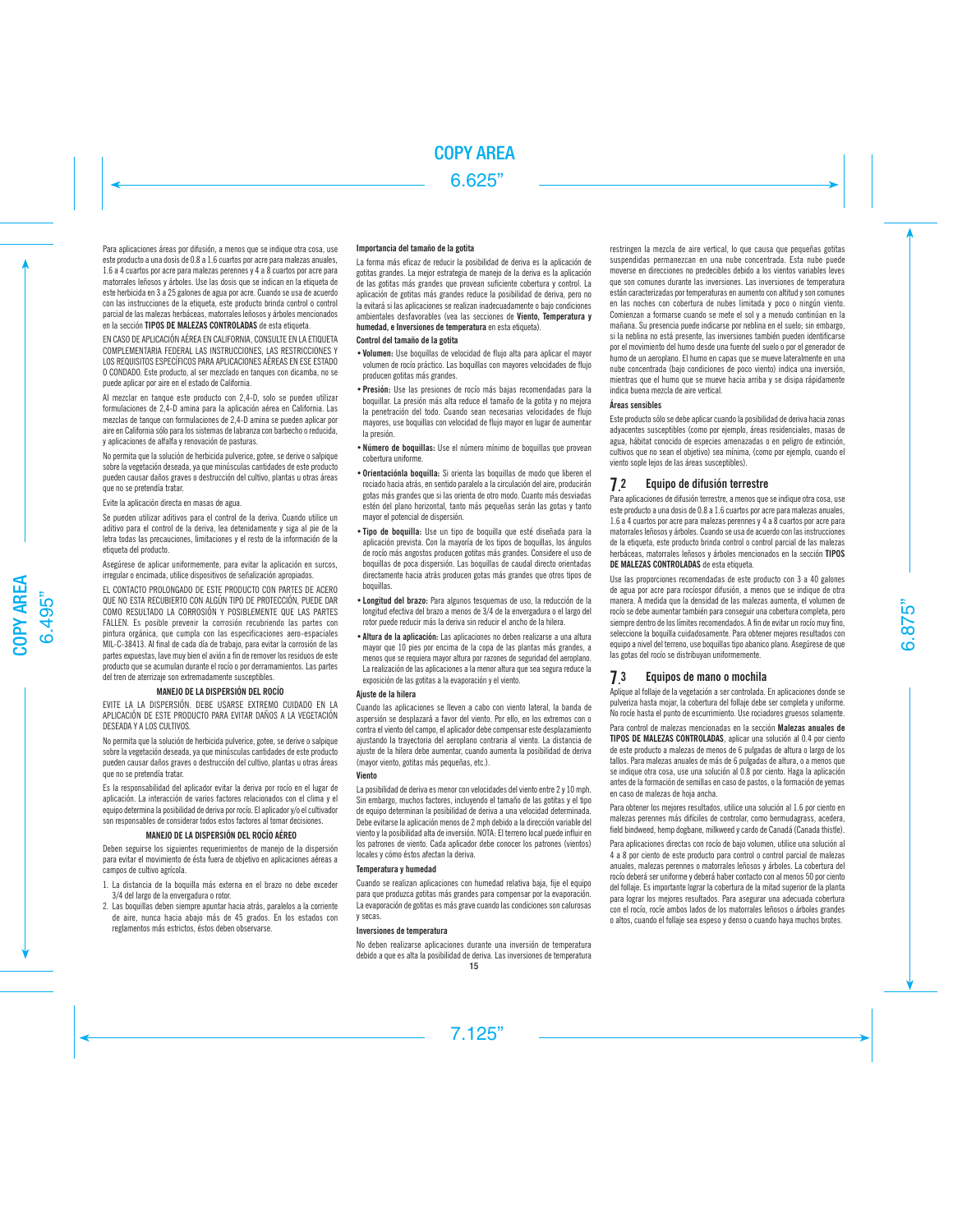#### **7.** 4 Equipo especializado

Este producto puede ser diluido con agua y aplicado usando rociadores de recirculación, aplicadores con pantalla, rociadores con capucha, aplicadores con enjugador o barras de esponja, sobre las malezas indicadas que crecen en cualquier lugar no cultivado indicado en esta etiqueta.

Los rociadores de recirculación dirigen la solución de rocío hacia los tipos de malezas que crecen sobre vegetación deseable, mientras que la solución de rocío que no ha sido interceptada por las malezas se recoge y se retorna al tanque para volverla a usar.

EVITE EL CONTACTO DEL HERBICIDA CON LA VEGETACIÓN DESEABLE, YA QUE ES PROBABLE QUE OCURRA DAÑO GRAVE O MUERTE DE LA VEGETACIÓN.

El equipo de aplicación que se utilice por encima de la vegetación deseable debe ajustarse de manera que el chorro de rocío o punto de contacto del enjugador esté al menos 2 pulgadas por encima de la vegetación deseable. Es probable que las gotas, niebla, espuma o salpicaduras de la solución de herbicida sobre la vegetación deseable provoquen decoloración, atrofia o destrucción.

Se obtienen mejores resultados cuando una mayor cantidad de la maleza entra en contacto con la solución de herbicida. Las malezas que no entran en contacto con la solución de herbicida no serán afectadas. Esto puede ocurrir en lugares donde las malezas están muy concentradas, cuando la infestación es grave o donde la altura de las malezas es variada, lo que no permite que todas sean tocadas por el herbicida. En estos casos puede ser necesario repetir el tratamiento.

#### **Aplicadores con pantalla y con capucha**

Los aplicadores con pantalla o con capucha aplican la solución de herbicida directamente sobre las malezas, al mismo tiempo que protegen la vegetación deseable, para que no sea tocada por el herbicida.

Use boquillas que aseguren un recubrimiento uniforme en toda el área tratada. En los rociadores con pantalla, mantenga las pantallas debidamente colocadas a fin de proteger la vegetación deseada. SE DEBE TENER MUCHO CUIDADO PARA EVITAR EL CONTACTO DEL HERBICIDA CON LA VEGETACIÓN DESEABLE.

#### **Aplicadores con enjugador y barras de esponja**

Los aplicadores con enjugador o de esponja aplican la solución de herbicida frotando las malezas con un material absorbente que contenga la solución de herbicida.

El equipo debe ser diseñado, mantenido y operado de manera que la solución de herbicida no haga contacto con la vegetación deseable. Opere este equipo a velocidades inferiores a las 5 millas por hora. En áreas donde la infestación de malezas es grave, se puede mejorar la eficacia reduciendo la velocidad, así se asegura que el enjugador esté siempre adecuadamente saturado. Se obtienen mejores resultados si se aplica 2 veces en direcciones opuestas.

Evite las filtraciones o el goteo en la vegetación deseable. Ajuste la altura de los aplicadores a fin de asegurar un contacto adecuado con las malezas. Mantenga limpias las superficies de enjugado. Tenga en cuenta que, en terreno en declive, la solución de herbicida puede cambiar de lugar, goteando en el extremo inferior y secando las mechas en el extremo superior del aplicador con enjugador.

No use aplicadores con enjugador cuando las malezas estén mojadas.

Mezcle solamente la cantidad de solución que se usará durante el período de un día, debido a que el uso de soluciones de días anteriores puede dar como resultado un efecto menos eficiente. Inmediatamente después de usar este producto, lave bien el aplicador usando bastante agua.

**Para aplicadores de cordón o de mecha de esponja: P**uede emplearse soluciones que oscilan entre 33 al 75 por ciento de este producto en agua.

**Para aplicadores de plástico poroso y sistemas de alimentación por presión:** Puede emplearse soluciones que oscilan entre 33 al 100 por ciento de este producto en agua.

Cuando se aplica de acuerdo a las recomendaciones, este producto CONTROLA las siguientes malezas:

Corn, volunteer Sicklepod<br>Panicum, Texas Spanishne Panicum, Texas Spanishneedles<br>Rye. common Starbur, bristly Shattercane

Starbur, bristly

Cuando se aplica de acuerdo a las recomendaciones, este producto SUPRIME las siguientes malezas:

Beggarweed, Florida **Ragweed, common**<br>Ragweed, giant Dogbane, hemp Dogfennel<br>Guineagrass Sunflower<br>Thistle Canada Guineagrass Thistle, Canada<br>
International Chinese Thistle musk **Johnsongrass** Milkweed Vaseygrass Nightshade, silverleaf Pigweed, redroot

Ragweed, giant<br>Smutgrass

#### 7. 5 Sistemas por inyección

Este producto puede usarse con sistemas de rocío por inyección, ya sean aéreos o a nivel del terreno. Puede usarse como concentrado líquido o diluido antes de la inyección en el chorro de rocío. No mezcle este producto con concentraciones de otros productos sin diluir cuando use los sistemas por inyección, a menos que se indique de manera específica.

#### 7. 6 Equipo de aplicación por goteo controlado

La proporción de este producto aplicado por acre usando el equipo de aplicación por goteo controlado (CDA) no debe ser menor que la cantidad indicada en esta etiqueta cuando se usa equipo convencional para aplicaciones de difusión. Cuando se usa el equipo aplicador por goteo controlado montado en un vehículo, use de 3 a 15 galones de agua por acre.

El equipo de aplicación por goteo controlado produce un patrón de rocío que no puede verse fácilmente. Se debe tener mucho cuidado para evitar que el rocío o la deriva entren en contacto con el follaje o con cualquier otro tejido de vegetación deseable, ya que es probable que ocurra daño o destrucción.

#### 8. 0 INSTRUCCIONES SEGÚN ÁREAS Y USO

Este producto puede usarse en áreas no cultivables como aeropuertos, conjuntos de apartamentos, sitios comerciales, orillas de acequias, caminos de entrada de automóviles, acequias secas, canales secos, filas de vallas, campos de golf, invernaderos, zonas industriales, áreas de paisaje, depósitos de madera, zonas de manufactura, solares municipales, zonas naturales, complejos de oficinas, cultivos ornamentales, parques, áreas de estacionamiento, pasturas, zonas con tanques de petróleo e instalaciones de bombeo, vías de ferrocarril, praderas, áreas recreativas, áreas residenciales, derechos de paso, bordes de carreteras, escuelas, umbráculos, complejos deportivos, áreas de almacenamiento, subestaciones, zonas de césped, zonas de servicios públicos, zonas de almacenes, y zonas en las que se realiza gestión de vida silvestre.

Este producto también puede utilizarse en sitios para cultivos no alimenticios, como plantaciones de árboles de Navidad, viveros, o sitios para la producción de tepes o semilla de césped.

A menos que se indique otra cosa, es posible realizar aplicaciones para controlar cualquier maleza mencionada en la sección TIPO DE MALEZAS CONTROLADAS de esta etiqueta.

#### 8. 1 Tocones cortados

El tratamiento de tocones cortados puede hacerse en cualquier área indicada en esta etiqueta. Este producto controla muchas especies de matorrales leñosos y árboles. Aplique este producto usando equipo adecuado para garantizar la cobertura completa del cámbium. Corte los árboles o sus brotes cerca de la superficie del suelo. Aplique una solución de este producto del 50 al 100 por ciento a la superficie recién cortada, inmediatamente después del corte. Demorar la aplicación puede reducir la eficacia del producto. Para obtener mejores resultados, la aplicación deberá hacerse durante los períodos de crecimiento activo y expansión completa de las hojas.

NO HAGA LAS APLICACIONES SOBRE TOCONES CORTADOS CUANDO LAS RAÍCES DE LOS MATORRALES LEÑOSOS O ÁRBOLES DESEABLES PUEDEN ESTAR INJERTADAS A LAS RAÍCES DE LOS TOCONES CORTADOS. Algunos brotes, tallos o árboles pueden compartir el mismo sistema radicular. Árboles que están contiguos, que tienen la misma edad, altura y separación pueden indicar raíces compartidas. Cuando se trata a uno o más árboles que tienen raíces en común, tanto si están injertados como si comparten el sistema radicular, es probable que se produzca un daño en los brotes/ árboles no tratados.

#### 8. 2 Preparación del lugar para forestación

Este producto puede ser utilizado para controlar o controlar parcialmente malezas leñosas, árboles y malezas herbáceas en forestaciones, y preparar o crear claros para la vida silvestre en estos lugares y para mantener los caminos de las explotaciones forestales.

Este producto puede ser utilizado para preparar el lugar antes de plantar cualquier especie de árbol, como árboles de Navidad, eucaliptos, cultivos de árboles híbridos y viveros dedicados a la silvicultura.

Consulte la sección TIPOS DE MALEZAS CONTROLADAS de esta etiqueta para informarse acerca de las proporciones e instrucciones específicas para la aplicación. Use las dosis más altas de este producto dentro del rango especificado para el control o control parcial de matorrales leñosos, árboles y malezas herbáceas perennes difíciles de controlar. Para lograr los mejores resultados, aplique a matorrales leñosos y árboles en activo crecimiento después del desarrollo total de las hojas y antes de que las hojas cambien de color y caigan en el otoño. Aumente las dosis dentro del rango especificado para controlar malezas herbáceas en cualquier momento después de la emergencia y antes de que aparezcan las semillas, flores o bayas.

Use las menores dosis de este producto dentro del rango indicado en la etiqueta para el control anual de las malezas herbáceas anuales y las malezas herbáceas perennes en activo crecimiento después de la aparición de las semillas, flores o bayas. Aplique al follaje de malezas herbáceas anuales en activo crecimiento en cualquier momento después de la emergencia.

Este producto carece de actividad herbicida o residual en la tierra.

A menos que se indique otra cosa, no aplique este producto como rocío por difusión en la parte superior en coníferas para forestación o árboles de madera dura.

MEZCLAS PARA TANQUE: Se pueden emplear mezclas de tanque con este producto para aumentar el espectro de la vegetación controlada. Este producto se puede mezclar en tanque con los siguientes productos, siempre que éstos estén aprobados para el área de uso deseada. Consulte las etiquetas de estos productos para informarse sobre las áreas de uso y las dosis de aplicación aprobadas. Lea y siga cuidadosamente las indicaciones y toda la información en las etiquetas de todos los herbicidas utilizados. Use conforme a las declaraciones preventivas más estrictas indicadas para cada producto en la mezcla.

**NOTA:** Para la preparación de sitios de forestación, asegúrese de que el producto para mezclar en tanque esté aprobado antes de plantar las especies deseadas. Respete las restricciones del intervalo de plantación.

Todas las proporciones recomendadas de este producto se pueden utilizar en una mezcla de tanque con los siguientes productos para la preparación de sitios de forestación.

| Concentrado para aplicadores Arsenal | Garlon 3A |
|--------------------------------------|-----------|
| Chopper                              | Garlon 4  |
| Escort                               | Oust      |
| <b>Escort XP</b>                     | Oust XP   |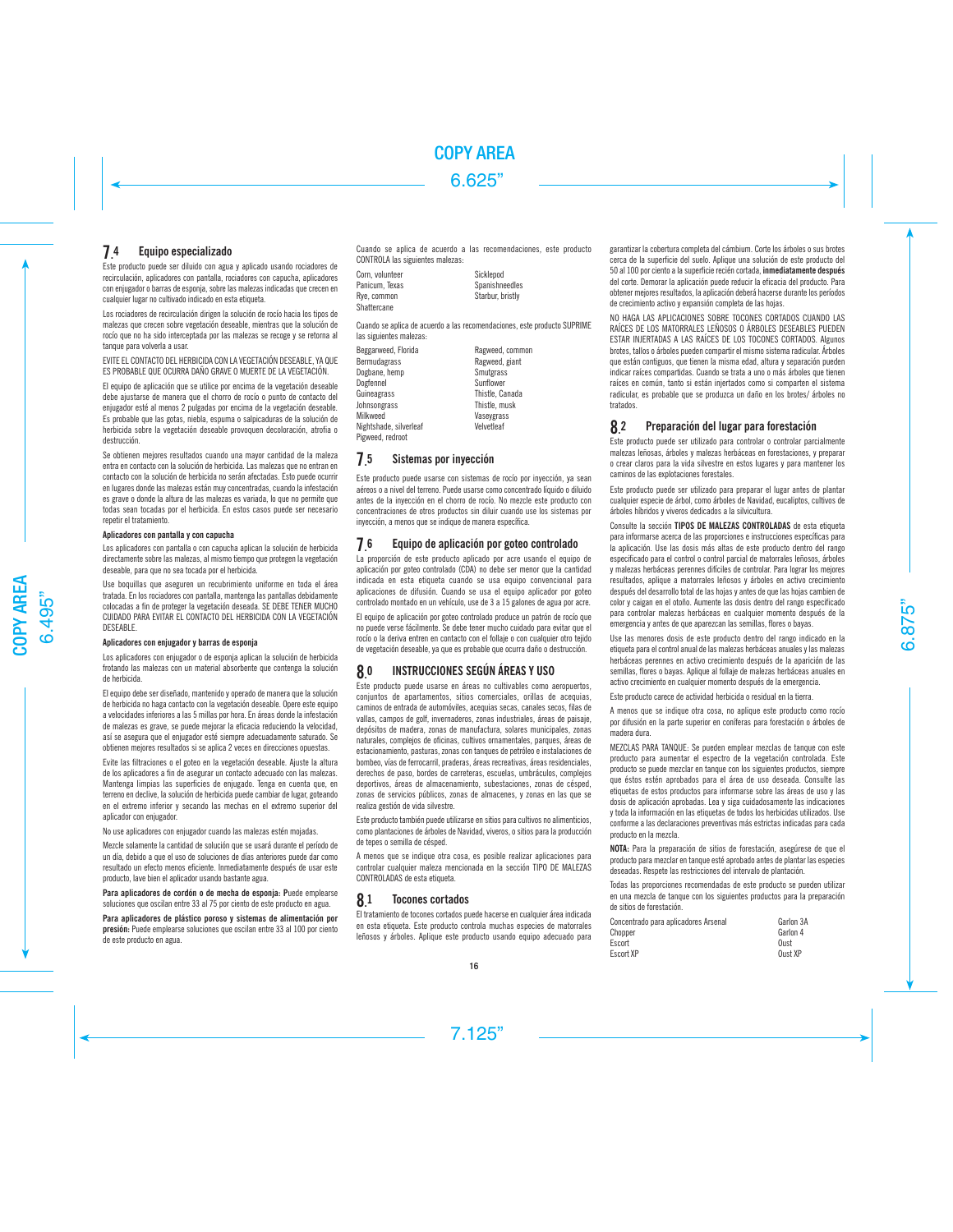Para controlar malezas herbáceas, utilice las proporciones de menor concentración recomendadas para la mezcla de tanque. Para controlar grupos densos o difíciles de arbustos leñosos y árboles, utilice las proporciones de mayor concentración recomendadas en mezcla de tanque.

#### 8. Áreas no cultivadas y áreas industriales

Úselo aeropuertos, conjuntos de apartamentos, plantaciones de árboles de Navidad sitios comerciales, Programa de conservación de reservas (CRP), orillas de acequias, caminos de entrada de automóviles, acequias secas, canales secos, filas de vallas, campos de golf, invernaderos, zonas industriales, áreas de paisaje, depósitos de madera, zonas de manufactura solares municipales, zonas naturales, complejos de oficinas, cultivos ornamentales, parques, áreas de estacionamiento, pasturas, zonas con tanques de petróleo e instalaciones de bombeo, viveros, vías de ferrocarril, praderas, áreas recreativas, áreas residenciales, derechos de paso, bordes de carreteras, escuelas, sitios para la producción de tepes o semilla de césped, complejos deportivos, áreas de almacenamiento, subestaciones, zonas de césped, zonas de servicios públicos, zonas de almacenes, y zonas en la que se realiza gestión de vida silvestre.

## **Control general de malezas, recortado de bordes y suelo limpio de malezas**

Este producto puede utilizarse en áreas generales no cultivadas y de cultivos no alimenticios. Puede aplicarse con cualquiera de los equipos descritos en esta etiqueta. Puede usarse para el recortado de bordes alrededor de objetos en áreas no cultivadas, para tratamiento localizado de vegetación no deseable y para eliminar las malezas no deseables que crecen en lechos de arbustos establecidos y plantaciones ornamentales. Este producto puede usarse antes de plantar un área con plantas ornamentales, flores, césped (tepes o semillas), o antes de colocar asfalto o de comenzar un proyecto de construcción.

Se pueden repetir las aplicaciones de este producto, a medida que emergen las malezas, para mantener el suelo libre de malezas.

MEZCLAS DE TANQUE: Este producto se puede mezclar en un tanque con los siguientes productos, siempre que éstos estén aprobados para el área de uso deseada. Consulte las etiquetas de estos productos para informarse sobre las áreas de uso y las dosis de aplicación aprobadas. Lea y siga cuidadosamente las indicaciones y toda la información en las etiquetas de todos los herbicidas utilizados. Utilice conforme con las declaraciones preventivas más restrictivas de cada producto en la mezcla.

El usuario es responsable de garantizar que en la etiqueta del producto utilizado en la mezcla estén permitidas las aplicaciones específicas cuando se realicen mezclas de tanque con un ingrediente activo genérico de los mencionados a continuación.

| $2.4-D$               | Gallery 75 DF              | Ronstar 50 WP         |
|-----------------------|----------------------------|-----------------------|
| Arsenal               | Garlon 3A                  | Sahara DG             |
| atrazine <sup>1</sup> | Garlon 4                   | simazine <sup>1</sup> |
| Banvel                | Goal 2XL                   | Surflan AS            |
| Barricade 65WG        | Krovar I DF                | Surflan WDG           |
| dicamba               | Oust                       | <b>Telar DF</b>       |
| diuron                | Oust XP                    | Transline             |
| Endurance             | Outrider                   |                       |
| Escort                | pendimethalin <sup>1</sup> |                       |
| Escort XP             | Plateau                    |                       |

<sup>1</sup> Se pueden hacer mezclas de tanque con productos que contengan ese ingrediente activo generico siempre que el producto específico esté registrado para ese uso.

Cuando se aplica como mezcla de tanque para mantener el suelo limpio de malezas, este producto brinda control de las malezas anuales emergidas y control o control parcial de las malezas perennes emergidas, matorrales leñosos y árboles.

Para control o control parcial de las siguientes malezas perennes, aplique 0.8 a 1.6 cuartos de este producto más 2 a 4 onzas de Oust XP por acre.

| <b>Bahiagrass</b>   | Dock, curly  | Poorioe       |
|---------------------|--------------|---------------|
| <b>Bermudagrass</b> | Dogfennel    | Quackgrass    |
| Broomsedge          | Fescue, tall | Vasevgrass    |
| <b>Dallisgrass</b>  | Johnsongrass | Vervain, blue |
|                     |              |               |

#### **Segado químico- Perennes**

Este producto inhibe los pastos perennes indicados en esta sección para servir como sustituto de la siega. Utilice 6.4 onzas líquidas de este producto por acre para el tratamiento de plantas tall fescue, fine fescue, orchardgrass, quackgrass o reed canarygrass. Utilice 5 onzas líquidas de este producto por acre para el tratamiento de Kentucky bluegrass. Aplique los tratamientos en 10 a 40 galones de solución de rocío por acre.

Emplee sólo en los lugares donde se puede tolerar cierto daño o decoloración temporal en pastos perennes.

## **Segador químico - Anuales**

Para suprimir el crecimiento de algunos pastos anuales, tales como ryegrass, la cebada silvestre y la avena loca anuales que crecen en céspedes agrestes al borde de las carreteras u otras áreas industriales, aplique de 3 a 4 onzas líquidas de este producto en 10 a 40 galones de solución de rocío por acre. Las aplicaciones se deben realizar cuando los pastos anuales crezcan activamente y antes de que las semillas se encuentren en la etapa de "boot" del desarrollo. Los tratamientos pueden perjudicar a los pastos deseados.

## **Césped latente (durmiente)**

Este producto puede usarse para controlar o suprimir muchas malezas anuales de invierno y tall fescue para el alivio eficaz de céspedes de bermudagrass y bahiagrass latentes. Trate solamente cuando el césped esté latente y antes de reverdecer en la primavera.

Aplique de 6.4 a 51 onzas líquidas de este producto por acre. Aplique las dosis recomendadas en 10 a 40 galones de agua por acre. Utilícelo sólo en áreas donde bermudagrass o bahiagrass sean coberturas de terreno convenientes y donde pueda tolerarse algún daño temporal o descoloración.

Los tratamientos en exceso de 13 onzas líquidas por acre, pueden dañar o retrasar el reverdecer en las áreas donde se hace mucho mantenimiento, como campos de golf y jardines. NO aplique mezclas de tanque de este producto más Oust XP en áreas de césped donde se hace mucho mantenimiento. Para otros usos, vea la sección Bordes de las carreteras de esta etiqueta, que proporciona dosis para tratamientos de bermudagrass y bahiagrass latentes.

#### **Bermudagrass de crecimiento activo**

Este producto puede emplearse para controlar total o parcialmente muchas malezas anuales y perennes a fin de obtener una distribución eficaz de bermudagrass de crecimiento activo. NO aplique más de 13 onzas líquidas de este producto por acre en áreas de céspedes de alto mantenimiento. NO aplique mezclas de tanque de este producto más Oust XP en áreas de céspedes de alto mantenimiento. Para otros usos, vea la sección Bordes de las carreteras de esta etiqueta, que proporciona dosis para tratamientos de bermudagrass de crecimiento activo. Utilícelo sólo en áreas donde puede tolerarse algún daño temporal o descoloración.

#### **Renovación del césped, producción de semillas o tepes**

Este producto controla la mayoría de la vegetación existente antes de la renovación del césped o de establecer céspedes cultivados para semilla o tepes. Para un control máximo de la vegetación existente, demore la siembra o cobertura de césped a fin de determinar si las partes de la planta que quedaron bajo tierra vuelven a crecer. Cuando sea necesario repetir el tratamiento, permita que las plantas se desarrollen lo suficiente antes de volver a tratar. Para controlar más eficientemente los pastos de estación caliente, como bermudagrass, se debe aplicar este producto en el verano o en el otoño. En lugares donde la vegetación existente esté creciendo y el césped esté bajo un programa de siega, aplique este producto después de omitir por lo menos un corte del césped para permitir un crecimiento suficiente a fin de que el rocío sea interceptado por las plantas.

Pueden plantarse los céspedes convenientes siguiendo los procedimientos anteriormente mencionados.

Puede utilizarse equipo de mano para el tratamiento en sitio de vegetación no deseada que crezca en el césped existente. Puede utilizarse equipo de difusión o de mano para controlar los restos de tepes u otra vegetación no deseada después de cosechar el tepe.

PRECAUCIONES, RESTRICCIONES: No remueva la tierra ni las partes de la planta que estén bajo tierra antes del tratamiento. La labranza o las técnicas de renovación como corte vertical, perforación o rebanado deben esperar 7 días después de la aplicación a fin de permitir la absorción adecuada en las partes de la planta que estén bajo tierra. Si las dosis de aplicación ascienden a 2.4 cuartos de galón por acre o menos, no se requiere un período de espera entre el tratamiento y la alimentación o pastoreo del ganado. Si la dosis es mayor de 2.4 cuartos por acre, retire el ganado doméstico antes de la aplicación y espere 8 semanas después de la aplicación antes de pastorear o cosechar.

No utilice el césped que se cultiva para la producción de semillas o tepes para alimentar animales durante 8 semanas después de la aplicación.

#### 8. Manejo de hábitat

## **Restauración y mantenimiento de hábitats**

Este producto puede ser usado para controlar la vegetación exótica y otras plantas indeseables en áreas de manejo de hábitats y en áreas naturales, incluyendo praderas y refugios para la fauna silvestre. Pueden hacerse aplicaciones para permitir la recuperación de las especies de plantas nativas, antes de plantar dichas especies nativas deseables, y para otros requisitos similares de control de la vegetación de amplia efectividad. A fin de eliminar selectivamente ciertas plantas indeseables, se pueden hacer aplicaciones localizadas para controlar y mejorar el hábitat.

## **Sitios donde se siembran alimentos para la fauna silvestre**

Este producto se puede utilizar como tratamiento a fin de preparar el lugar para controlar malezas anuales y perennes antes de sembrar parcelas para alimento de la vida silvestre. Después de aplicar este producto se puede sembrar cualquier especie de alimento para la vida silvestre o bien, se puede permitir la repoblación de la zona con especies nativas. Si debe labrar para preparar un semillero, deje transcurrir 7 días de la aplicación antes de hacerlo a fin de permitir la absorción adecuada en las partes de la planta que estén bajo tierra.

#### **8.** 5 Inyección en tallo hueco

Este producto puede aplicarse con dispositivos de inyección manuales para administrar las cantidades recomendables de este producto a las plantas con tallo hueco identificadas que crecen en cualquiera de los lugares especificados en esta etiqueta.

Para el control de las siguientes plantas de tallo hueco, utilice según las instrucciones:

## **Semilla de ricino,** Ricinus communis

Inyecte 4 ml por planta de este producto en la parte inferior del tallo principal.

#### **Hemlock venenoso**, *Conium maculatum*

Inyecte una caña de una hoja por planta 10 a 12 pulgadas por encima de la corona de la raíz con 5 ml de una solución al 5% v/v de este producto.

## **Hogweed gigante**, *Hercleum mantegazzianum*

Inyecte una caña de una hoja por planta 12 pulgadas por encima de la corona de la raíz con 5 ml de una solución al 5% v/v de este producto.

## **Equiseto o cola de caballo**, *Equisetum arvense*

Inyecte un segmento por encima de la corona de la raíz con 0.5 ml de este producto por tallo. Use una jeringa pequeña que pueda medir esa dosis.

## **Polígono bohemio**, *Polygonum bohemicum*

Inject 5 ml per stem of this product between the second and third internode.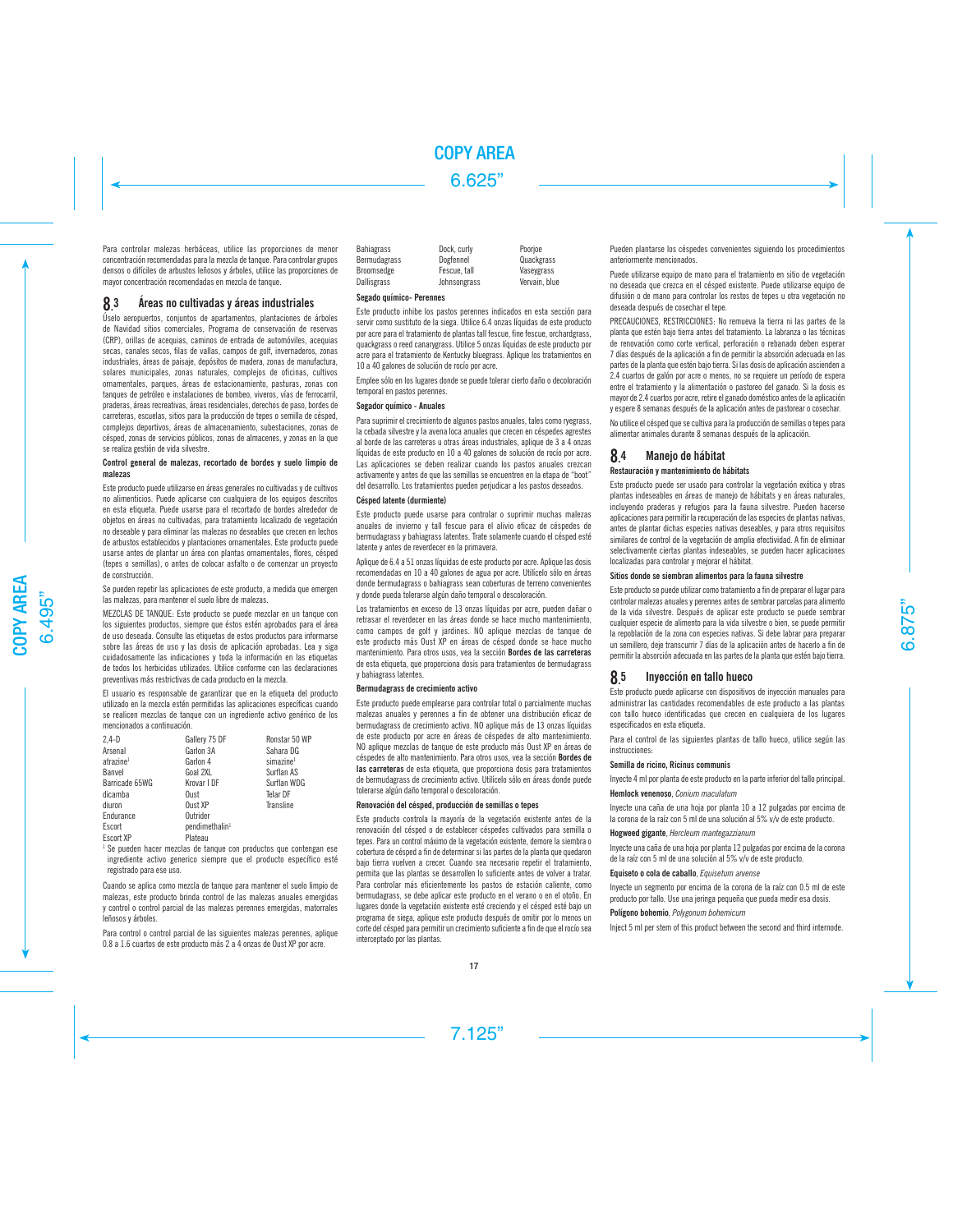#### **Polígono gigante**, *Polygonum sachalinense*

Inyecte 5 ml de este producto por tallo entre el segundo y el tercer entrenudo.

**Polígono japonés**, *Polygonum cuspidatum*

Inyecte 5 ml de este producto por tallo entre el segundo y el tercer entrenudo. **Caña brava,** *Arundo donax* 

Inyecte 6 m de este producto por tallo entre el segundo y el tercer entrenudo.

**Cardo de Canadá,** *Circisum arvense*

Use una tijera de podar para cortar un manojo de 8 a 9 de las plantas más altas en la etapa de brotación. Utilice una aguja hueca que se introduce en el centro del tallo y luego se extrae lentamente a medida que inyecta 0.5 ml de este producto en cada tallo.

**NOTA:** El total de todos los tratamientos no deben superar los 7 cuartos de este producto por acre. A 5 ml por tallos, con 7 cuartos se pueden tratar aproximadamente 1300 tallos por acre.

#### 8. 6 Aplicación foliar o de difusión en polígono japonés *(Polygonum cuspidatum)* y Oriental bittersweet *(Celastrus orbiculatus)*

#### **Polígono japonés**

Para control de polígono japonés (*Polygonum cuspidatum*), este producto se puede aplicar como solución de rocío para mojar al 2% v/v. Asegúrese de que la cobertura sea a fondo cuando emplee tratamientos de rocío para mojar con equipo de mano.

Para tratamientos de difusión, aplique 3.25 cuartos de este producto en 3 a 40 galones por acre como tratamiento de difusión.

La aplicación al final del verano o en el otoño es ideal, cuando las hojas todavía están verdes y después de la formación de los frutos.

#### **Oriental bittersweet**

Para control de Oriental bittersweet *(Celastrus orbiculatus)*, se puede aplicar este producto como solución de rocío para mojar al 2% v/v. Asegúrese de que la cobertura sea a fondo cuando emplee tratamientos de rocío para mojar con equipo de mano.

Para tratamientos de difusión, aplique 2.5 cuartos de este producto en 3 a 40 galones por acre como tratamiento de difusión.

La aplicación al final del verano o en el otoño es ideal, cuando las hojas todavía están verdes y después de la formación de los frutos.

#### **8.** Invección y chorro (matorrales leñosos y árboles)

Este producto puede aplicarse por inyección o chorro para el control total o parcial de matorrales leñosos y árboles. Aplique este producto usando equipo adecuado, que debe ser capaz de penetrar en el tejido viviente. Aplique el equivalente a 1 mL de este producto por cada 2 ó 3 pulgadas de diámetro del tronco a la altura del pecho (DBH en inglés). La mejor forma de hacerlo es aplicando una solución a una concentración del 50 al 100 por ciento de este producto, con un chorro continuo alrededor del árbol o en cortes espaciados uniformemente alrededor del árbol y por debajo del nivel de las ramas. A medida que el diámetro del árbol aumenta, se obtienen mejores resultados con el chorro continuo alrededor del árbol o en cortes espaciados muy cerca entre sí alrededor del árbol. Evite las aplicaciones que permiten el escurrimiento de material cuando se chorrea alrededor del árbol o sobre los cortes en árboles que tienen la facilidad de exudar savia de los cortes. En especies de este tipo, haga los cortes de manera oblicua a fin de producir el efecto de copa y use el producto a una concentración del 100 por ciento. Para obtener mejores resultados, la aplicación debe tener lugar durante períodos de crecimiento activo y después de expansión completa de las hojas.

#### 8. 8 Plantas ornamentales, viveros y árboles de Navidad

#### **Post-dirigido y recortado de bordes**

Este producto puede ser utilizado como un rocío post-dirigido alrededor de especies ornamentales leñosas establecidas, como arborvitae, azalea, boxwood, crabapple, eucalyptus, euonymus, fir, douglas fir, jojoba, hollies, lilac, magnolia, maple, oak, poplar, privet, pine, spruce y yew. Este producto también puede ser utilizado para recortado de bordes alrededor de árboles, edificios, aceras y carreteras, plantas en macetas y otros objetos de viveros.

Las plantas deseables pueden ser protegidas de la solución de rocío usando pantallas o cubriéndolas con cartón o con algún otro material impermeable. ESTE PRODUCTO NO SE RECOMIENDA PARA ROCIARSE DESDE ARRIBA SOBRE PLANTAS ORNAMENTALES Y ÁRBOLES DE NAVIDAD. Se debe tener mucho cuidado para que el rocío, niebla o vapor de este producto no hagan contacto con el follaje o la corteza de las especies ornamentales establecidas.

## **Preparación del terreno**

Este producto puede ser usado antes de plantar cualquier tipo de planta ornamental, de vivero o árboles de Navidad.

#### **Aplicadores con enjugador**

Este producto se puede usar mediante aplicadores de mecha de esponja u otro tipo de aplicadores con enjugador adecuados, para controlar total o parcialmente la vegetación indeseable alrededor de eucaliptos o álamos. Consulte la sección **Equipo especializado** de esta etiqueta para obtener mayor información sobre el uso adecuado de los aplicadores con enjugador.

#### **Invernaderos/cobertizos**

Este producto puede ser usado para controlar las malezas que estén creciendo en o alrededor de los invernaderos y cobertizos. No debe haber vegetación deseable durante la aplicación y los equipos de ventilación deben estar apagados.

#### 8. Parques, áreas recreativas y residenciales

Este producto puede usarse en parques, áreas recreativas y residenciales. Puede aplicarse con cualquiera de los equipos descritos en esta etiqueta. Puede usarse para el recortado de bordes alrededor de árboles, vallas, caminos, alrededor de edificios, aceras y otros objetos en estas áreas. Puede usarse para tratamiento localizado de vegetación no deseable y para eliminar las malezas no deseables que crecen en lechos de arbustos establecidos y plantaciones ornamentales. Este producto puede usarse antes de plantar un área con plantas ornamentales, flores, césped (tepes o semillas), o antes de colocar asfalto o de comenzar un proyecto de construcción. Todas las instrucciones de la sección Áreas no cultivadas y áreas industriales son válidas para los parques y áreas recreativas.

#### 8.10 Vías de ferrocarril

Las instrucciones en la sección Áreas no cultivadas y áreas industriales se pueden usar en vías de ferrocarril.

#### **Suelo vacío, balastos y bordes, cruces y tratamiento localizado**

Este producto puede ser usado para mantener el suelo limpio de malezas en balastos y bordes de las vías de ferrocarril. Pueden hacerse aplicaciones repetidas de este producto, a medida que emergen las malezas, para mantener el suelo limpio de malezas. Este producto puede usarse para controlar las malezas altas y mejorar la línea visual en los cruces de ferrocarril y reducir la necesidad de segar a lo largo de las servidumbres de vía. Para aplicaciones en los cruces, pueden usarse hasta 80 galones de solución de rocío por acre.

MEZCLAS DE TANQUES: Este producto se puede mezclar en un tanque con los siguientes productos para tratamientos en balasto, bordes, tratamiento cruzado y suelo vacío, siempre que éstos estén aprobados para el área de uso deseada. Consulte las etiquetas de estos productos para informarse sobre los lugares de uso no cultivados y las dosis de aplicación aprobadas. Lea y siga cuidadosamente las indicaciones y toda la información en las etiquetas de todos los herbicidas utilizados. Utilice conforme con las declaraciones preventivas más restrictivas de cada producto en la mezcla.

El usuario es responsable de garantizar que en la etiqueta del producto utilizado en la mezcla estén permitidas las aplicaciones específicas cuando se realicen mezclas de tanque con un ingrediente activo genérico de los mencionados a continuación.

| Arsenal               | Hyvar X     | simazine <sup>1</sup> |
|-----------------------|-------------|-----------------------|
| atrazine <sup>1</sup> | Hyvar X-L   | Spike 80DF            |
| dicamba <sup>1</sup>  | Krovar I DF | <b>Telar DF</b>       |
| Escort                | Oust        | Transline             |
| Escort XP             | Oust XP     | Velpar DF             |
| Garlon 3A             | Outrider    | Velpar L              |
| Garlon 4              | Sahara DG   | $2.4 - D1$            |

Se pueden hacer mezclas de tanque con productos que contengan ese ingrediente activo generico siempre que el producto específico esté registrado para este uso.

#### **Control de matorrales**

Este producto puede ser usado para controlar matorrales leñosos y árboles en las servidumbres de vía. Aplique de 3 a 8 cuartos de galón de este producto por acre para aplicaciones diseminadas, usando boquillas tipo brazo o sin brazo. Pueden usarse hasta 80 galones de solución de rocío por acre. Aplique una solución de 0.8 a 1.6 por ciento de este producto cuando haga aplicaciones de rocío para mojar a gran escala. Aplique una solución de 4 a 8 por ciento de este producto cuando haga aplicaciones de rocío dirigido a pequeña escala para tratamientos localizados. Este producto puede ser mezclado con los siguientes productos para un mejor control de los matorrales leñosos y árboles:

| Arsenal   | Krenite    | Vanguish  |
|-----------|------------|-----------|
| Escort    | Telar DF   | Velpar DF |
| Escort XP | Tordon K   | Velpar L  |
| Garlon 3A | Tordon 22K |           |
| Garlon 4  | Transline  |           |

#### **Mantenimiento del Bermudagrass**

Este producto puede ser usado para controlar o controlar parcialmente muchas malezas anuales y perennes para el mantenimiento eficaz de bermudagrass que esté creciendo activamente. Aplique de 13 a 38 onzas líquidas de este producto en un máximo de 80 galones de solución de rocío por acre. Para tratar malezas anuales que tengan menos de 6 pulgadas de altura (o el largo de los tallos), use las proporciones más bajas. Use la proporción más alta a medida que las malezas aumenten de tamaño o cuando estén cerca de la floración o de la formación de semillas. Estas proporciones también controlan parcialmente las siguientes especies perennes:

| <b>Bahiagrass</b> | Johnsongrass   |
|-------------------|----------------|
| Bluestem, silver  | Trumpetcreeper |
| Fescue, tall      | Vaseygrass     |

Aplique 6.4 a 51 onzas líquidas de este producto en una mezcla de tanque con 0.75 a 1.33 onzas del herbicida Outrider por acre. Lea y siga todas las indicaciones de la etiqueta para el herbicida Outrider.

Este producto puede ser mezclado con Oust XP. Si se mezcla en tanques, no use más de 13 a 38 onzas líquidas de este producto con 1 a 2 onzas de Oust XP por acre. Para tratar malezas anuales listadas en esta etiqueta y en la etiqueta de Oust XP, que tengan menos de 6 pulgadas de altura (o el largo de los tallos), use las proporciones más bajas de cada producto. Use la proporción más alta a medida que las malezas anuales aumenten de tamaño o cuando estén cerca de la floración o de la formación de semillas. Estas proporciones también controlan parcialmente las siguientes malezas perennes: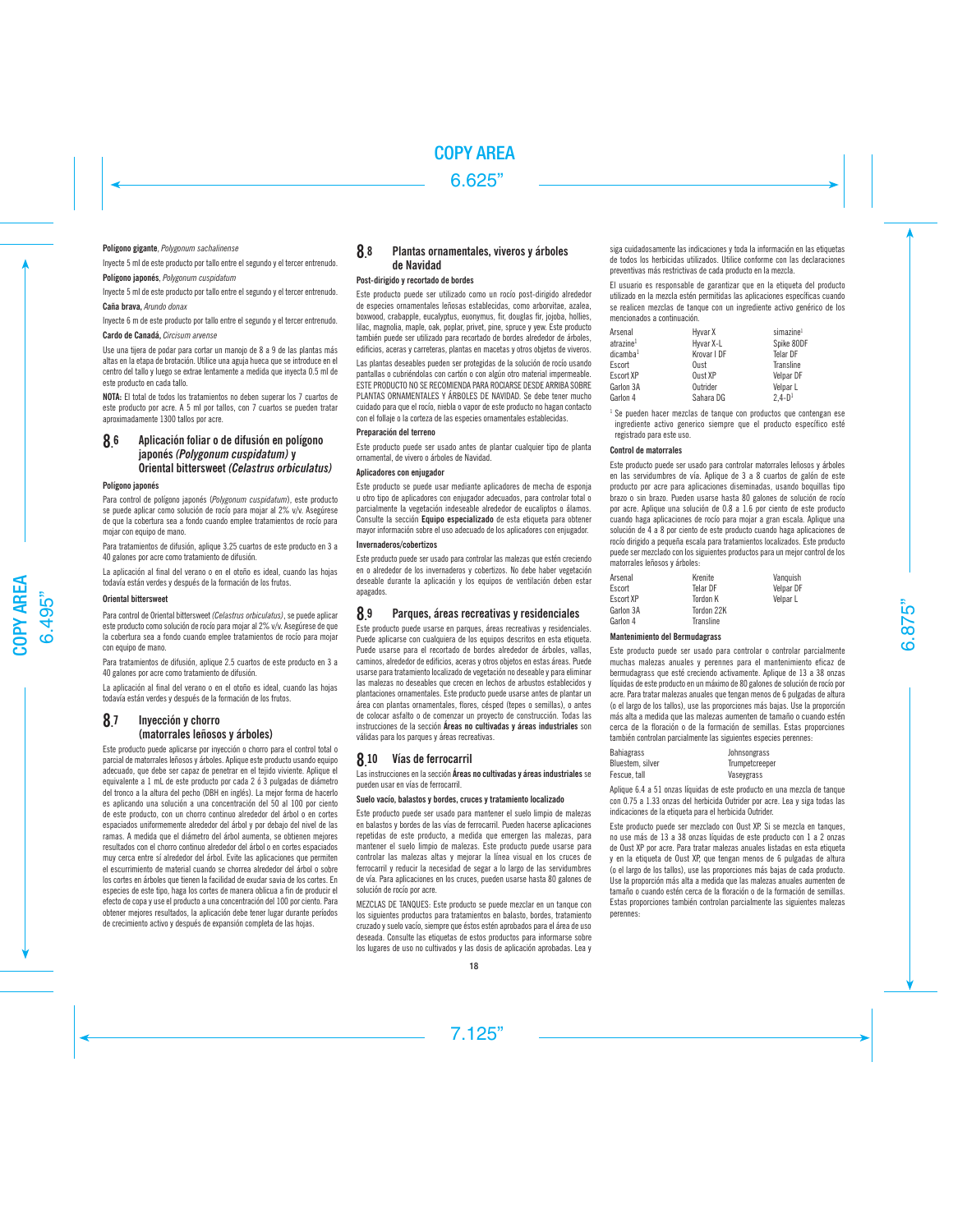Bahiagrass Fescue, tall<br>Blackberry **Fescue**, tall Bluestem, silver Broomsedge Raspberry<br>Dallisgrass Trumpetcro Dallisgrass Trumpetcreeper Dock, curly **Vervain, blue** Dogfennel

Johnsongrass<br>Poorioe Vaseygrass

Úselo solamente en bermudagrass que esté bien establecido. Como resultado del tratamiento, el bermudagrass puede sufrir deterioro, pero volverá a crecer si se riega. No se recomienda repetir el tratamiento en la misma estación, ya que esto puede ocasionar daños graves al bermudagrass.

#### **8.** 11 Bordes de las carreteras

Todas las instrucciones de la sección Áreas no cultivadas y Áreas Industriales son válidas para bordes de las carreteras.

## **Tratamiento de bordes**

Este producto puede ser usado en los bordes de las carreteras. Puede aplicarse con rociadores de brazos, rociadores con brazos y pantalla, boquillas descentradas de gran volumen, equipo de mano y equipos similares.

## **Barandas y otros obstáculos para la siega**

Este producto puede ser usado para controlar las malezas que crecen debajo de las barandas y alrededor de la señalización y otros objetos en los bordes de las carreteras.

#### **Tratamiento localizado**

Este producto puede ser usado como tratamiento localizado para controlar la vegetación no deseada que crece a lo largo de los bordes de las carreteras.

MEZCLAS DE TANQUE: Este producto puede mezclarse en tanque con los siguientes productos para tratamientos de bordes, barandas, localizados y de suelo vacío siempre y cuando dichos productos estén aprobados para su uso en dichos sitios. Consulte las etiquetas de estos productos para informarse sobre los lugares de uso no cultivados y las dosis de aplicación aprobadas. Lea y siga cuidadosamente las indicaciones y toda la información en las etiquetas de todos los herbicidas utilizados. Utilice conforme con las declaraciones preventivas más restrictivas de cada producto en la mezcla.

El usuario es responsable de garantizar que en la etiqueta del producto utilizado en la mezcla estén permitidas las aplicaciones específicas cuando se realicen mezclas de tanque con un ingrediente activo genérico de los mencionados a continuación.

| atrazine <sup>1</sup> | Landmark II MP             | Sahara DG             |
|-----------------------|----------------------------|-----------------------|
| Crossbow L            | Landmark XP                | simazine <sup>1</sup> |
| dicamba <sup>1</sup>  | Oust                       | Surflan AS            |
| diuron <sup>1</sup>   | Oust XP                    | Surflan WDG           |
| Escort                | Outrider                   | <b>Telar DF</b>       |
| Escort XP             | pendimethalin <sup>1</sup> | Velpar DF             |
| Endurance             | Plateau                    | Velpar L              |
| Gallery 75 DF         | Plateau DG                 | $2.4 - D1$            |
| Krovar I DF           | Poast                      |                       |
| Landmark MP           | Ronstar 50 WSP             |                       |

<sup>1</sup> Se pueden hacer mezclas de tanque con productos que contengan ese ingrediente activo siempre que el producto específico esté registrado para este uso.

## **Mantenimiento del Bermudagrass y Bahiagrass**

## **Aplicaciones cuando estén latentes (durmientes)**

Este producto puede usarse para controlar o controlar parcialmente muchas malezas anuales de invierno y tall fescue para el alivio eficaz de bermudagrass y bahiagrass latentes. Trate solamente cuando el césped esté latente y antes de su reverdecer primaveral.

Este producto puede mezclarse en tanque con el herbicida Outrider o Oust XP para el control residual. Las mezclas de tanque de este producto con Oust XP pueden retrasar el reverdecer.

Para obtener mejores resultados con malezas anuales de invierno, haga el tratamiento cuando las plantas estén en una etapa temprana de su crecimiento (menos de 6 pulgadas de altura) después de que la mayoría haya germinado. Para obtener mejores resultados con tall fescue, haga el tratamiento cuando el fescue esté en o después de su etapa de 4 a 6 hojas.

Aplique de 6.4 a 51 onzas líquidas de este producto en una mezcla de tanque con 0.75 a 1.33 de onza de herbicida Outrider por acre. Lea y siga todas las instrucciones de la etiqueta del herbicida Outrider.

Aplique de 6.4 a 51 onzas líquidas de este producto por acre, solo o en mezcla de tanque con 0.25 a 1 onza de Oust XP por acre. Aplique las proporciones recomendadas en 10 a 40 galones de agua por acre. Úselo solamente en áreas donde el bermudagrass o bahiagrass son deseables y en las que puede tolerarse un poco de daño o decoloración. Para evitar que el reverdecer se retarde y para minimizar el daño, no agregue más de 1 onza de Oust XP por acre sobre bermudagrass y no más de 0.5 onzas de Oust XP por acre sobre bahiagrass, y evite el tratamiento cuando estos pastos se encuentren en estado semilatente.

## **Bermudagrass que esté creciendo activamente**

Este producto puede ser usado para controlar total o parcialmente muchas malezas anuales y perennes para el mantenimiento eficaz de bermudagrass que esté creciendo activamente. Aplique de 13 a 38 onzas líquidas de este producto en 10 a 40 galones de solución de rocío por acre. Para tratar malezas anuales que tengan menos de 6 pulgadas de altura (o el largo de los tallos), use las proporciones más bajas. Use la proporción más alta a medida que las malezas aumenten de tamaño o cuando estén cerca de la floración o de la formación de semillas. Estas proporciones también controlan parcialmente las siguientes especies perennes:

| Bahiagrass       | Johnsongrass   |
|------------------|----------------|
| Bluestem, silver | Trumpetcreeper |
| Fescue, tall     | Vaseygrass     |

Este producto puede ser mezclado en tanque con el Outrider para el control o el control parcial de Sorghum halepense (Johnsongrass) y otras malezas indicadas en la etiqueta del Outrider. Use de 6.4 a 26 onzas líquidas de este producto con 0.75 a 1.33 onzas de Outrider. Utilice las proporciones más altas de ambos productos para el control de malezas perennes o anuales que tengan una altura superior a 6 pulgadas.

Este producto puede ser mezclado con Oust XP. Si se mezcla en tanques, no use más de 13 a 26 onzas líquidas de este producto con 1 a 2 onzas de Oust XP por acre. Para tratar malezas anuales listadas en este etiqueta y en las etiqueta de Oust XP, que tengan menos de 6 pulgadas de altura (o el largo de los tallos), use las proporciones más bajas de cada producto. Use la proporción más alta a medida que las malezas anuales aumenten de tamaño o cuando estén cerca de la floración o de la formación de semillas. Estas proporciones también controlan parcialmente las siguientes malezas perennes:

| Bahiagrass       | Fescue, tall   |
|------------------|----------------|
| Bluestem, silver | Johnsongrass   |
| Broomsedge       | Poorioe        |
| Dallisgrass      | Trumpetcreeper |
| Dock, curly      | Vaseygrass     |
| Dogfennel        | Vervain, blue  |

Úselo solamente en bermudagrass que esté bien establecido. Como resultado del tratamiento, el bermudagrass puede sufrir deterioro, pero volverá a crecer si se riega. No se recomienda repetir el tratamiento con la mezcla de tanque en la misma estación, ya que esto puede ocasionar daños graves al bermudagrass.

## **Bahiagrass que esté creciendo activamente**

Para la supresión del crecimiento vegetativo y la inhibición de la formación de semillas de bahiagrass durante aproximadamente 45 días, aplique 5 onzas líquidas de este producto en 10 a 40 galones de agua por acre. Aplique de 1 a 2 semanas después de reverdecer completo o después de cortar a una altura uniforme de 3 a 4 pulgadas. Esta aplicación debe ser hecha antes de la emergencia de las semillas.

Para la supresión durante un máximo de 120 días, aplique 3 onzas líquidas de este producto por acre, y a continuación una aplicación de 1.5 a 3 onzas líquidas por acre unos 45 días más tarde. No haga más de 2 aplicaciones al año.

Este producto se puede utilizar para el control o el control parcial de Sorghum halepense (Johnsongrass) y otras malezas indicadas en la etiqueta de Outrider, en bahiagrass en crecimiento activo. Aplique de 5 onzas de este producto con 0.75 a 2 onzas de Outrider por acre. Utilice sólo en bahiagrass bien establecido.

Se puede utilizar la mezcla de tanque de este producto con Oust XP. Aplique 5 onzas líquidas de este producto con 0.5 a 1 onzas de Oust XP por acre, 1 a 2 semanas después de la primera siega de la primavera. Haga solamente una aplicación al año.

#### **8.12** 12 Especie *Bromus* y Medusahead en pasturas y praderas

## *Especies* **Brimus:**

Este producto puede ser utilizado para tratar downy brome *(Bromus tectorum)*, Japanese brome *(Bromus japonicus)*, soft chess *(Bromus mollis)* y cheatgrass *(Bromus secalinus)* que se encuentran en lugares industriales, pasturas y praderas. Aplique por difusión, 6.5 a 13 onzas líquidas de este producto por acre.

Para obtener mejores resultados, el tratamiento debe coincidir con la emergencia temprana del epicótilo de las plantas más maduras. Demorar la aplicación hasta esta etapa del desarrollo maximizará la emergencia de otros brotes de malezas de pastos. Las aplicaciones se deben hacer todos los años sobre el mismo lugar hasta que se agoten los bancos de semilla y se puedan restablecer en el lugar los pastos perennes deseados.

## **Medusahead:**

Para tratar medusahead, aplique 13 onzas líquidas de este producto por acre, tan pronto como las plantas se encuentren en desarrollo activo y antes de la etapa de 4 hojas. Las aplicaciones se pueden hacer en el otoño o en la primavera.

Las aplicaciones sobre brome y sobre medusahead se pueden hacer utilizando equipo terrestre o aéreo. Las aplicaciones aéreas para estos usos se pueden hacer utilizando equipos para aeronaves de ala fija o para helicóptero. Para aplicaciones aéreas, diluya en 2 a 10 galones de agua por acre. Para aplicaciones utilizando equipo terrestre, diluya en 10 a 20 galones de agua por acre. Cuando se aplica de acuerdo a las instrucciones de esta etiqueta, no hay restricciones al pastoreo.

# 8. 13 Sitos de servicios públicos

Este producto puede ser utilizado junto a derechos de paso para alimentación eléctrica, conductos y teléfonos y en otros lugares asociados con estos derechos de paso, como subestaciones, bordes de carreteras, vías de ferrocarril o derechos de paso similares para servicios públicos.

Este producto puede ser utilizado en áreas de servicios públicos y subestaciones para el mantenimiento del suelo limpio de malezas, el recortado de bordes y el tratamiento localizado de vegetación no deseable, así como para eliminar las malezas no deseables que crecen en lechos de arbustos establecidos o plantaciones ornamentales. Este producto puede ser utilizado antes de plantar un área de servicios públicos con plantas ornamentales, flores y césped (panes de césped o semillas) o antes de comenzar un proyecto de construcción.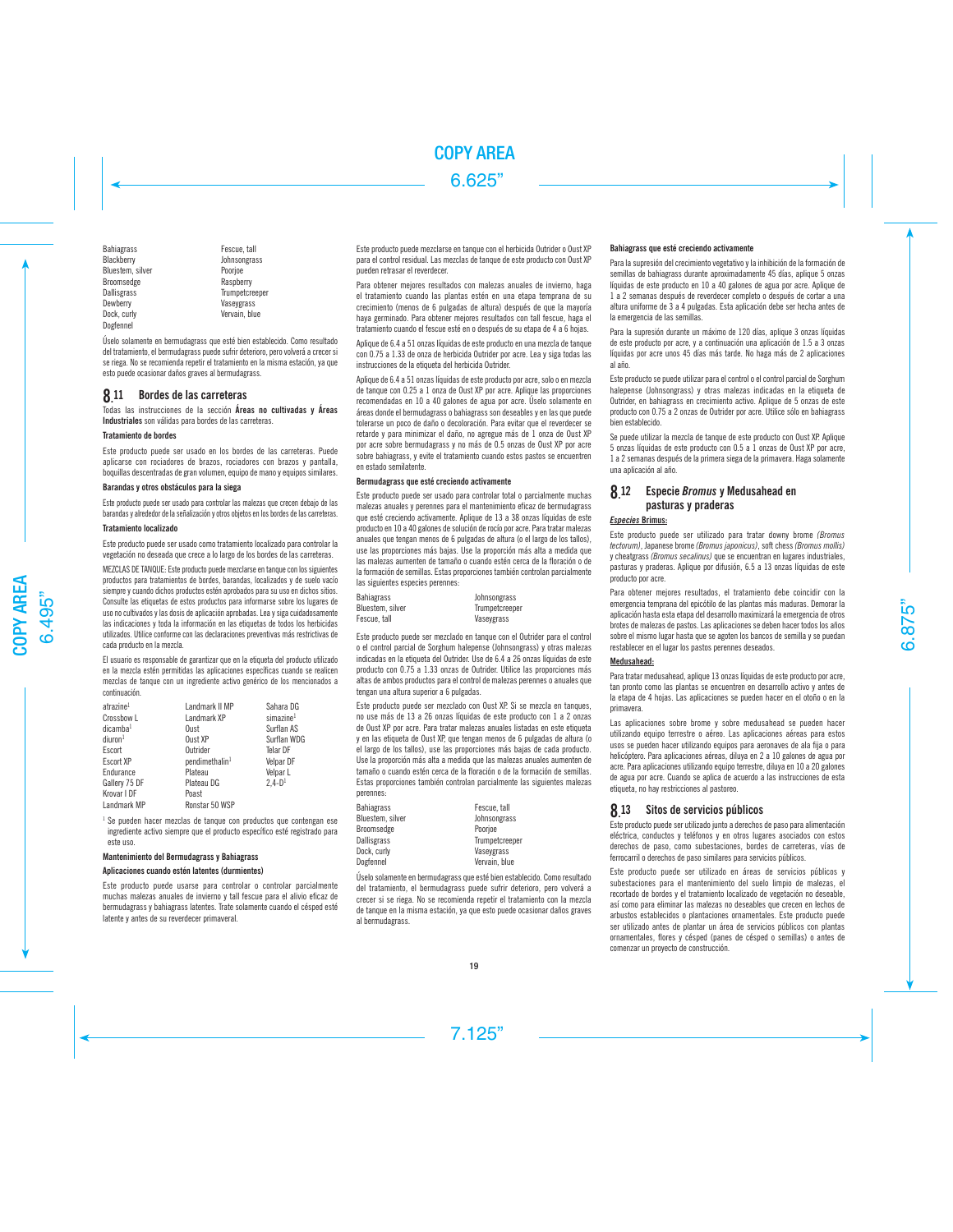Pueden hacerse aplicaciones repetidas de este producto, a medida que emergen las malezas, para mantener el suelo limpio de malezas.

Este producto también puede ser utilizado para preparar o establecer zonas de reserva de vida silvestre dentro de estos sitios, manteniendo los caminos de acceso y para el recorte lateral a lo largo de los derechos de paso.

MEZCLAS DE TANQUE: Se pueden emplear mezclas de tanque con este producto para aumentar el espectro de control de malezas herbáceas, arbustos leñosos y árboles Este producto se puede mezclar en tanque con los siguientes productos, siempre que éstos estén aprobados para el área de uso deseada. Consulte las etiquetas de estos productos para informarse sobre las áreas de uso y las dosis de aplicación aprobadas. Lea y siga cuidadosamente las indicaciones y toda la información en las etiquetas de todos los herbicidas utilizados. Use conforme a las declaraciones preventivas más estrictas indicadas para cada producto en la mezcla.

El usuario es responsable de garantizar que en la etiqueta del producto utilizado en la mezcla estén permitidas las aplicaciones específicas cuando se realicen mezclas de tanque con un ingrediente activo genérico de los mencionados a continuación.

| Arsenal               | Krenite                    | Surflan AS  |
|-----------------------|----------------------------|-------------|
| atrazine              | Krovar I DF                | Surflan WDG |
| dicamba <sup>1</sup>  | Oust                       | Telar DF    |
| diuron <sup>1</sup>   | Oust XP                    | Transline   |
| Endurance             | Outrider                   | Vanquish    |
| Escort                | pendimethalin <sup>1</sup> | Velpar DF   |
| Escort XP             | Plateau                    | Velpar L    |
| Garlon 3A             | Sahara DG                  | $2.4 - D1$  |
| Garlon 4 <sup>2</sup> | simazine <sup>1</sup>      |             |

<sup>1</sup> Pueden realizarse mezclas en tanque con productos que contienen este ingrediente activo genérico siempre y cuando dichos productos estén aprobados para su aplicación.

<sup>2</sup> Para tratamientos de recorte lateral, este producto puede ser utilizado solo o en una mezcla en tanque con Garlon 4.

#### 8.14 14 Programa de conservación de reservas (CRP)

Este producto se puede utilizar para preparar tierras del programa CRP para la producción de cultivos. Consulte en las guías de uso Federales, estatales o locales las recomendaciones de renovación del programa CRP. Los cultivos no clasificados en esta etiqueta se pueden sembrar 30 días después de la aplicación.

#### **Renovación (rotación de salida de programa CRP), preparación del sitio, control post-emergencia de malezas en pastos CRP latentes, aplicaciones con enjugador por encima**

Se puede usar este producto para inhibir el crecimiento competitivo y la producción de semillas de vegetación no atractiva en tierras CRP. Las aplicaciones se pueden realizar utilizando aplicaciones de enjugado o como tratamiento de difusión o localizado en pastos CRP latentes. Para aplicaciones selectivas con equipo rociador de difusión, aplique 10 a 13 onzas líquidas de este producto por acre al comenzar la primavera antes de que los pastos CRP deseados, como crested y tall wheatgrass, comiencen la actividad e inicien el crecimiento vegetativo. Se pueden efectuar aplicaciones al finalizar el otoño después de que los pastos perennes llegaron al período de inactividad.

Se producirá cierta atrofia de los pastos CRP perennes si las aplicaciones de difusión se realizan cuando las plantas no están inactivas. No se necesita período de espera entre la aplicación y el pastoreo o para cosechar como alimento. No aplique más de 2.25 cuartos de este producto por acre, por año en tierras CRP.

#### **8.** 15 Producción de semillas de pasto o tepes

**Antes de sembrar, preemergencia, al momento de sembrar, renovación, eliminación de grupos de plantas establecidos, preparación del lugar**

Este producto controla la mayoría de la vegetación existente antes de la renovación del césped o de establecer céspedes cultivados para semilla o tepes. Se puede utilizar para destruir restos de vegetación no deseada cuando los campos de producción se convierten para especies o cultivos alternativos. Realice las aplicaciones antes, durante o después de sembrar o para renovación. Para lograr máximo control de la vegetación existente, demore la siembra para determinar si se produce algún crecimiento de partes de plantas subterráneas que no fueron alcanzadas por el tratamiento. En lugares donde la vegetación existente esté creciendo y el césped esté bajo un programa de siega, aplique este producto después de omitir por lo menos un corte del césped para permitir un crecimiento suficiente a fin de que el rocío sea interceptado por las plantas. Para pastos de estación cálida, como bermudagrass, las aplicaciones en verano u otoño brindan el mejor control. Se pueden utilizar equipos de difusión para controlar restos de tepes o de otra vegetación no deseada después de cosechar los tepes. Se pueden aplicar proporciones de hasta 4 cuartos de este producto por acre para eliminar totalmente grupos de plantas establecidos de especies de pastos difíciles de eliminar.

No remueva la tierra ni las partes de la planta que estén bajo tierra antes del tratamiento. La labranza o las técnicas de renovación como corte vertical, perforación o rebanado deben esperar 7 días después de la aplicación a fin de permitir la absorción adecuada en las partes de la planta que estén bajo tierra. Si las proporciones de aplicación equivalen a 2.25 cuartos o menos por acre, no se requiere período de espera entre el tratamiento y la utilización como alimento o pastoreo del ganado Si la proporción es mayor a 2.25 cuartos de galón por acre, retire el ganado doméstico antes de aplicar y espere 8 semanas después de haber efectuado la aplicación para utilizar para pastoreo o para cosechar. Para todos los cultivos no indicados en esta etiqueta, las aplicaciones se deben realizar al menos 30 días antes de sembrar. Las aplicaciones deben efectuarse antes de la emergencia del cultivo para evitar daños.

#### **Rociadores con pantalla**

Aplique 26 onzas líquidas a 2.4 cuartos de este producto en 10 a 20 galones de agua por acre para controlar las malezas entre las hileras de semilla para pasto. La siembra uniforme en hileras rectas facilita las aplicaciones con rociador con pantalla. Se obtienen los mejores resultados cuando el cultivo de semilla de pasto es suficientemente pequeño como para pasar con facilidad por las pantallas protectoras.

Cualquier tipo de contacto de este producto con vegetación que no se desea incluir en el tratamiento podría causar daño. Este daño es responsabilidad exclusiva de la persona encargada de la aplicación del producto.

#### **Aplicaciones con enjugador por la parte superior**

Los aplicadores se deben ajustar de manera que el punto de contacto del enjugador esté al menos 2 pulgadas por encima de la vegetación deseable. Las malezas deben estar por lo menos 6 pulgadas por encima de la vegetación deseable. Se obtienen mejores resultados cuando una mayor cantidad de la maleza está expuesta a la solución de herbicida. Las malezas que no entren en contacto con la solución de herbicida no serán afectadas. Esto puede ocurrir en lugares donde las malezas están muy concentradas, cuando la infestación es grave o donde la altura de las malezas es variada, lo que no permite que todas entren en contacto con el herbicida. En esos casos, puede ser necesario repetir el tratamiento. El contacto de la solución de herbicida con vegetación deseable puede provocar daño o destrucción.

#### **Tratamiento localizado**

Aplique una solución del 1.0 al 1.6 por ciento. Aplique este producto antes del despunte de los pastos cultivados para semilla. Los cultivos que reciban el rocío en el área tratada morirán. Intente evitar el escurrimiento o rocío fuera del área que no sea el objetivo por la misma razón. También se pueden utilizar equipos de mano para controlar restos de tepes o de otra vegetación no deseada después de cosechar los tepes.

### **Creación de hileras en ryegrass anual**

Utilice 13 a 26 onzas líquidas de este producto por acre. Use proporciones superiores cuando el ryegrass tiene una altura de más de 6 pulgadas. Se obtienen los mejores resultados cuando las aplicaciones se realizan antes de que las plantas de ryegrass alcancen 6 pulgadas de alto.

Configure las alturas de las boquillas de modo de permitir el espacio entre hileras deseado y al mismo tiempo evitar que gotas, nieblas o deriva del rocío entre en contacto con las plantas de ryegrass no tratado. Se recomienda utilizar boquillas de baja presión o boquillas de goteo diseñadas para concentrar la aplicación en una franja estrecha.

El cultivador asume toda la responsabilidad por la pérdida de cultivos a causa de la aplicación indebida de este producto.

# 8. 16 Pasturas

CULTIVOS CLASIFICADOS: Todos los pastos (familia de las gramíneas), incluidos bahiagrass, Bermudagrass, Bluegrass, Brome, Fescue, Guineagrass, Kikuyugrass, Orchardgrass, Pangola grass, Ryegrass, Timothy, Wheatgrasses

TIPOS DE APLICACIONES: Tratamiento localizado, aplicaciones con enjuagador por encima, antes de la siembra, preemergencia, renovación de pasturas, de difusión postemergente.

#### **Antes de sembrar, preemergencia, renovación de pasturas**

Este producto se puede aplicar para controlar malezas antes de sembrar o de que emerjan pastos forrajeros, incluidos Bahiagrass, Bermudagrass, Bluegrass, Bromus, Fescue, Guineagrass, Kikuyugrass, Orchardgrass, Pangola grass, Ryegrass, Timothy, Wheatgrass.

Además, este producto se puede utilizar para controlar especies de pasturas perennes indicadas en esta etiqueta antes de resembrar.

Si las proporciones de aplicación totales equivalen a 2.25 cuartos de este producto o menos por acre, no se requiere período de espera entre el tratamiento y la utilización como alimento opastoreo del ganado. Si la proporción es mayor a 2.25 cuartos de galón por acre, retire el ganado doméstico antes de aplicar y espere 8 semanas después de haber efectuado la aplicación para utilizarpara pastoreo.

## **Tratamiento localizado, aplicaciones de enjugado por encima**

Se puede aplicar este producto como tratamiento localizado o con aplicadores con enjugador en pasturas. Se pueden hacer aplicaciones en la misma área con intervalos de 30 días.

Para tratamientos localizados o métodos de aplicación de enjugado en los que se utilicen dosis de 2.25 cuartos por acre o menos, se puede tratar todo el campo o una parte. Cuando se realicen tratamientos localizados o con aplicadores con enjugador utilizando dosis superiores a los 2.25 cuartos por acre, no se podrá tratar más de 10 por ciento del total de la pastura por vez. Para lograr el mejor desempeño, retire los animales domésticos antes de la aplicación y espere 7 días después de la aplicación antes de permitir el pastoreo del ganado o cosechar.

## **Control de malezas postemergentes (tratamiento de difusión)**

Este producto se puede aplicar a para inhibir el crecimiento competitivo y la producción de semillas de malezas anuales y vegetación no deseable. Para aplicaciones selectivas con equipo rociador de difusión, aplique 10 a 13 onzas líquidas de este producto por acre al comenzar la primavera antes de que los pastos perennes deseables comiencen la actividad e inicien el crecimiento vegetativo. Se pueden efectuar aplicaciones al finalizar el otoño después de que los pastos perennes llegaron al período de inactividad.

Se producirá cierta atrofia de los pastos perennes si las aplicaciones de difusión se realizan cuando las plantas están activas. No se necesita período de espera entre la aplicación y el pastoreo o para cosechar como alimento. No aplique más de 2.25 cuartos por acre por año en pastos de pastura, excepto en el caso de las renovaciones detalladas antes en esta sección. Si debe resembrar debido a una severa reducción en el grupo de plantas, espere 30 días después de la aplicación para sembrar cualquier cultivo que no esté indicado en esta etiqueta.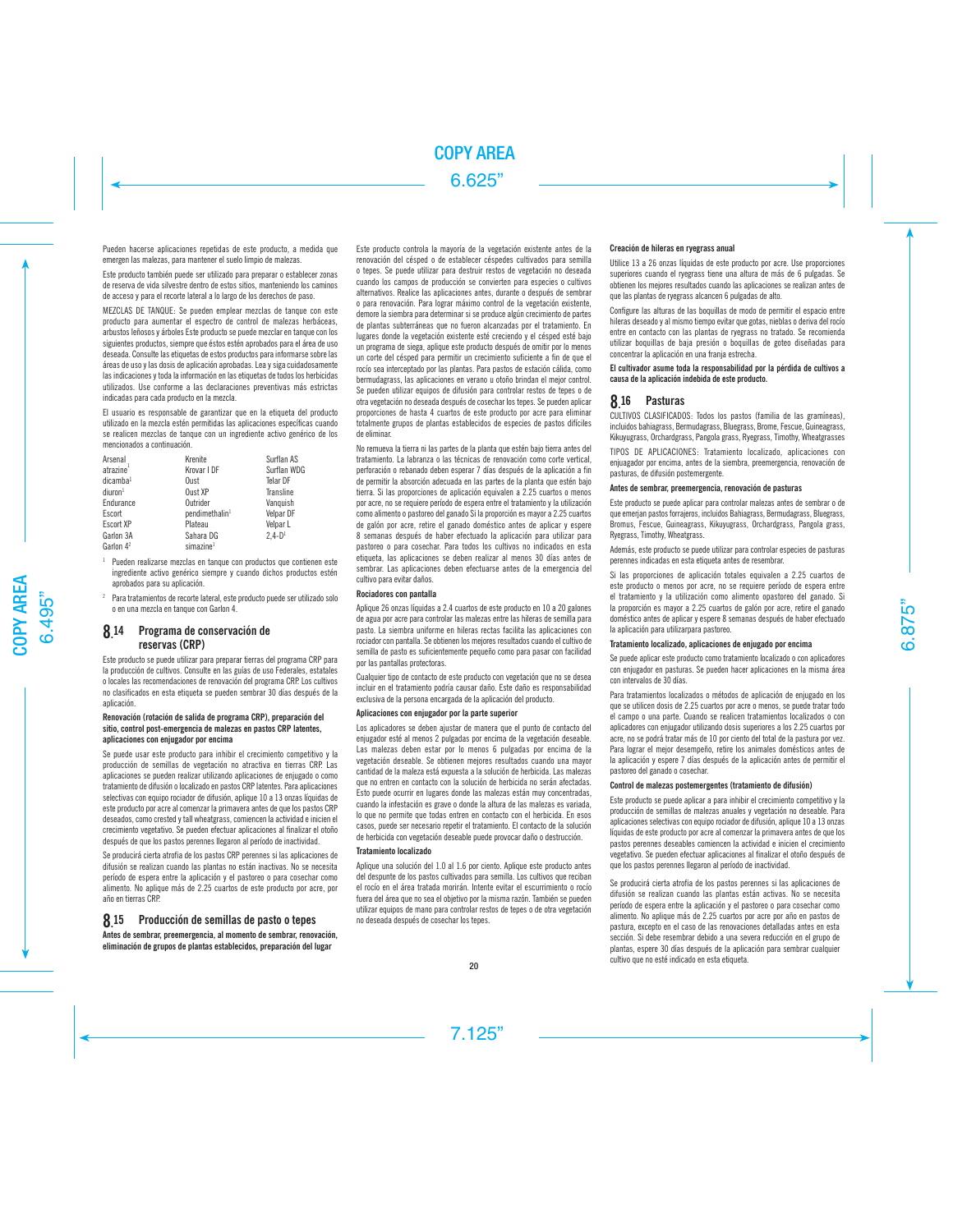## TIPOS DE MALEZAS CONTROLADAS

9. Use siempre la proporción más alta de este producto por acre, dentro de las proporciones recomendadas, cuando las malezas son densas o cuando crecen en un área no tocada (no cultivada).

Puede haber una disminución de los resultados cuando se traten malezas cubiertas con mucho polvo. Para las malezas que han sido segadas, pastadas o cortadas, permita que vuelvan a crecer antes del tratamiento.

Vea las secciones siguientes para las proporciones recomendadas para el control de malezas, matorrales leñosos y árboles anuales y perennes. Para las malezas, matorrales leñosos y árboles difíciles de controlar, donde las plantas crecen en condiciones de estrés, o donde la infestación es densa, pueden usarse 4 a 8 cuartos de galón por acre de este producto para obtener mejores resultados.

#### 9. Malezas anuales

Use 26 onzas fluidas por acre si las malezas tienen menos de 6 pulgadas de altura o largo de los tallos y 1.2 a 3.2 cuartos de galón por acre si las malezas tienen más de 6 pulgadas de altura o largo de los tallos o cuando las malezas crecen en condiciones de estrés. Use la dosis más alta para las especies más difíciles de controlar, sin importar el tamaño de la maleza en el momento de la aplicación. Trate las malezas difíciles de controlar temprano, cuando son relativamente pequeñas. Este producto puede usarse en mezclas de tanque siempre que el producto específico de la mezcla de tanque esté registrado para uso en el lugar. Consulte las etiquetas de estos productos para informarse sobre las áreas de uso y las dosis de aplicación aprobadas. Lea y siga cuidadosamente las indicaciones y toda la información en las etiquetas de todos los herbicidas utilizados. Utilice conforme con las declaraciones preventivas más restrictivas de cada producto en la mezcla.

Para aplicaciones de rocío para mojar, aplique una solución de 0.4 por ciento de este producto a las malezas que tengan menos de 6 pulgadas de altura o largo de los tallos. Haga la aplicación antes de la formación de semillas para el pasto, o la formación de yemas para las malezas de hoja ancha. Para las malezas anuales que tienen más de 6 pulgadas de altura o las malezas más pequeñas que crecen en condiciones de estrés, use una solución del 0.8 al 1.6 por ciento. Use la dosis más alta para las especies difíciles de controlar o las malezas de más de 24 pulgadas de altura.

## **Especies de malezas**

| Anoda, spurred                | Corn speedwell*       |
|-------------------------------|-----------------------|
| Barley*                       | Crabgrass*            |
| Barnyardgrass*                | Dwarfdandelion*       |
| Rittercress*                  | Eastern mannagrass*   |
| Black nightshade*             | Eclipta*              |
| Bluegrass, annual*            | Fall panicum*         |
| Bluegrass, bulbous*           | Falsedandelion*       |
| Bassia, fivehook              | Falseflax, smallseed* |
| Brome, downy*                 | Fiddleneck            |
| Brome, Japanese*              | Field pennycress*     |
| Browntop panicum*             | Filaree               |
| Buttercup*                    | Fleabane, annual*     |
| Carolina foxtail*             | Fleabane, hairy       |
| Carolina geranium             | (Conyza bonariensis)* |
| Castor bean                   | Fleabane, rough*      |
| Cheatgrass*                   | Florida pusley        |
| Cheeseweed (Malva parviflora) | Foxtail*              |
| Chervil*                      | Goatgrass, jointed*   |
| Chickweed*                    | Goosegrass            |
| Cocklebur*                    | Grain sorghum (milo)* |
| Copperleaf, hophornbeam       | Groundsel, common*    |
| $Corn*$                       | Hemp sesbania         |

Horseweed/Marestail (*Conyza canadensis*) Itchgrass\* Johnsongrass, seedling Junglerice Knotweed Kochia Lamb's-quarters\* Little barley\* London rocket\* Mayweed Medusahead\* Morningglory (*Ipomoea spp.*) Mustard, blue\* Mustard, tansy\* Mustard, tumble\* Mustard, wild\* **Oats** Pigweed\* Plains/Tickseed coreopsis\* Prickly lettuce\* Puncturevine Purslane, common Ragweed, common\* Ragweed, giant Red rice Russian thistle Rye\*

Henbit

Ryegrass\* Sandbur, field\* Shattercane\* Shepherd's-purse\* Sicklepod Signalgrass, broadleaf\* Smartweed, ladysthumb\* Smartweed, Pennsylvania\* Sowthistle, annual Spanishneedles Speedwell, purslane\* Sprangletop\* Spurge, annual Spurge, prostrate\* Spurge, spotted\* Spurry, umbrella\* Starthistle, yellow Stinkgrass\* Sunflower\* Teaweed/Prickly sida Texas panicum\* Velvetleaf Virginia copperleaf Virginia pepperweed\* Wheat\* Wild oats\* Witchgrass\* Woolly cupgrass\* Yellow rocket

\*Cuando use equipos de aplicación diseminada a nivel del terreno (aplicaciones aéreas o rociadores con brazos con boquillas tipo abanico plano), estas especies serán controladas o controladas parcialmente usando 13 onzas líquidas de este producto por acre. Las aplicaciones deben hacerse usando de 3 a 10 galones de volumen de la sustancia vehicular por acre. Use boquillas que garanticen una cobertura completa del follaje y haga el tratamiento cuando las malezas estén en su etapa temprana de crecimiento.

#### 9. Malezas perennes

Los mejores resultados se obtienen cuando las malezas perennes son tratadas una vez que han alcanzado la etapa reproductiva de su crecimiento (inicio de las semillas para pastos y formación de yemas para malezas de hoja ancha). Para las plantas sin flores, los mejores resultados se obtienen cuando las plantas alcanzan el estado de madurez. En muchos casos, se requiere el tratamiento antes de estas etapas del crecimiento. En estos casos, use la proporción más alta dentro de las proporciones recomendadas.

Asegúrese de que la cobertura sea a fondo cuando emplee tratamientos de rocío para mojar con equipo de mano. Cuando se utilice equipo manual para tratamientos puntuales localizados de bajo volumen, aplique una solución de 4 al 8 por ciento de este producto.

Espere 7 días o más después de la aplicación antes de labrar.

| Especies de malezas | Proporción % de solución<br>(cuartos por acre) de mano |             |
|---------------------|--------------------------------------------------------|-------------|
| Alfalfa*            | 0.8                                                    | 1.6         |
| Alligatorweed*      | 32                                                     | 12          |
| Anise (fennel)      | $1.6 - 3.2$                                            | $0.8 - 1.6$ |
| <b>Bahiagrass</b>   | $24 - 4$                                               | 1.6         |

| Beachgrass, European               |             | 4           |
|------------------------------------|-------------|-------------|
| (Ammophila arenaria)<br>Bentgrass* | 1.2         | 1.6         |
| Bermudagrass                       | 4           | 1.6         |
| Bermudagrass, water (knotgrass)    | 1.2         | 1.6         |
|                                    | $3.2 - 4$   | 1.6         |
| Bindweed, field                    |             | 1.6         |
| Bluegrass, Kentucky                | 1.6         |             |
| Blueweed, Texas                    | $3.2 - 4$   | 1.6         |
| Brackenfern                        | $2.4 - 3.2$ | $0.8 - 1.2$ |
| Bromegrass, smooth                 | 1.6         | 1.6         |
| Bursage, woolly-leaf               |             | 1.6         |
| Canarygrass, reed                  | $1.6 - 2.4$ | 1.6         |
| Cattail                            | $2.4 - 4$   | 1.6         |
| Clover; red, white                 | $2.4 - 4$   | 1.6         |
| Cogongrass                         | $2.4 - 4$   | 1.6         |
| Dallisgrass                        | $2.4 - 4$   | 1.6         |
| Dandelion                          | $2.4 - 4$   | 1.6         |
| Dock, curly                        | $2.4 - 4$   | 1.6         |
| Dogbane, hemp                      | 3.2         | 1.6         |
| Fescue (except tall)               | $2.4 - 4$   | 1.6         |
| Fescue, tall                       | $0.8 - 2.4$ | 1.6         |
| German ivy                         | $1.6 - 3.2$ | $0.8 - 1.6$ |
| Guineagrass                        | 2.4         | 0.8         |
| Horsenettle                        | $2.4 - 4$   | 1.6         |
| Horseradish                        | 3.2         | 1.6         |
| Iceplant                           | 1.6         | $1.2 - 1.6$ |
| Jerusalem artichoke                | $2.4 - 4$   | 1.6         |
| Johnsongrass                       | $1.6 - 2.4$ | 0.8         |
| Kikuyugrass                        | $1.6 - 2.4$ | 1.6         |
| Knapweed                           | 3.2         | 1.6         |
| Lantana                            | L.          | $0.8 - 1$   |
| Lespedeza                          | $2.4 - 4$   | 1.6         |
| Milkweed, common                   | 2.4         | 1.6         |
| Muhly, wirestem                    | 1.6         | 1.6         |
| Mullein, common                    | $2.4 - 4$   | 1.6         |
| Napiergrass                        | $2.4 - 4$   | 1.6         |
| Nightshade, silverleaf             | 1.6         | 1.6         |
| Nutsedge; purple, yellow           | 2.4         | $0.8 - 1.6$ |
| Orchardgrass                       | 1.6         | 1.6         |
| Pampasgrass                        | $2.4 - 4$   | $1.2 - 1.6$ |
| Paragrass                          | $2.4 - 4$   | 1.6         |
| Pepperweed, perennial              | 3.2         | 1.6         |
| Phragmites*                        | $2.4 - 4$   | $0.8 - 1.6$ |
| Poison hemlock                     | $1.6 - 3.2$ | $0.8 - 1.6$ |
| Quackgrass                         | $1.6 - 2.4$ | 1.6         |
| Redvine*                           | 1.6         | 1.6         |
| Reed, giant                        | $3.2 - 4$   | 1.6         |
| Ryegrass, perennial                | $1.6 - 2.4$ | 0.8         |
| Smartweed, swamp                   | $2.4 - 4$   | 1.6         |
| Spurge, leafy*                     | -           | 1.6         |
| Sweet potato, wild*                |             | 1.6         |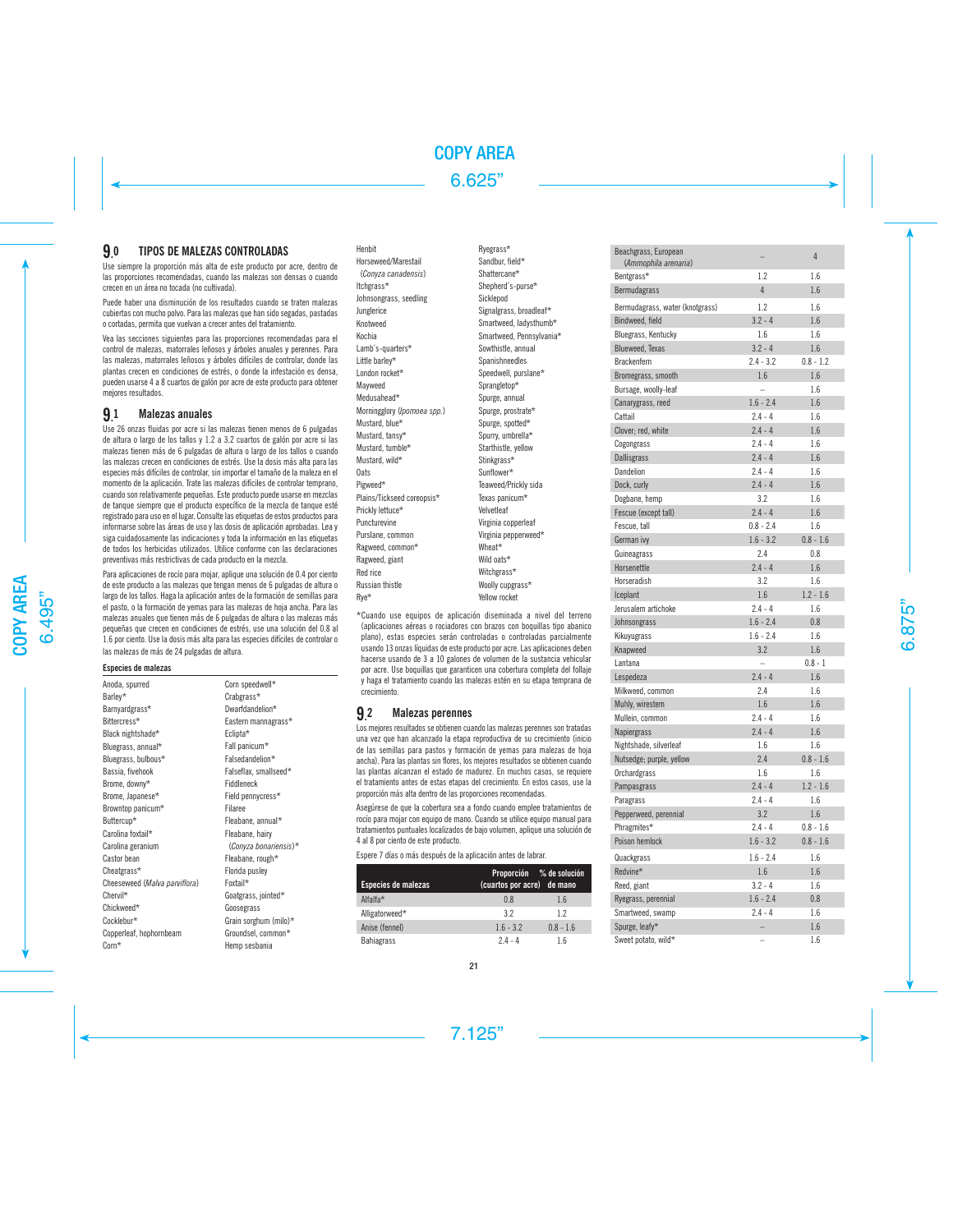| Thistle, artichoke  | $1.6 - 2.4$ | $0.8 - 1.6$ |
|---------------------|-------------|-------------|
| Thistle, Canada     | $1.6 - 2.4$ | 1.6         |
| Timothy             | $1.6 - 2.4$ | 1.6         |
| Torpedograss*       | $32 - 4$    | 1.6         |
| Trumpetcreeper*     | $1.6 - 2.4$ | 1.6         |
| Vaseygrass          | $2.4 - 4$   | 1.6         |
| Velvetgrass         | $24 - 4$    | 1.6         |
| Wheatgrass, western | $1.6 - 2.4$ | 1.6         |

\*Control parcial

#### **9.** Matorrales leñosos y árboles

Aplique este producto después de la expansión completa de las hojas, a menos que se indique lo contrario. Utilice una proporción mayor para plantas más grandes y/o zonas de crecimiento más densas. En enredaderas, utilice la proporción máxima para plantas que han alcanzado la etapa de crecimiento leñoso. Se obtienen los mejores resultados cuando la aplicación se realiza entre el final del verano y el otoño, después de la formación de frutos.

En zonas áridas, se obtienen los mejores resultados cuando las aplicaciones se realizan entre primavera y comienzos de verano, cuando las especies de malezas tienen gran contenido de humedad y están en floración.

Cuando haga tratamientos de rocío para mojar con equipos de mano, asegúrese de que la cobertura sea total. Cuando use equipos de mano para tratamientos localizados con rociado dirigido de poco volumen, aplique una solución del 4 al 8 por ciento de este producto.

Es posible que los síntomas no aparezcan antes de las heladas o del envejecimiento con tratamientos de otoño.

Para labrar, segar o eliminar, deje transcurrir un lapso de 7 o más días después de haber aplicado el producto. Tal vez sea necesario repetir el tratamiento para controlar plantas que se regeneran de partes subterráneas o semillas. Se aceptan algunos colores otoñales en especies de hoja caduca no atractivas siempre y cuando no se haya producido una importante caída de las hojas. El rendimiento será inferior si se realizan tratamientos en otoño, después de una helada.

| Especie de maleza          | Proporción por difusión<br>(cuarto de galón<br>por acre) | % de solución<br>de mano de<br>rocío para mojar |
|----------------------------|----------------------------------------------------------|-------------------------------------------------|
| Alder                      | $2.4 - 3.2$                                              | $0.8 - 1.2$                                     |
| Ash*                       | $1.6 - 4$                                                | $0.8 - 1.6$                                     |
| Aspen, quaking             | $1.6 - 2.4$                                              | $0.8 - 1.2$                                     |
| Bearclover (Bearmat)*      | $1.6 - 4$                                                | $0.8 - 1.6$                                     |
| Beech*                     | $1.6 - 4$                                                | $0.8 - 1.6$                                     |
| <b>Birch</b>               | 1.6                                                      | 0.8                                             |
| Blackberry                 | $2.4 - 3.2$                                              | $0.8 - 1.2$                                     |
| Blackgum                   | $1.6 - 4$                                                | $0.8 - 1.6$                                     |
| <b>Bracken</b>             | $1.6 - 4$                                                | $0.8 - 1.6$                                     |
| Broom; French, Scotch      | $1.6 - 4$                                                | $1.2 - 1.6$                                     |
| Buckwheat, California*     | $1.6 - 3.2$                                              | $0.8 - 1.6$                                     |
| Cascara*                   | $1.6 - 4$                                                | $0.8 - 1.6$                                     |
| Catsclaw*                  |                                                          | $0.8 - 1.2$                                     |
| Ceanothus*                 | $1.6 - 4$                                                | $0.8 - 1.6$                                     |
| Chamise*                   | $1.6 - 4$                                                | 0.8                                             |
| Cherry; bitter, black, pin | $1.6 - 2.4$                                              | $0.8 - 1.2$                                     |
| Coyote brush               | $2.4 - 3.2$                                              | $1.2 - 1.6$                                     |
| Deerweed                   | $1.6 - 4$                                                | 0.8                                             |
| Dogwood*                   | $1.6 - 4$                                                | $0.8 - 1.6$                                     |

| Elderberry                                     | 1.6                      | 0.8         |
|------------------------------------------------|--------------------------|-------------|
| $EIm*$                                         | $1.6 - 4$                | $0.8 - 1.6$ |
| Eucalyptus                                     |                          | 1.6         |
| Gorse*                                         | $1.6 - 4$                | $0.8 - 1.6$ |
| Hasardia*                                      | $1.6 - 3.2$              | $0.8 - 1.6$ |
| Hawthorn                                       | $1.6 - 2.4$              | $0.8 - 1.2$ |
| Hazel                                          | 1.6                      | 0.8         |
| Hickorv*                                       | $1.6 - 4$                | $0.8 - 1.6$ |
| Honeysuckle                                    | $2.4 - 3.2$              | $0.8 - 1.2$ |
| Hornbeam, American*                            | $1.6 - 4$                | $0.8 - 1.6$ |
| Kudzu (Pueraria lobata)                        | 3.2                      | 1.6         |
| Locust, black*                                 | $1.6 - 3.2$              | $0.8 - 1.6$ |
| Madrone resprouts* (rebrotes)                  | $\equiv$                 | 1.6         |
| Manzanita*                                     | $1.6 - 4$                | $0.8 - 1.6$ |
| Maple, red (Acre, rojo)                        | $1.6 - 3.2$              | $0.8 - 1.2$ |
| Maple, sugar (Acer saccharum)                  |                          | $0.8 - 1.2$ |
| Monkey flower*                                 | $1.6 - 3.2$              | $0.8 - 1.6$ |
| Oak; black, white*                             | $1.6 - 3.2$              | $0.8 - 1.6$ |
| Oak, post                                      | $2.4 - 3.2$              | $0.8 - 1.2$ |
| Oak; northern, pin                             | $1.6 - 3.2$              | $0.8 - 1.2$ |
| Oak. scrub*                                    | $1.6 - 3.2$              | $0.8 - 1.2$ |
| Oak; southern red                              | $1.6 - 2.4$              | $0.8 - 1.2$ |
| Peppertree, Brazilian (Florida holly)* 1.6 - 4 |                          | $0.8 - 1.6$ |
| Persimmon*                                     | $1.6 - 4$                | $0.8 - 1.6$ |
| Pine                                           | $1.6 - 4$                | $0.8 - 1.6$ |
| Poison ivy                                     | $3.2 - 4$                | 1.6         |
| Poison oak                                     | $3.2 - 4$                | 1.6         |
| Poplar, yellow*                                | $1.6 - 4$                | $0.8 - 1.6$ |
| Redbud, eastern                                | $1.6 - 4$                | $0.8 - 1.6$ |
| Rose, multiflora                               | 1.6                      | 0.8         |
| Russian olive*                                 | $1.6 - 4$                | $0.8 - 1.6$ |
| Sage, black                                    | $1.6 - 3.2$              | 0.8         |
| Sage, white*                                   | $1.6 - 3.2$              | $0.8 - 1.6$ |
| Sage brush, California                         | $1.6 - 3.2$              | 0.8         |
| Salmonberry                                    | 1.6                      | 0.8         |
| Saltcedar*                                     | $1.6 - 4$                | $0.8 - 1.6$ |
| Sassafras*                                     | $1.6 - 4$                | $0.8 - 1.6$ |
| Sourwood*                                      | $1.6 - 4$                | $0.8 - 1.6$ |
| Sumac; laurel, poison, smooth,                 |                          |             |
| sugarbush, winged*                             | $1.6 - 3.2$              | $0.8 - 1.6$ |
| Sweetgum                                       | $1.6 - 2.4$              | $0.8 - 1.2$ |
| Swordfern*                                     | $1.6 - 4$                | $0.8 - 1.6$ |
| Tallowtree, Chinese                            | $\overline{\phantom{0}}$ | 0.8         |
| Tan oak resprouts*                             | $\overline{a}$           | 1.6         |
| Thimbleberry                                   | 1.6                      | 0.8         |
| Tobacco, tree*                                 | $1.6 - 3.2$              | $0.8 - 1.6$ |
| Toyon*                                         |                          | 1.6         |
| Trumpetcreeper                                 | $1.6 - 2.4$              | $0.8 - 1.2$ |
| Vine maple*                                    | $1.6 - 4$                | $0.8 - 1.6$ |

| Virginia creeper     | $1.6 - 4$ | $0.8 - 1.6$ |
|----------------------|-----------|-------------|
| Waxmyrtle, southern* | $1.6 - 4$ | $0.8 - 1.6$ |
| Willow               | 2.4       | 0.8         |
| Yerba Santa*         | -         | 1.6         |

\*Control parcial

## 10. 0 LIMITES EN LA GARANTÍA Y EN LA RESPONSABILIDAD

Bayer CropScience LP garantiza que este producto concuerda con la descripción química de la etiqueta y es razonablemente adecuado para los propósitos descritos en el libreto titulado Instrucciones Completas para el Uso ("Instrucciones") cuando se usa de acuerdo con dichas Instrucciones y las condiciones que allí se detallan. NO SE HACE NINGUNA OTRA GARANTÍA EXPRESA O IMPLÍCITA ACERCA DE LA IDONEIDAD PARA UN USO PARTICULAR O COMERCIABILIDAD. Esta garantía está sujeta también a las condiciones y limitaciones que aquí se indican.

El comprador y todos los usuarios deberán reportar con prontitud a esta Compañía acerca de cualquier reclamo que se base en un contrato, negligencia, estricta responsabilidad, o otros actos ilícitos.

Hasta el grado máximo permitido por la ley, el comprador y todos los usuarios son responsables por todas las pérdidas o daños que resultasen por el uso o manipulación en condiciones que estén más allá del control de esta Compañía, incluyendo pero no limitándose a: incompatibilidad con productos que no sean los señalados en las Instrucciones, aplicación o contacto con vegetación que no se quiera destruir, condiciones climáticas inusuales, condiciones de clima que estén fuera de los límites que se consideran normales en el lugar de la aplicación y para el período de tiempo en el cual se aplica, así como condiciones de clima que estén fuera de los límites indicados en las Instrucciones, aplicaciones que no estén explícitamente aconsejadas en las Instrucciones, condiciones de humedad que estén fuera de los límites establecidos en las Instrucciones, o la presencia de productos en la tierra o sobre ella, en las plantas o en la vegetación que se está tratando, diferentes a los indicados en las Instrucciones.

Esta Compañía no garantiza ninguno de los productos reformulados o reempacados de este producto, excepto de acuerdo a los requisitos de la administración de esta Compañía y con el permiso escrito expreso de esta Compañía.

SEGÚN LO ESTABLECIDO EN LA LEY VIGENTE, LA ÚNICA Y EXCLUSIVA COMPENSACIÓN AL USUARIO O COMPRADOR Y EL LIMITE DE RESPONSABILIDAD DE ESTA COMPAÑÍA O DE CUALQUIER OTRO VENDEDOR POR CUALQUIER PERDIDA O POR TODAS LAS PERDIDAS, PERJUICIOS O DAÑOS QUE RESULTASEN DEL USO O MANEJO DE ESTE PRODUCTO (INCLUYENDO RECLAMOS QUE SE BASEN EN UN CONTRATO, NEGLIGENCIA, ESTRICTA RESPONSABILIDAD Y OTROS ACTOS ILÍCITOS) SERÁ EL PRECIO PAGADO POR EL USUARIO O EL COMPRADOR POR LA CANTIDAD INVOLUCRADA DE ESTE PRODUCTO, O A ELECCIÓN DE ESTA COMPAÑÍA O DE OTRO VENDEDOR, EL REEMPLAZO DE DICHA CANTIDAD, O SI NO SE OBTUVO MEDIANTE COMPRA SE REEMPLAZARA DICHA CANTIDAD DEL PRODUCTO. EN NINGÚN CASO ESTA COMPAÑÍA U OTRO VENDEDOR SERÁN RESPONSABLES POR DAÑOS INCIDENTALES, CONSECUENTES O ESPECIALES.

En el momento de abrir y usar el producto, se asume que el comprador y todos los usuarios han aceptado las condiciones de los LIMITES EN LA GARANTÍA Y EN LA RESPONSABILIDAD que no pueden variar por medio de ningún acuerdo verbal o escrito. Si las condiciones son inaceptables, devuelva el producto inmediatamente sin abrir el recipiente.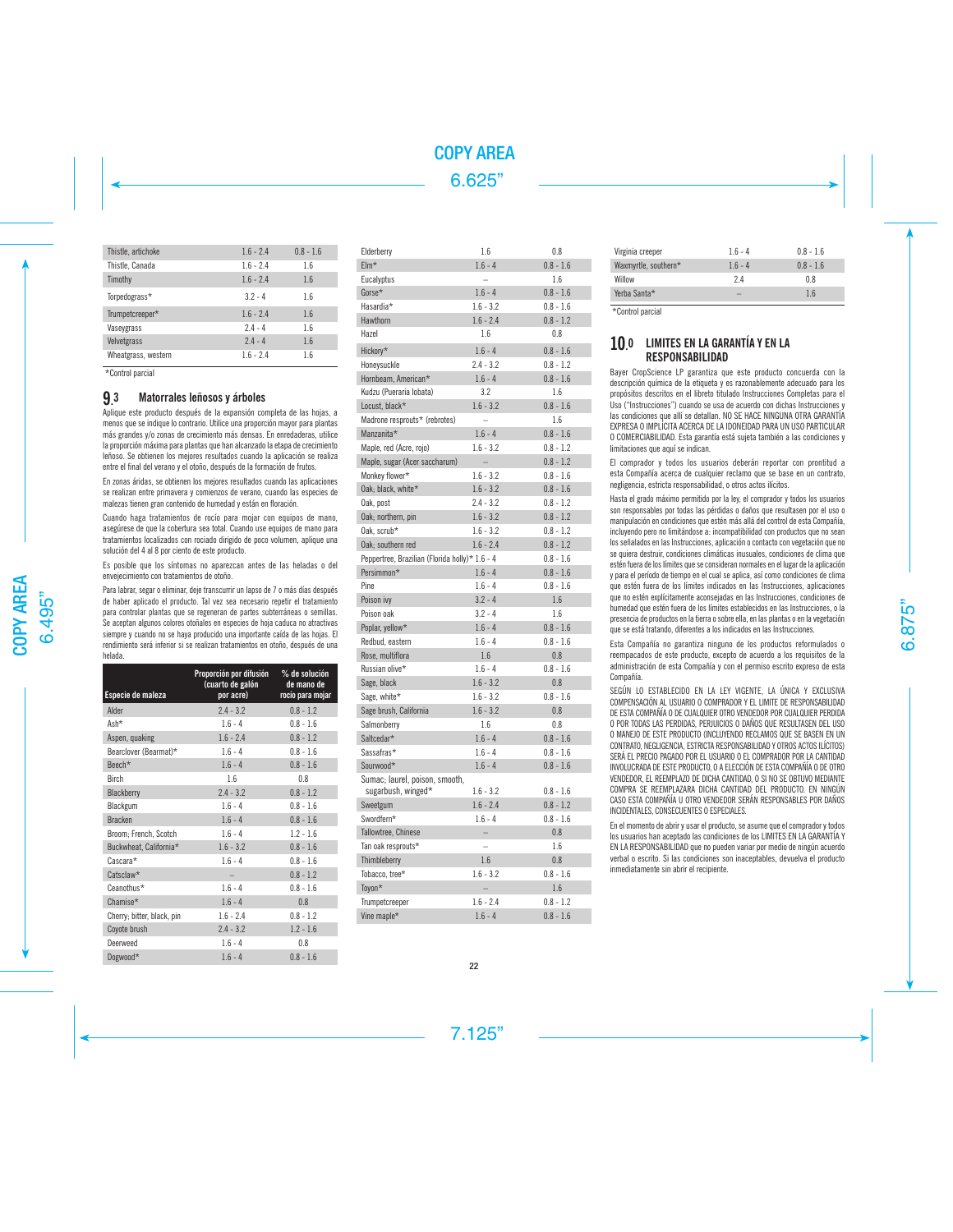PROformance®, Roundup PRO® y Roundup Technology® son marcas comerciales registradas de Bayer Group. ©2020 Grupo Bayer. Todos los derechos reservados.

Este producto está protegido por la patente de los Estados Unidos Nos 4,405,531. No se han otorgado licencias bajo ninguna patente que no sea de los Estados Unidos.

No. Reg. EPA 524-529

En caso de que se presente una emergencia relacionada con este producto, llame por cobrar a cualquier hora del día o de la noche, al teléfono 1-800-334-7577.

Empacado Para: BAYER CROPSCIENCE LP 800 N. LINDBERGH BLVD. ST. LOUIS, MISSOURI, 63167 U.S.A.